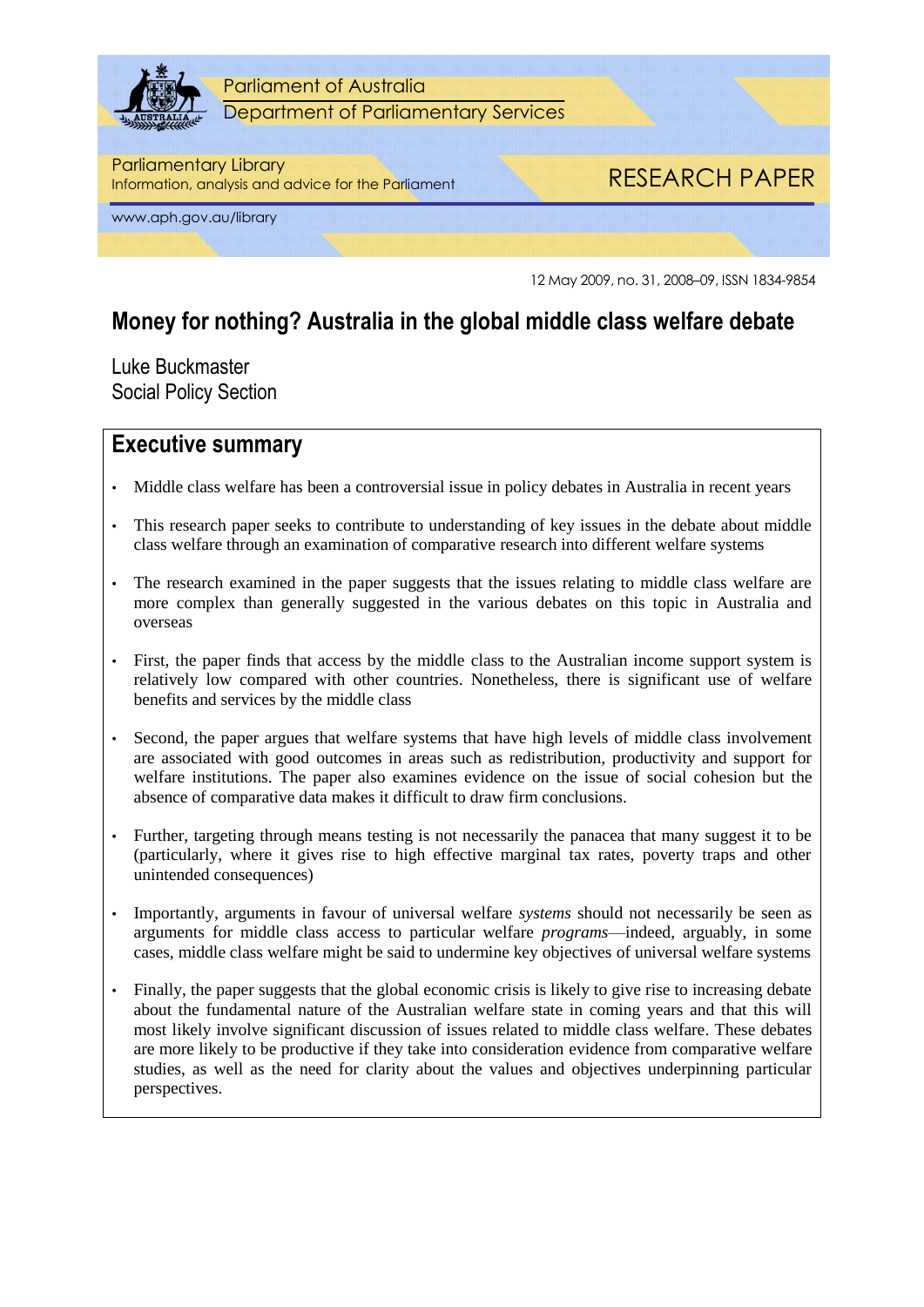# **Contents**

| Technical problems: unintended consequences of means testing 14 |
|-----------------------------------------------------------------|
|                                                                 |
|                                                                 |
|                                                                 |
|                                                                 |
|                                                                 |
|                                                                 |
|                                                                 |
|                                                                 |
|                                                                 |
|                                                                 |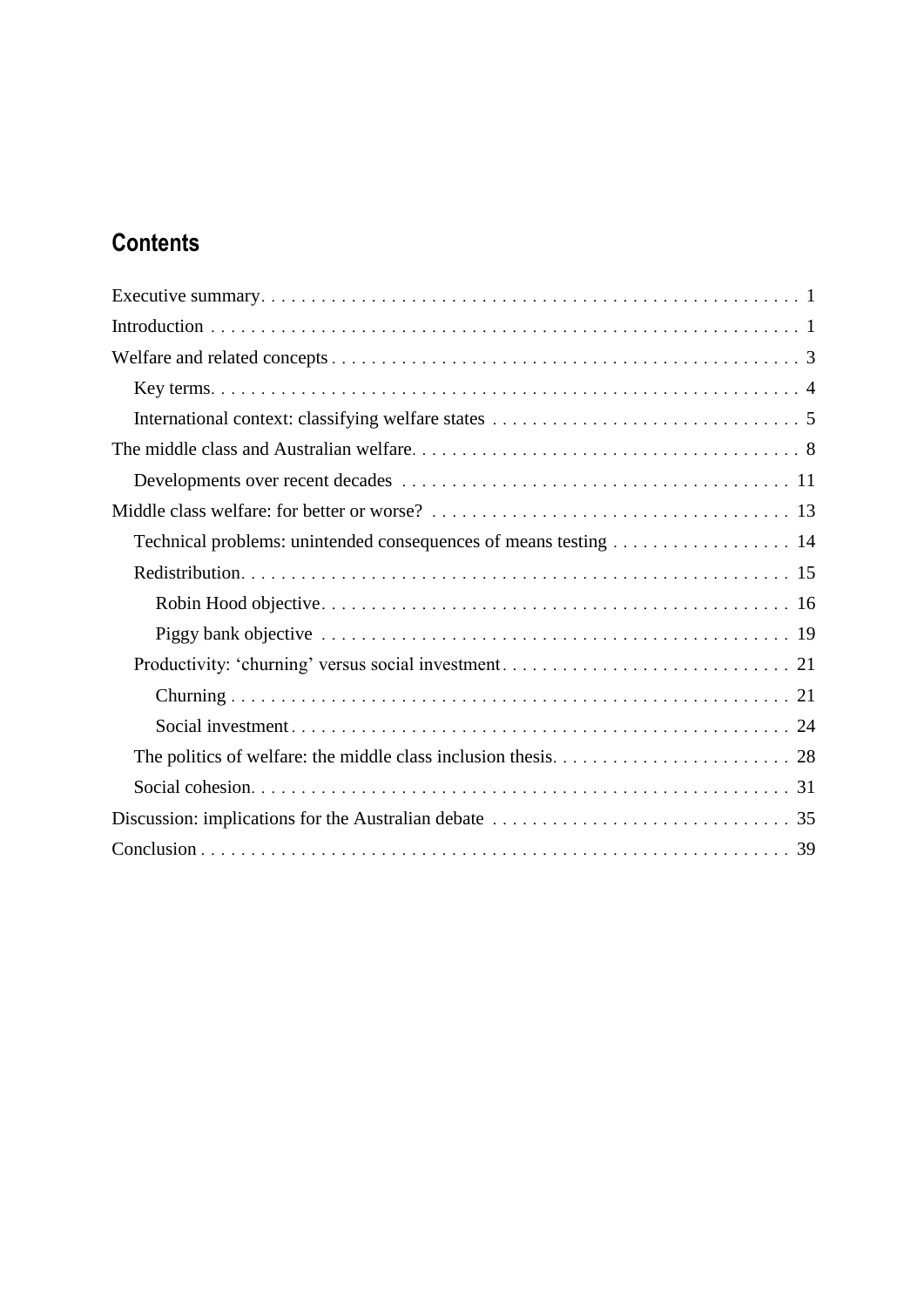## **Introduction**

-

The appropriate level of access by those on middle and high incomes to welfare benefits and services (popularly known as 'middle class welfare') has been a controversial issue in policy debates in recent years.<sup>1</sup> The introduction of new means tests in the first Rudd Government Budget and the expectation of further means testing in the second has led to renewed debate about the pros and cons of universal versus targeted access to benefits and the government's future intentions in this policy area.

Debate about access to welfare by the non-poor can be particularly emotive. The term middle class welfare, itself generally used as a pejorative, is often described by critics in terms such as 'shameless', 'outrageous' and 'unjust'. Defenders of access to welfare programs by the non-poor can be similarly emotive. For example, in criticising the Rudd Government's decision to means test the Baby Bonus (a payment of \$5000 to help with the extra costs of a new baby or adopted child), the then Liberal Party leader, Dr Brendan Nelson, made the following comments:

Every mother loves her baby. Every baby is valued and Mr Rudd should value all babies equally. We should not live in an Australia where Mr Rudd thinks that some babies are more valuable than others and it's very important that the Government make sure that families, men and women that are trying to raise children in this country, continue to receive the support that they have over the last decade of the Howard Government.<sup>2</sup>

In other instances, those speaking against non-poor access to particular welfare programs have been criticised for practicing the 'politics of envy'.<sup>3</sup>

In addition, debates about middle class welfare can be confusing. In part, this is because of the complex nature of the subject matter. An additional factor may be that such debates rarely fit neatly into a simple left/right dichotomy: supporters and opponents of non-poor access to welfare exist across the political spectrum. For example, in recent times, Liberal Party frontbencher, Tony Abbott, and left-wing academic, Eva Cox, have both argued for the benefits of universal welfare and against means testing of particular benefits.<sup>4</sup> At the same

- 2. B Nelson (Leader of the Opposition), *Transcript of the Hon. Dr Brendan Nelson MP joint doorstop interview with the Hon. Mr Ian Macfarlane, Toowoomba*, media release, 2 May 2008.
- 3. See for example D Moore, ‗Who's too rich to get welfare?', *Australian*, 15 May 2008; K Donnelly, ‗ALP schools policy: engaging in the politics of envy', *Online Opinion*, 28 September 2004, viewed 11 February 2009 <http://www.onlineopinion.com.au/view.asp?article=2590>
- 4. T Abbott, ‗Even the rich need a helping handout', *Australian*, 21 April 2008; E Cox, ‗Means tests: middle class welfare or redistributive fairness', *Centre for Policy Development*, 8 May

<sup>1.</sup> The term 'middle class welfare' is used broadly in this paper to refer to any form of welfare that may be accessed by people other than the poor. As such, throughout the paper, the terms middle class and non-poor are used synonymously. Given that the terms are used broadly, rather than analytically, neither term is defined in the paper.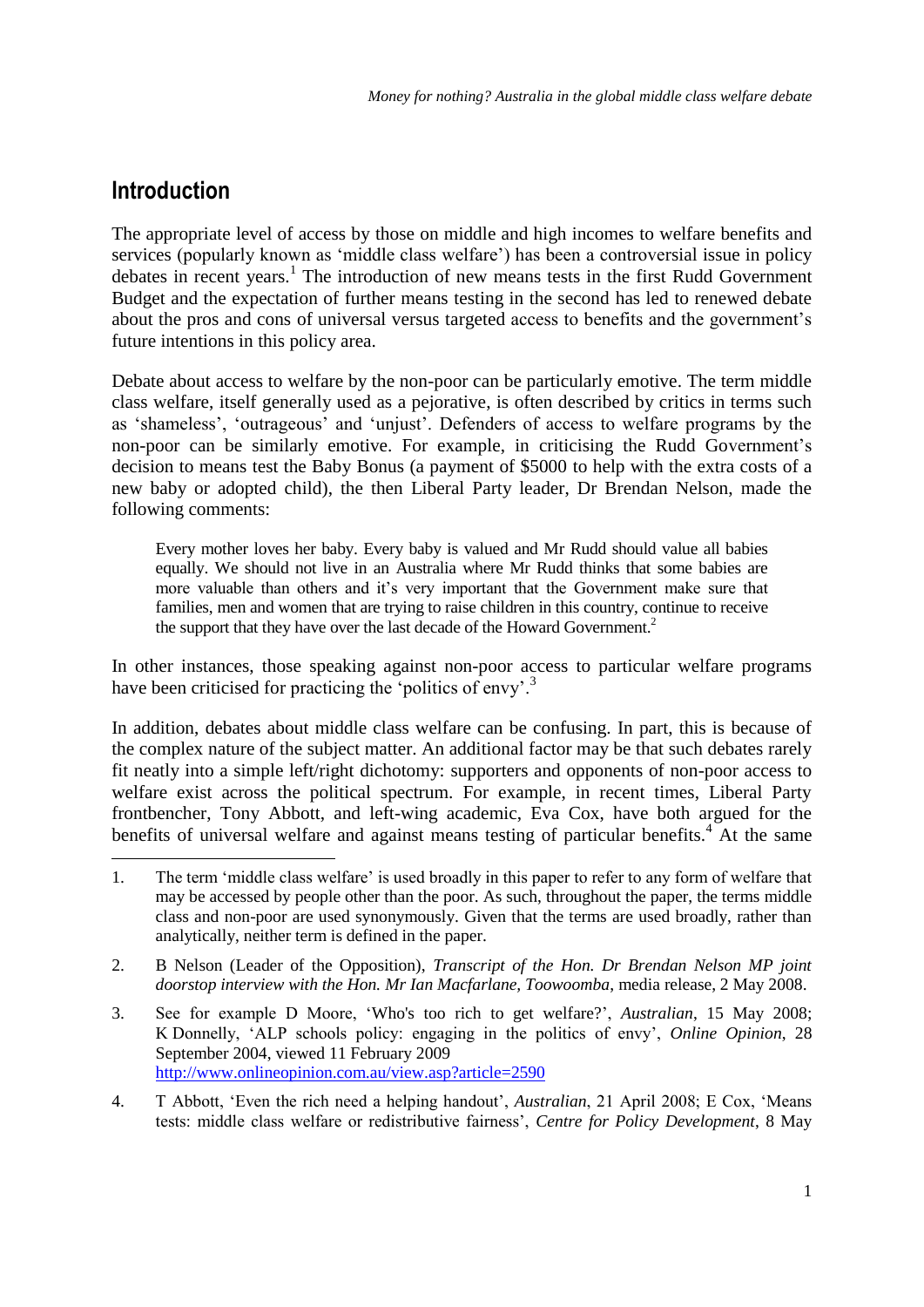time, members of the Rudd Government and the right-wing Centre for Independent Studies have both criticised middle class welfare (though, for different reasons).<sup>5</sup> To further complicate the picture, many who argue in favour of universal access to public services such as health and education, are also strong advocates of means testing of welfare benefits such as the age pension.

As can be seen below, this is not a new debate. The question of whether the non-poor should have access to welfare has been contested for as long as governments have been involved in welfare—most recently, following the shift towards greater targeting of welfare in many countries from around the 1970s.

This research paper seeks to contribute to understanding of key issues in the debate about middle class welfare. The paper begins by placing Australian middle class welfare in an international context: how does the 'Australian way' of welfare differ from that of other countries? How do levels of middle class welfare in this country compare with levels in other countries? How are these two issues interconnected? The paper then turns to its most important task: an examination of research related to the debate about middle class welfare. The point of this is to discover whether this research (much of it based on comparisons of different types of welfare systems) can yield general principles that might inform the Australian debate.

The research examined in the paper suggests that the issues relating to middle class welfare are more complex than generally suggested in the various debates on this topic in Australia and overseas. Broadly, it should be possible to determine whether middle class access to the welfare state is a good or bad thing by examining empirical evidence (where such evidence exists) about the performance of various forms of welfare state against an agreed series of indicators of success. While the range of such indicators is potentially limitless, this paper, following an examination of the relevant literature, has narrowed the field to five: technical problems, redistribution, productivity, welfare politics and social cohesion.

However, as shall be discussed, the existing empirical evidence (which is often highly contested) can only take discussion of the issue of middle class welfare so far before running into the even more hotly contested terrain of objectives, ideologies, principles and values. That is, questions about the desirability of middle class welfare cannot be separated from questions about precisely what we want the welfare state to do (and why).

2008, viewed 16 February 2009, [http://cpd.org.au/article/mean-tests-middle-class-welfare-or](http://cpd.org.au/article/mean-tests-middle-class-welfare-or-redistributive-fairness)[redistributive-fairness](http://cpd.org.au/article/mean-tests-middle-class-welfare-or-redistributive-fairness)

5. See for example, the Treasurer, Wayne Swan, quoted in K Perry, ‗Tax reforms target battlers', *news.com.*au, viewed 16 February 2009, [http://www.news.com.au/business/money/story/0,25479,23693620-14327,00.html;](http://www.news.com.au/business/money/story/0,25479,23693620-14327,00.html) P Saunders, *Means testing doesn't solve the problems with welfare policy*, Centre for Independent Studies, Executive Highlights no. 615, 15 May 2008, viewed 16 February 2009, [http://www.cis.org.au/executive\\_highlights/EH2008/eh61508.html](http://www.cis.org.au/executive_highlights/EH2008/eh61508.html)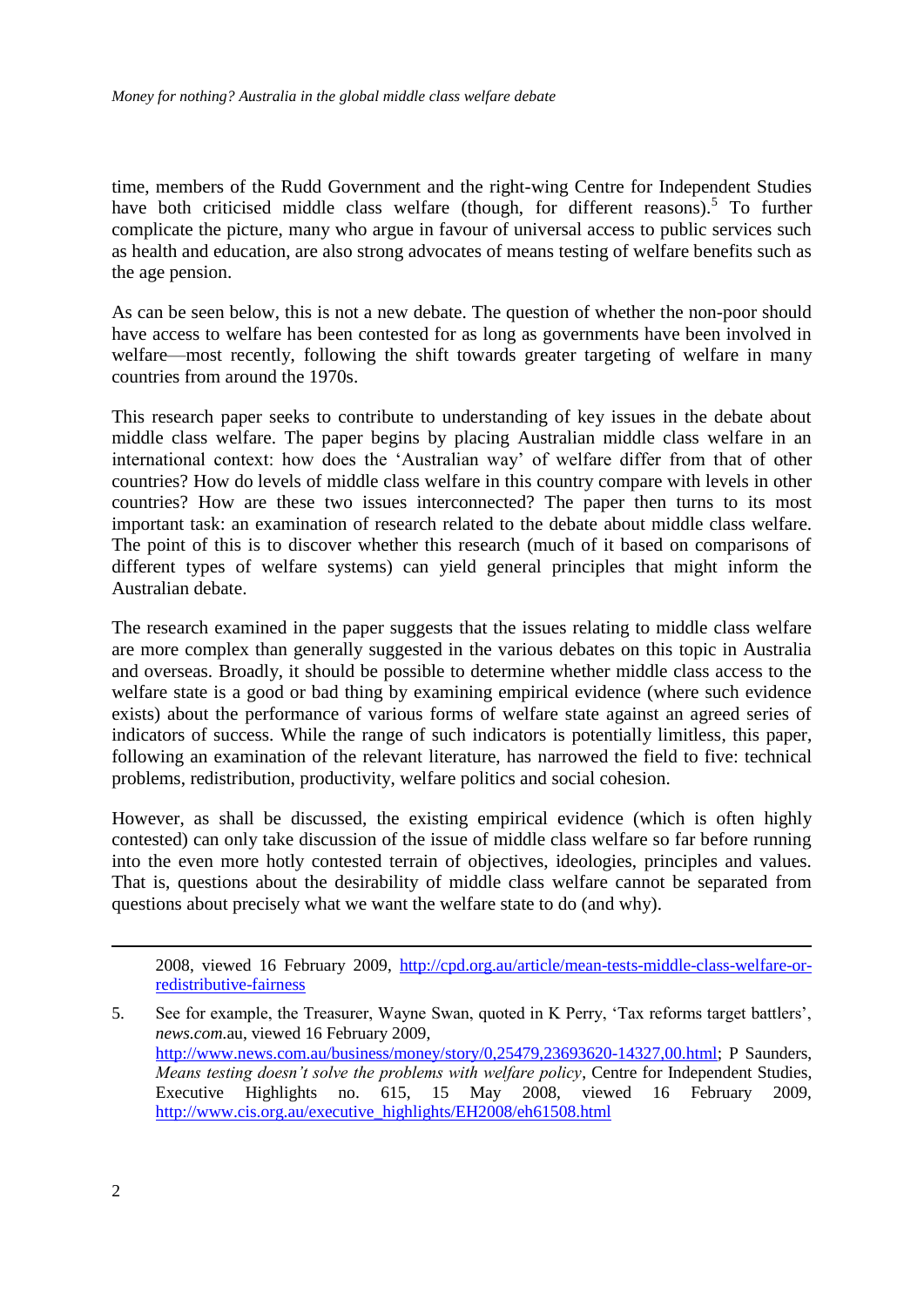## **Welfare and related concepts**

<u>.</u>

At its broadest, this paper is concerned with the appropriate scope of welfare arrangements. The term welfare has both a general and a more specific meaning. The welfare policy area involves a wide range of interrelated concepts and terms, whose meanings are often assumed, rather than explained. This can have the effect of confusing the issues to be discussed, particularly where, as often happens, terms are used interchangeably.

At its broadest, welfare may refer to 'well-being, happiness; health and prosperity (of a person or a community et cetera)'.<sup>6</sup> It may also refer to arrangements aimed at ensuring or bringing about well-being. Thus, a useful definition of welfare is that it is that which 'refers to the well-being of individuals or groups and, by implication, those measures which can help to ensure levels of well-being through provision of education, health services, managed housing, and social security benefits'.<sup>7</sup>The term 'welfare state' refers to arrangements where provision of such measures is principally the responsibility of the state. Specifically, it refers to those policy arrangements supporting the substantial expansion of state responsibility for welfare in many countries following World War II.

It should be noted that welfare need not *necessarily* refer exclusively (if at all) to any particular measures such as those in the definition above (education, health, social security et cetera). If one agrees that welfare refers to measures aimed at ensuring the well-being of citizens, then, arguably, it could refer to a much larger range of categories, including the provision of roads, police services, public transport, policies aimed at addressing environmental degradation and so forth.

Further, economic and industrial relations polices are intimately connected with welfare policy objectives (particularly, as shall be discussed below, in Australia where, traditionally, welfare objectives have also been pursued through alternative means such as wage arbitration and employment policy).<sup>8</sup> Nevertheless, in the interests of simplicity (and given the way the term is generally used), the following discussion will assume that welfare *mainly* refers to measures in the areas of social security (pensions, unemployment benefits etc), and health, education and housing services.

<sup>6.</sup> ‗welfare' *n.* in B Moore, ed., *The Australian Oxford Dictionary*, 2nd edition, Oxford University Press, 2004, viewed 28 January 2009, <http://www.oxfordreference.com/views/ENTRY.html?subview=Main&entry=t157.e62067>

<sup>7.</sup> ‗welfare' in J Scott and G Marshall, *A Dictionary of Sociology*, Oxford University Press, 2005, viewed 30 October 2008, <http://www.oxfordreference.com/views/ENTRY.html?subview=Main&entry=t88.e2486>

<sup>8.</sup> P Smyth and M Wearing, ‗After the welfare state? Welfare governance and the communitarian revival', in S Bell, ed., *Economic governance and institutional dynamics*, South Melbourne, Oxford University Press, 2002, p. 227; F Castles, *The working class and welfare : reflections on the political development of the welfare state in Australia and New Zealand, 1890-1980,*  Wellington, Allen & Unwin, 1985.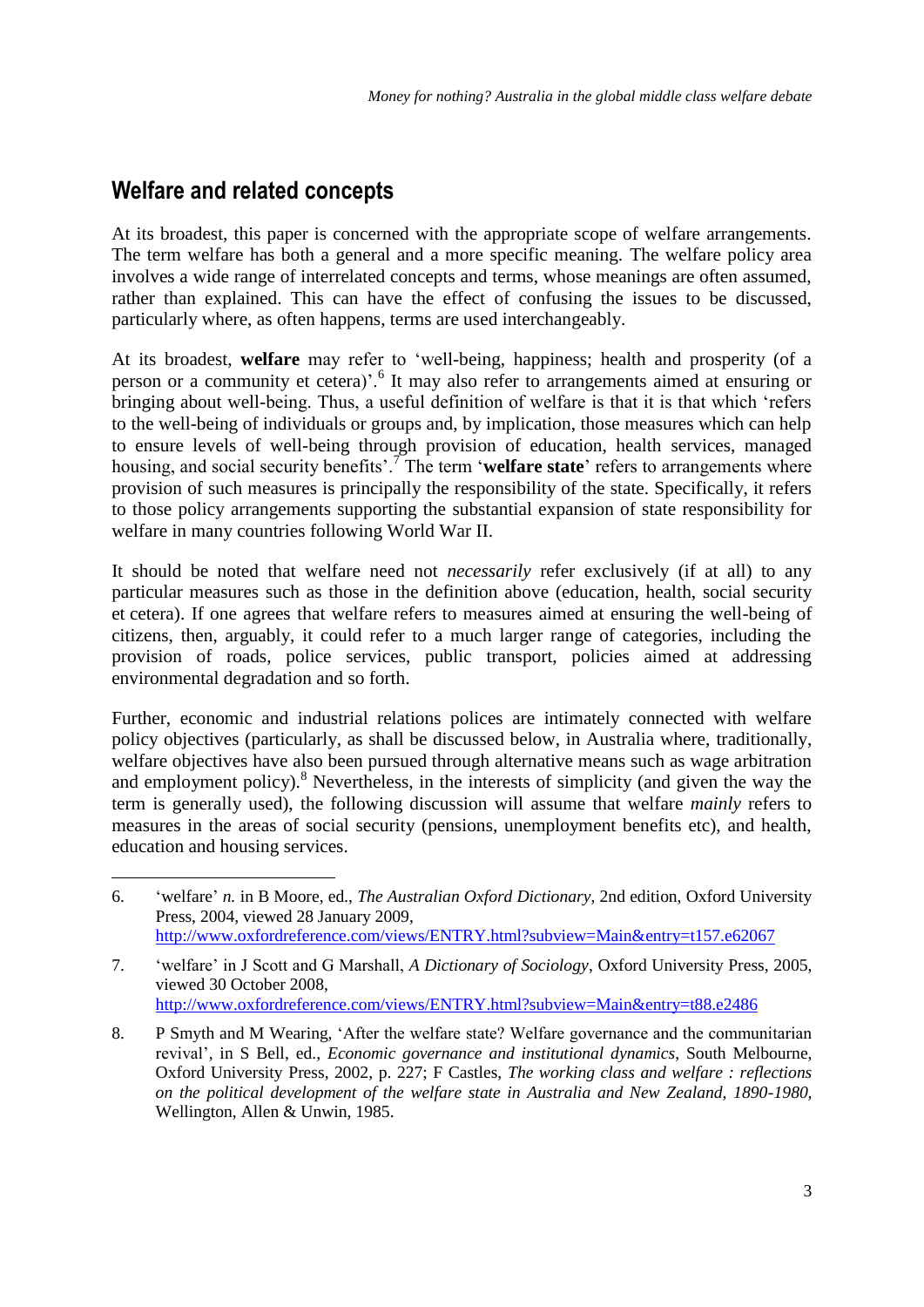As shall be explained below, consistent with changing conceptions of the role of government, over time the concept of welfare has expanded to encompass not simply social amelioration (more or less direct attempts to address social disadvantage and inequality) but also attempts to address the causes of disadvantage and inequality. Thus, the concept of welfare can include remedial, preventative and developmental approaches.<sup>9</sup>

#### **Key terms**

**Means testing**' refers to a process used to identify people with limited resources, usually involving an assessment of the income and capital of a person or family. Means tests are generally applied in order to determine eligibility for welfare benefits or services. They are also used to determine whether (or the extent to which) particular charges or fees will be applied to particular individuals (for example, co-payments associated with access to subsidised medicines).

Means tests are the primary method for determining eligibility in selectivist welfare systems. Selective benefits and services are those reserved for 'people defined within the context of the policy as in need (usually financial need)<sup>'.10</sup> Selectivism can be contrasted with universalism, which refers to 'services and benefits available to everyone as a right, or at least to whole categories of people for example, 'the aged')'.<sup>11</sup> It is important to recognise, though, that almost every welfare state arrangement contains a *combination* of universalism and selectivism and hence can be located on a spectrum between the two. The term, **encompassing**, is used to describe welfare approaches that combine universal access with earnings-related benefits (that is, not only do the non-poor participate but this participation is at a level intended to more or less replaces the recipient's previous income).<sup>12</sup>

The term **targeting** is often used synonymously with means testing or selectivism. However, it is also used to refer to the broader range of efforts at selecting welfare recipients, including categorisation according to particular areas such as the disabled, the unemployed and so forth.

Universality and selectivity are related to the concepts institutional welfare and residual welfare. **Institutional welfare** refers to systems in which risks (e.g. unemployment, ill health) are accepted as social costs. As a result, in institutional systems welfare is provided for the population as a whole as a right of citizenship, rather than just for the poor or needy.

<sup>9.</sup> Smyth and Wearing, p. 232

<sup>10.</sup> A Elliot, *Is Medicare universal?*, Research note, no. 37, 2002–03, Parliamentary Library, Canberra, 2003, p. 1.

<sup>11.</sup> Elliot, p. 1.

<sup>12.</sup> W Korpi and J Palme, 'The paradox of redistribution and strategies of equality: welfare state institutions, inequality, and poverty in western countries', *American sociological review*, no. 63, 1998, p. 669.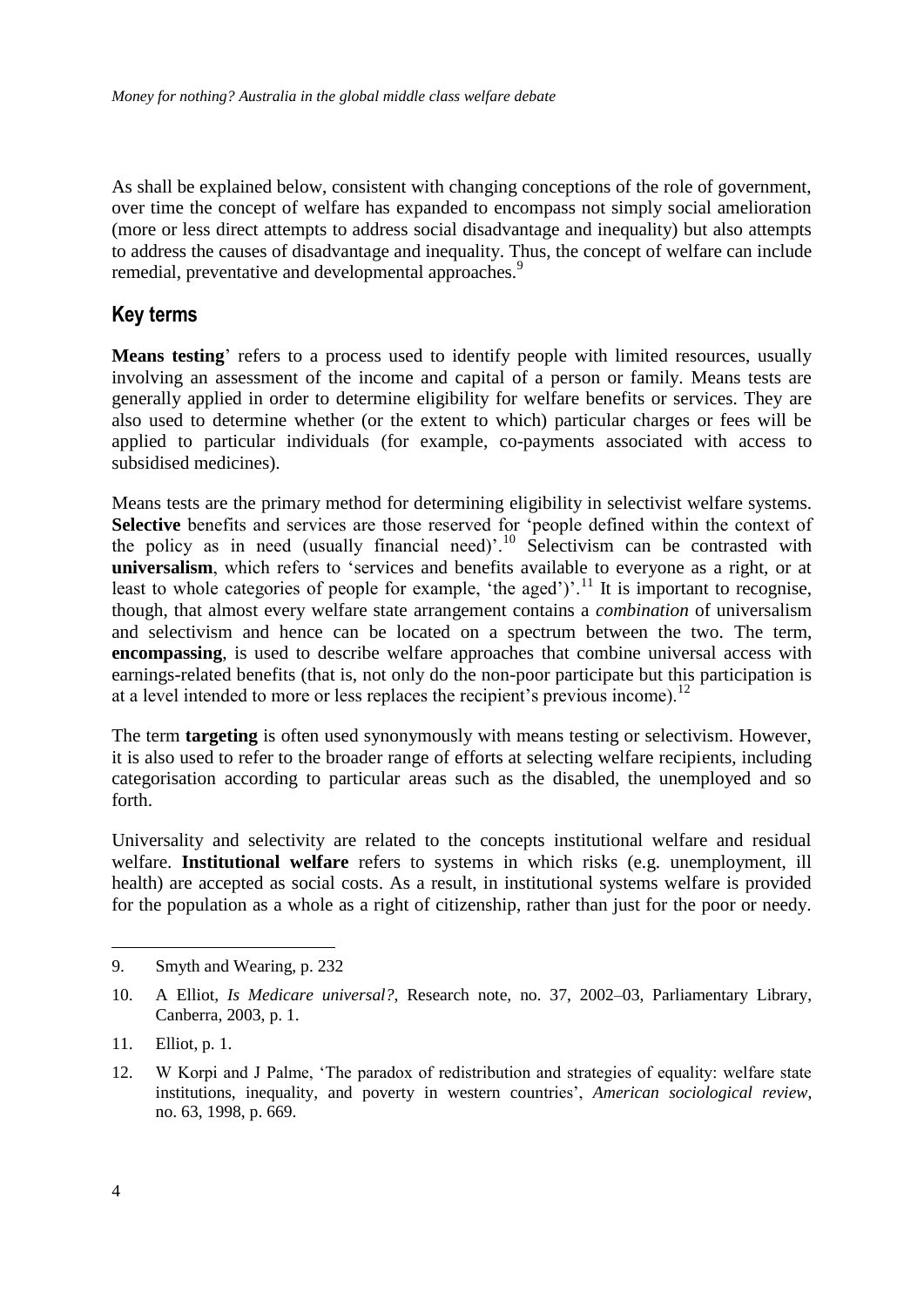On the other hand, **residual welfare** refers to systems where welfare functions as a safety net for those defined as in need where other institutions such as the market or family have failed. The key difference between institutionalism/residualism and universalism/selectivism is that the former are principles, while the latter are methods. $^{13}$ 

In discussing welfare arrangements it is also important to understand the difference between contributory and non-contributory models of welfare. **Contributory** models are those that require some level of financial contribution by members as a condition of access to welfare benefits (e.g. social insurance for income support for the elderly). In such systems, benefits may either be related to level of contribution over time or at a flat rate based on some assessment of basic needs. On the other hand, **non-contributory** models are those that provide access to welfare benefits drawn from public funding, rather than through individual contributions to an insurance pool (such as the aged pension in Australia and New Zealand).

### **International context: classifying welfare states**

Just as important as clarifying the variety of interrelated concepts and terms in the welfare policy area is the need to provide some explanation of the different kinds of welfare state arrangements. This is necessary because welfare policy debates, including the debate about middle class involvement, frequently invoke international evidence and examples. However, such comparisons can lead to confusion without a proper appreciation of the range of similarities and differences between different kinds of welfare states.

An important contrast between welfare states relates to their different objectives, particularly in the type of redistribution pursued. The type of redistribution probably most familiar to Australians is what has been called the **Robin Hood** objective: taking from the rich to give to the poor.<sup>14</sup> This objective tends to be associated most strongly with selective approaches to welfare on the grounds that it allows expenditure to be concentrated on those most in need (though, as discussed below, this assumption is contested by proponents of universal welfare).

The primary objective of most welfare states, however, is what has been called the **piggy bank** objective.<sup>15</sup> This refers to the objective of providing income maintenance aimed at addressing adverse life contingencies (for example, unemployment, disability, sickness). It also refers to redistribution across the life-cycle, 'either to periods when individuals have greater needs (for example, when there are children), or would otherwise have lower incomes (such as in retirement)<sup>7.16</sup> The idea is that individuals, either through taxation or participation

<sup>13.</sup> Elliot, p. 1.

<sup>14.</sup> N Barr, *The welfare state as piggy bank: information, risk, uncertainty and the role of the state*, Oxford University Press, Oxford, 2001.

<sup>15.</sup> Barr.

<sup>16.</sup> P Whiteford, ‗Targeting, redistribution and poverty reduction in OECD countries', Conference paper, *Welfare state feedbacks: from outcomes to inputs*, Store Restrup Herregaard, Aalborg,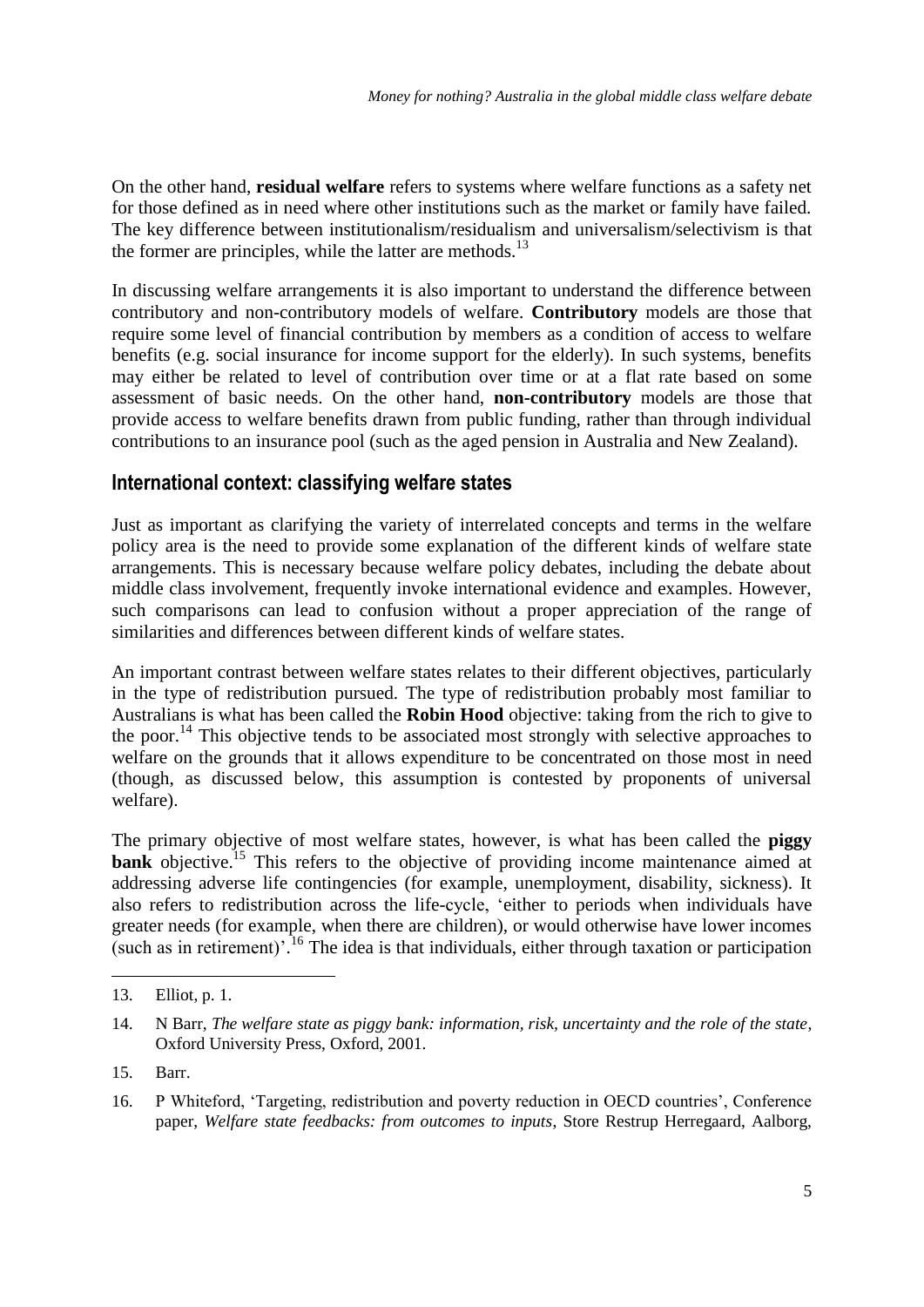in social insurance, effectively 'save' throughout their lives in order to ensure they are protected against the various risks to their incomes that occur throughout the life course.

It is important to note that all welfare states involve some combination of Robin Hood and piggy bank objectives, with the overall mix differing considerably between countries.<sup>17</sup> For example, according to one estimate, in Australia around 38 per cent of lifetime benefits received by individuals were paid for by taxes paid at another stage in their lifecycle, while 62 per cent involved redistribution from rich to poor. At the same time, the situation in the United Kingdom was reversed, with only 38 per cent of benefits representing redistribution between rich and poor. $18$ 

Perhaps the most widely accepted attempt to classify welfare states is Gosta Esping-Anderson's 'three worlds' typology.<sup>19</sup> The 'three worlds' approach examines specific programmes in particular countries in order to evaluate the extent to which a given welfare state can be considered to secure the livelihood of welfare recipients independently of the market. From this, Esping-Anderson classifies welfare states (or 'welfare regimes', as he prefers to call them) as either 'Liberal', 'Conservative' or 'Social Democratic'.

**Liberal** welfare regimes are essentially those in which, for example, private sources of income replacement, private expenditure on health and means tested social security benefits are most prevalent. Welfare arrangements in these countries are selectivist and residual. Benefits are 'supposed to go to the poor and only the poor; and they are supposed to be sufficient only to cover bare subsistence needs'.<sup>20</sup>

Broadly, the emphasis of Liberal welfare regimes is on economic growth—poverty and other forms of disadvantage are targeted in a way that infringes only minimally on the market.<sup>21</sup> Liberal regimes are particularly concerned to avoid creating disincentives to participate in the

Denmark, January 31-February 2 2007, p. 4, viewed 23 March 2009, [http://72.14.235.132/search?q=cache:xnKesfFo6iwJ:www.socsci.aau.dk/ccws/Conference-](http://72.14.235.132/search?q=cache:xnKesfFo6iwJ:www.socsci.aau.dk/ccws/Conference-2007/papers/Whiteford-Targeting_2January_2007.doc+Targeting,+redistribution+and+poverty+reduction+in+OECD+countries%E2%80%99+peter+whiteford&cd=2&hl=en&ct=clnk&gl=au)[2007/papers/Whiteford-](http://72.14.235.132/search?q=cache:xnKesfFo6iwJ:www.socsci.aau.dk/ccws/Conference-2007/papers/Whiteford-Targeting_2January_2007.doc+Targeting,+redistribution+and+poverty+reduction+in+OECD+countries%E2%80%99+peter+whiteford&cd=2&hl=en&ct=clnk&gl=au)[Targeting\\_2January\\_2007.doc+Targeting,+redistribution+and+poverty+reduction+in+OECD+c](http://72.14.235.132/search?q=cache:xnKesfFo6iwJ:www.socsci.aau.dk/ccws/Conference-2007/papers/Whiteford-Targeting_2January_2007.doc+Targeting,+redistribution+and+poverty+reduction+in+OECD+countries%E2%80%99+peter+whiteford&cd=2&hl=en&ct=clnk&gl=au) [ountries%E2%80%99+peter+whiteford&cd=2&hl=en&ct=clnk&gl=au](http://72.14.235.132/search?q=cache:xnKesfFo6iwJ:www.socsci.aau.dk/ccws/Conference-2007/papers/Whiteford-Targeting_2January_2007.doc+Targeting,+redistribution+and+poverty+reduction+in+OECD+countries%E2%80%99+peter+whiteford&cd=2&hl=en&ct=clnk&gl=au)

- 17. Whiteford, 2007, p. 4.
- 18. Whiteford, 2007, p. 4.
- 19. G Esping-Anderson, *The three worlds of welfare capitalism*, Polity Press, Cambridge, 1990; F Castles, ‗Developing new measures of welfare state change and reform', *European Journal of Political Research*, no. 41, 2002, pp. 613-41; F Castles and D Mitchell, *Three worlds of welfare capitalism or four?*, Graduate Program in Public Policy, Discussion Paper No. 21, Australian National University,1990, p. 5.
- 20. R Goodin, B Headey, R Muffels and H Dirven, 'The real worlds of welfare capitalism', in C Pierson and F Castles, eds, *The welfare state reader*, , Polity Press, Malden, 2000, p. 172.
- 21. Goodin and others, 2000, p. 173.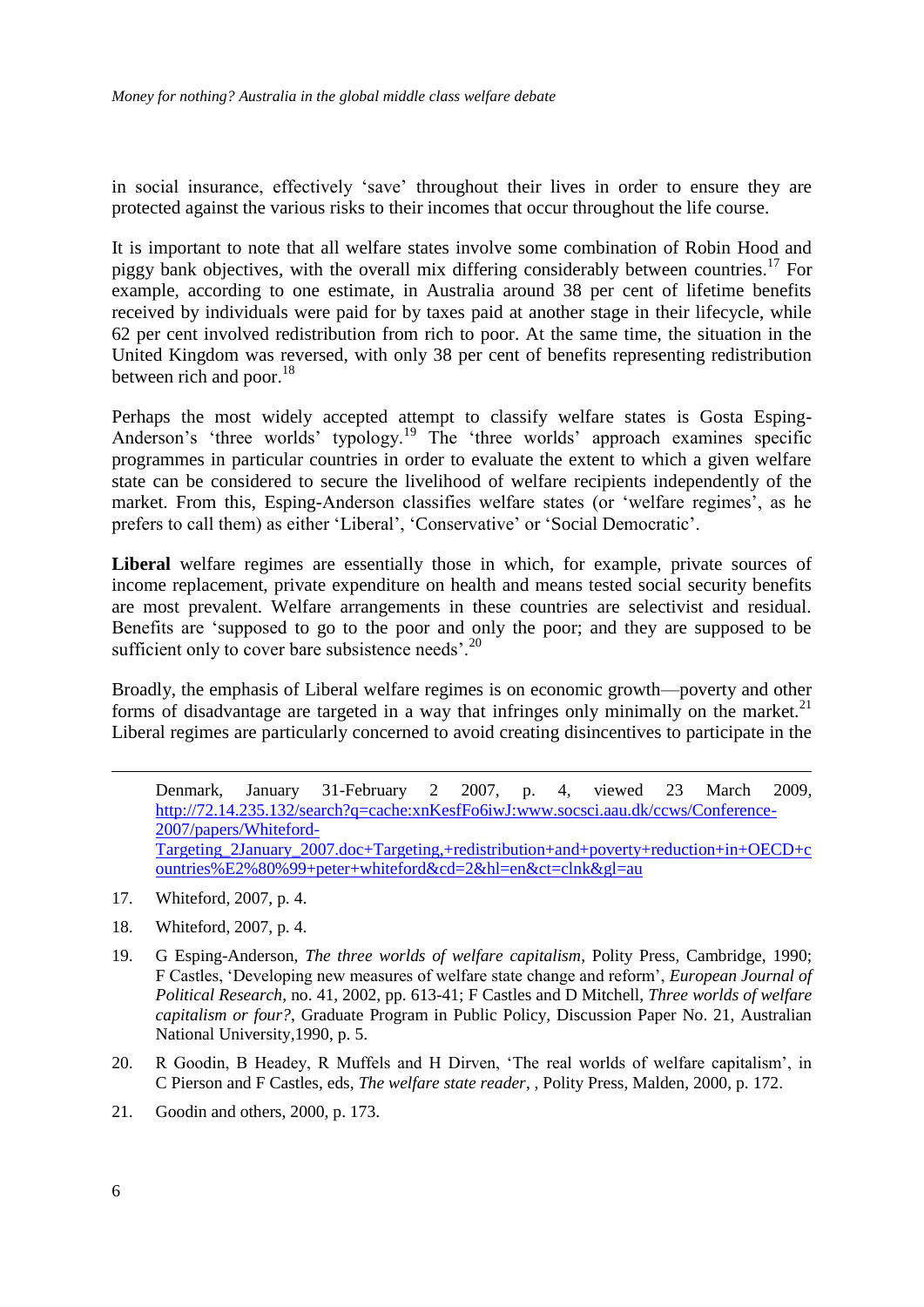labour market. According to Esping-Anderson, the Liberal world of welfare includes such countries as Australia, the United States, the United Kingdom, New Zealand, Canada and Ireland.

**Conservative** welfare regimes have contributory social insurance as their cornerstone. The level of benefits received is directly related to the level of contributions paid into the insurance pool. For example, insurance benefits received by those unable to work are a direct function, and a large fraction, of what the person used to earn when they were in work.<sup>22</sup> Conservative welfare regimes therefore provide stability to the earner's income stream and, more broadly, the existing social order. This has been referred to as the St Matthew approach to welfare: to those who have, more shall be given. $^{23}$ 

For Esping-Anderson, Conservative regimes are barely more egalitarian than Liberal ones because 'the state's emphasis on upholding status differences means that its redistributive impact is negligible'.<sup>24</sup> Conservative regimes are also characterised by the principle of ‗subsidiarity'—meaning that benefits are available only when family resources are exhausted.<sup>25</sup> This promotes dependence on the traditional family. The Conservative world includes nations such as Austria, France, Germany and Italy.

Finally, the **Social Democratic** world is characterised by universal benefits and a high degree of benefit equality.<sup>26</sup> Rather than simply addressing minimal needs (as is the case with Liberal regimes), Social Democratic regimes seek 'an equality of the highest standards'.<sup>27</sup> All enjoy essentially the same rights in that, for example, all social strata are incorporated under the same universal social insurance scheme. While benefits in Social Democratic regimes are high compared with other regimes, they are also graduated according to accustomed earnings. According to Esping-Anderson, this combination of universal participation and comparatively high benefits promotes 'an essentially universal solidarity in favour of the welfare state<sup>'.28</sup>

Social Democratic regimes also seek full employment both in order to provide the income necessary to finance their generous redistribution schemes and because the right to employment is regarded as equal in status to the right to income protection. In contrast to Conservative regimes, the Social Democratic world of welfare seeks to enable individual independence from the traditional family through, for example, direct payments to children,

- 23. Korpi and Palme. 2004, p. 153.
- 24. Esping-Anderson, p. 27.
- 25. Esping-Anderson, p. 27.
- 26. Castles and Mitchell, p. 11
- 27. Esping-Anderson, p. 28.
- 28. Esping-Anderson, p. 28.

<sup>22.</sup> Goodin et al, 2000, p. 173.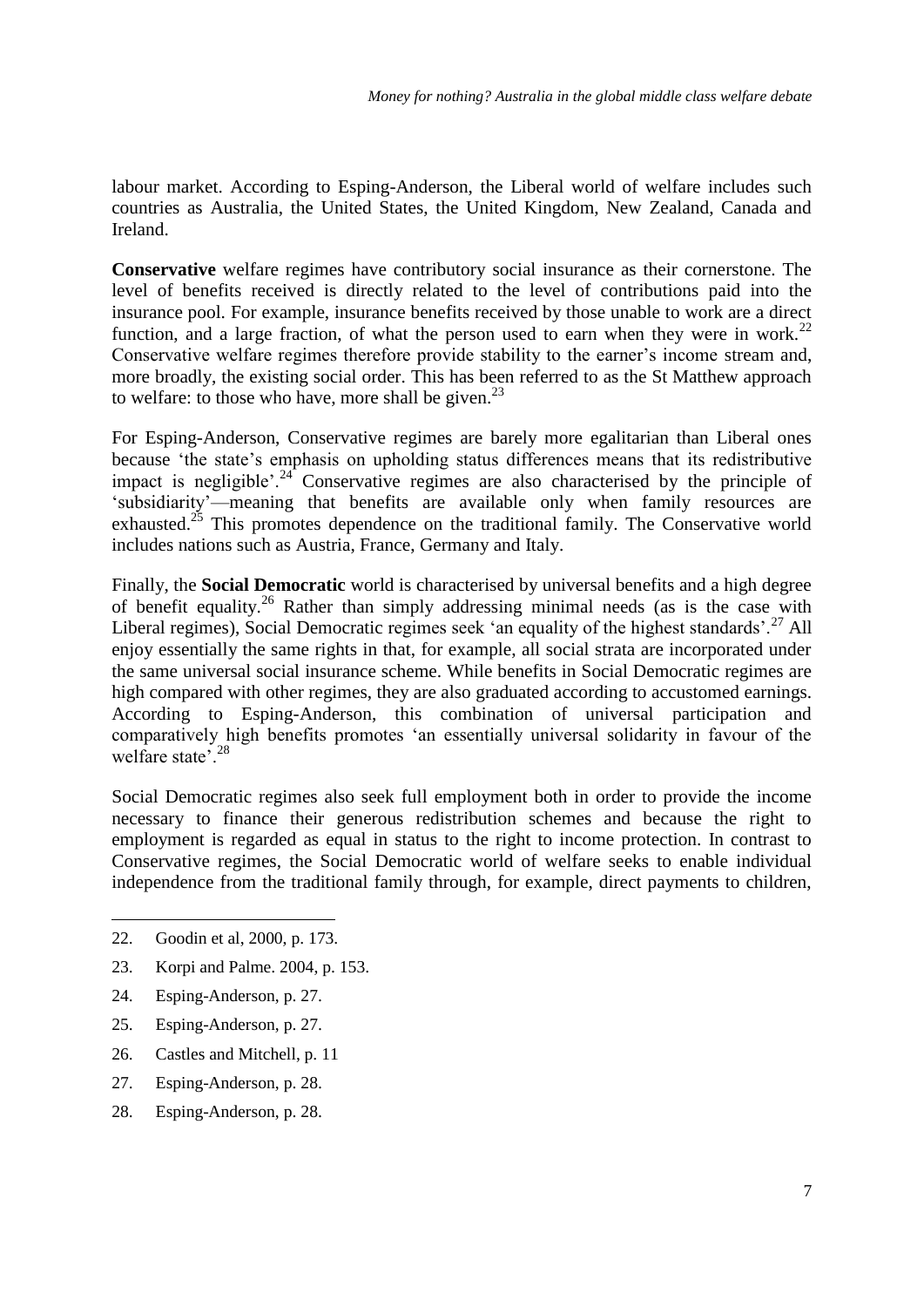and taking direct responsibility for caring for children, the aged and the helpless.<sup>29</sup> The Social Democratic world includes the Netherlands, Denmark, Norway and Sweden.

While, for Esping-Anderson, Australia belongs to the Liberal world, there is an argument that this does not adequately capture the unique nature of Australia's welfare arrangements. According to one analysis, rather than the Liberal world, Australia, in fact, has traditionally belonged to a fourth 'Radical world of welfare' (which also includes New Zealand).<sup>30</sup> This Radical world is based on the principles of what Castles calls the 'wage earner's welfare state' in which 'social amelioration Australian-style' has traditionally been pursued via regulation of the wage relationship (through compulsory conciliation and arbitration of industrial disputes).<sup>31</sup> This has elsewhere been referred to as the 'Australian way of welfare' or 'social protection by other means'.<sup>32</sup>

While critics have suggested a range of problems with the idea of a fourth, radical world (including its continued relevance as a category given changes to industrial relations in Australia since the early 1990s), Castles argument does much to highlight both the unique nature of Australia's arrangements when compared with others overseas and the complexity of international comparisons of welfare states in general.

### **The middle class and Australian welfare**

Australia is unique among Western countries for the extent to which its social welfare programs are means tested. Income support is extended across a range of categories, including the old, people with a disability, the unemployed and people caring for children. This support is provided on a flat rate basis and funded from general taxation, rather than from contributions from workers. The Australian system of income support differs from those in most other welfare states in that it is not based around social insurance, whereby, for example, the old, unemployed and sick are protected by earnings related income replacement schemes. Consequently, Australian welfare benefits are generally lower than in other welfare states.<sup>33</sup>

In addition to means tested income support, as noted above, Australia also has a non-means tested national health insurance scheme, Medicare. The principal components of Medicare are free or subsidised treatment by practitioners such as doctors, free treatment as a public (Medicare) patient in a public hospital, and free or subsidised access to prescription

33. P Mendes, *Australia's welfare wars revisited*, UNSW Press, Sydney, 2008, p. 15.

<sup>29.</sup> Esping-Anderson, p. 28.

<sup>30.</sup> Castles and Mitchell, p. 5.

<sup>31.</sup> F Castles, ‗A Farewell to Australia's welfare state', *CEDA Bulletin*, March 2001, p. 54.

<sup>32.</sup> P Smyth, ‗Closing the gap? The role of wage, welfare and industry policy in promoting social inclusion', *Journal of industrial relations*, vol. 50, no. 4, 2008, p. 648.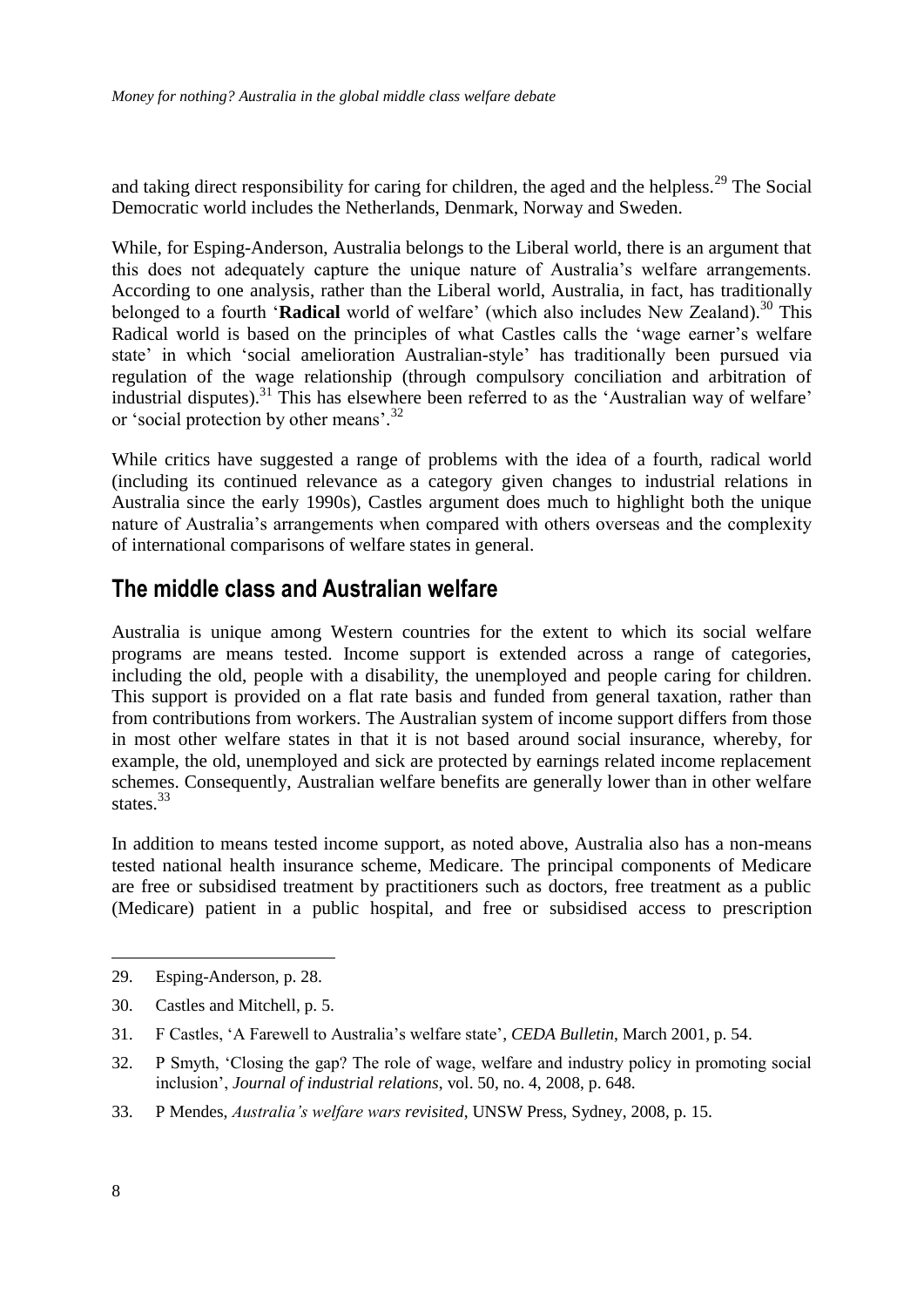medicines under the Pharmaceutical Benefits Scheme (PBS).<sup>34</sup> Australia also provides a range of incentives for people to take out private health insurance, including a substantial, non-means tested rebate for the cost of premiums (35 per cent for those aged over 65, 40 per cent for over 70s, and 30 per cent for all others).  $35$ 

The highly selective nature of Australia's income support arrangements means that it traditionally has less middle class welfare than virtually all other developed countries, including other low-spending countries such as the USA and Japan.<sup>36</sup> This is illustrated by the low share of direct social security transfers in Australia going to the richest households. For example, a 2000 Organisation for Economic Cooperation and Development (OECD) study found direct transfers to the richest 30 per cent of households of workforce age in Australia to be 6.5 per cent, the lowest of 21 OECD countries studied, substantially lower than most other countries.<sup>37</sup>

While, overall, access by the middle class to the Australian income support system has been lower than other countries, it is also fair to say that there is some significant use of welfare benefits and services by the non-poor. While the majority of pensioners have low incomes (over half have less than \$20 a week of private income), around 5 per cent have private incomes of over  $$400$  a week.<sup>38</sup>

According to the Rudd Government's 2008 Pension review (known as the Harmer review) background paper:

-

<sup>34.</sup> Australian federalism has traditionally divided 'cash' from 'care'. This means that while (as can be seen above) the Commonwealth has taken responsibility for income support benefits and health care rebates, welfare services have been the domain of the states and territories. Thus, for example, each of the states and territories provides free, non-means tested public education and hospitals, and means tested access to public housing (each with differing levels of Commonwealth support). For reasons of simplicity, this paper will focus on benefits provided by the Commonwealth Government. Nevertheless, many of the issues raised in the paper will also apply to welfare provided by the states and territories.

<sup>35.</sup> The Rudd Government was expected to announce the introduction of a means test for the rebate in the 2009-10 Budget.

<sup>36.</sup> P Whiteford and G Angenent, *The Australian system of social protection—an overview (second edition)*, Occasional paper no. 6, Department of Family and Community Services, 2002, p. 49.

<sup>37.</sup> Cited in Whiteford and Angenent, p. 47. While the above highlights the progressive nature of Australia's income support arrangements, this does not necessarily mean that the Australian system is effective at redistribution. The quantum of benefits is the other key factor in the redistributive impact of income support. This will be discussed in further detail in a subsequent section of the paper.

<sup>38.</sup> J Harmer, *Pension review: background paper*, Department of Families, Housing, Community Services and Indigenous Affairs, 2008, executive summary.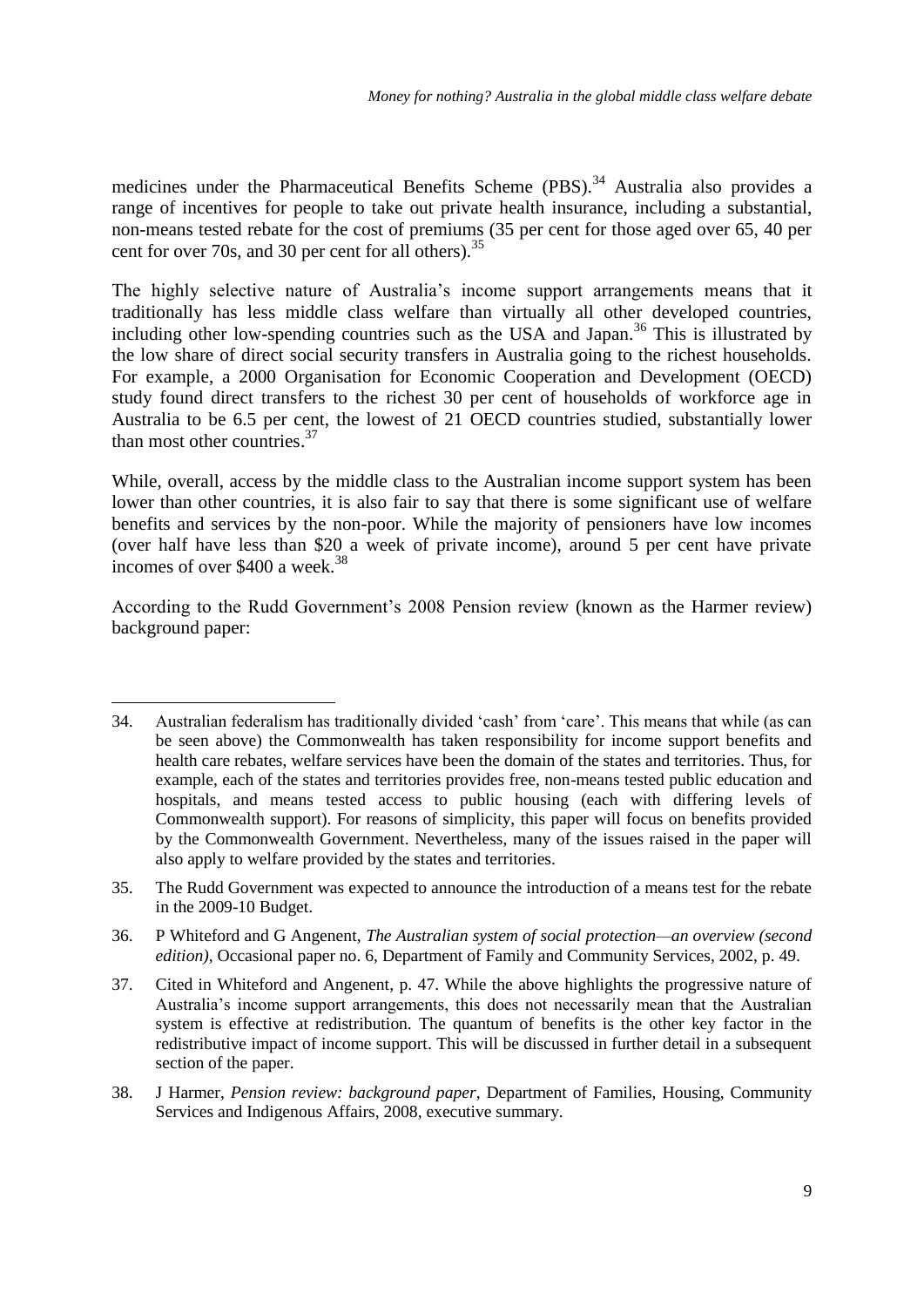Those income support recipients who do have significant levels of private income are able to achieve living standards well above the base rate of pension. While rewarding people who have private income is important to the way the income support system operates ... it also results in considerable variations in the living standards of recipients of transfer payments.<sup>39</sup>

The Harmer review background paper notes that the slow withdrawal rate of the Age Pension as private income increases means 'there is a small but significant group of people receiving Age Pension who have household income over one-and-a-half times the Age Pension rate' and 'some four per cent receive incomes more than double the Age Pension rate'.<sup>40</sup> Further, it suggests that the proportion of age pensioners with significant levels of private income 'is expected to grow in the future as the Superannuation Guarantee matures'.<sup>41</sup>

As is the case with income, Australia's income support arrangements allow some recipients to have substantial private wealth or live in households with others who have considerable assets. Pensioners can receive some pension even with assessable assets up to around \$1 000 000. Again, while most pensioners do not have substantial savings or other assets, 5 per cent have assessable assets over \$250 000.<sup>42</sup> According to the Harmer paper, *'more than* 20 per cent of households relying on the Age Pension and related payments had net assets of over half a million dollars, as do almost 15 per cent of those with Carer Payment as their main source of income and around 10 per cent of those with Disability Support Pension as their main source of income'.<sup>43</sup>

There is very little evidence available on the extent of use of Medicare and governmentfunded private health incentives by the non-poor. What evidence there is suggests that, as might be expected of non-means tested programmes, there is substantial use by the non-poor. Indeed, there is even evidence to suggest that, in some instances, poorer Australians are particularly disadvantaged in comparison to those who are better off in accessing Medicare and government private health incentives. For example, there is evidence that:

• the level of bulk-billed GP services through Medicare (that is, those that do not attract a patient co-payment) is higher in wealthier electorates (though the relationship is complex and probably explained by region as much as by income)<sup>44</sup>

- 41. Harmer, p. 51.
- 42. Harmer, p. 51.
- 43. Harmer, p. 54.
- 44. I McAuley, *Bulk billing by income/electorate*, Australian Consumers' Association, Marrickville, NSW, 2003.

<sup>39.</sup> Harmer, p. 50.

<sup>40.</sup> Harmer, p. 51.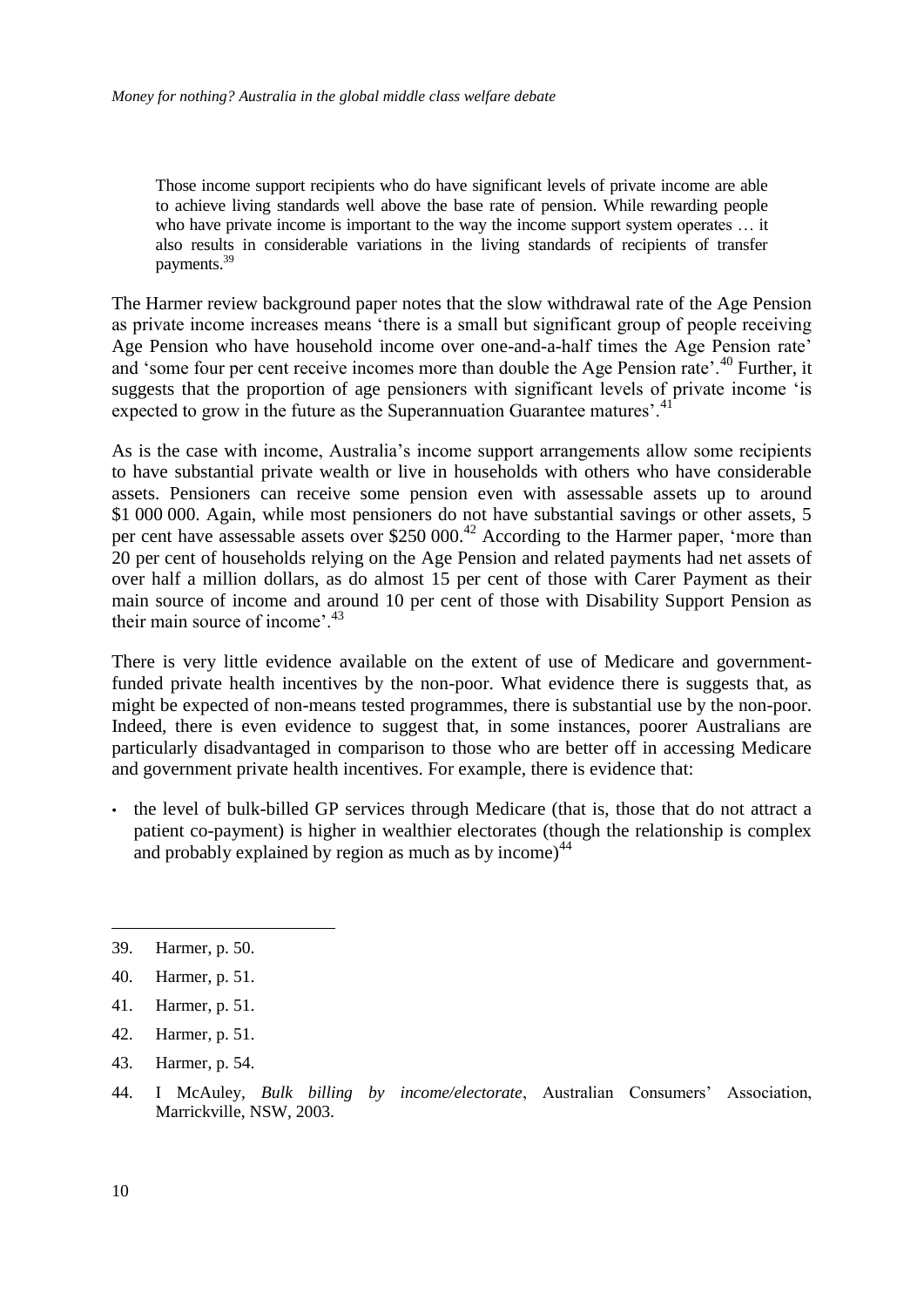- the benefits from the private health insurance rebate are concentrated in the wealthiest households. More than half goes to the top 20 per cent of taxpayers and nearly threequarters goes to the top 40 per cent<sup>45</sup>
- the Medicare Safety Net, introduced in March 2004 to provide financial relief for people facing high out-of-pocket costs for out-of-hospital medical services, provides significantly higher benefits in electorates with relatively high median family income and lower health care needs $46$
- Aboriginal and Torres Strait Islander people have low levels of access to, and use of, health services such as Medicare, the Pharmaceutical Benefits Scheme (PBS) and private GPs. Combined expenditure on Medicare and the PBS contributed 6.6 per cent of total health expenditure on Indigenous people in 2001–02, compared with 23 per cent for non-Indigenous people.<sup>47</sup>

In summary, while there is very little data available, it is likely that there is substantial use by the non-poor of Australia's national health insurance programme, Medicare, and the government's private health insurance incentives.<sup>48</sup>

#### **Developments over recent decades**

<u>.</u>

From the 1980s, there was increased support for means testing among policy makers and international institutions such as the International Monetary Fund and the World Bank. For example, the World Bank argued that 'a comprehensive approach to poverty reduction ...

- 47. Australian Institute of Health and Welfare (AIHW) Aboriginal and Torres Strait Islander Health and Welfare Unit*, Health expenditure,* AIHW, viewed 27 November 2007 <http://www.aihw.gov.au/indigenous/health/expenditure.cfm>
- 48. This is often presented as a reason for moving towards a more selectivist model of Medicare by individuals and groups advocating for changes to the current funding model for health in Australia, such as Medical Savings Accounts (MSAs). The argument generally made is that it is wrong for people to access the public system (and hence 'take up a bed' that could be used for a non-wealthy person) when they could afford to use the private system. An alternative approach might be to pursue policies aimed at addressing inadequate access by the non-wealthy to Medicare and other health services. For example, Duckett has suggested the value in pursuing 'place based' initiatives which 'provide coordinated services to enhance access to needed services as well as investments in community development, prevention and self management'. S Duckett, ‗The Australian health care system: reform, repair or replace?', *Australian Health Review,* vol. 32, no.2, 2008, p. 324.

<sup>45.</sup> J Smith, *How fair is health spending? The distribution of tax subsidies for health in Australia*, The Australia Institute, no. 43, October 2001, p. v.

<sup>46.</sup> K van Gool, E Savage, R Viney, M Haas and R Anderson, *Who's getting caught? An analysis of the Australian Medicare Safety Net*, CHERE working paper 2006/8, Centre for Health Economics Research and Evaluation, 2006.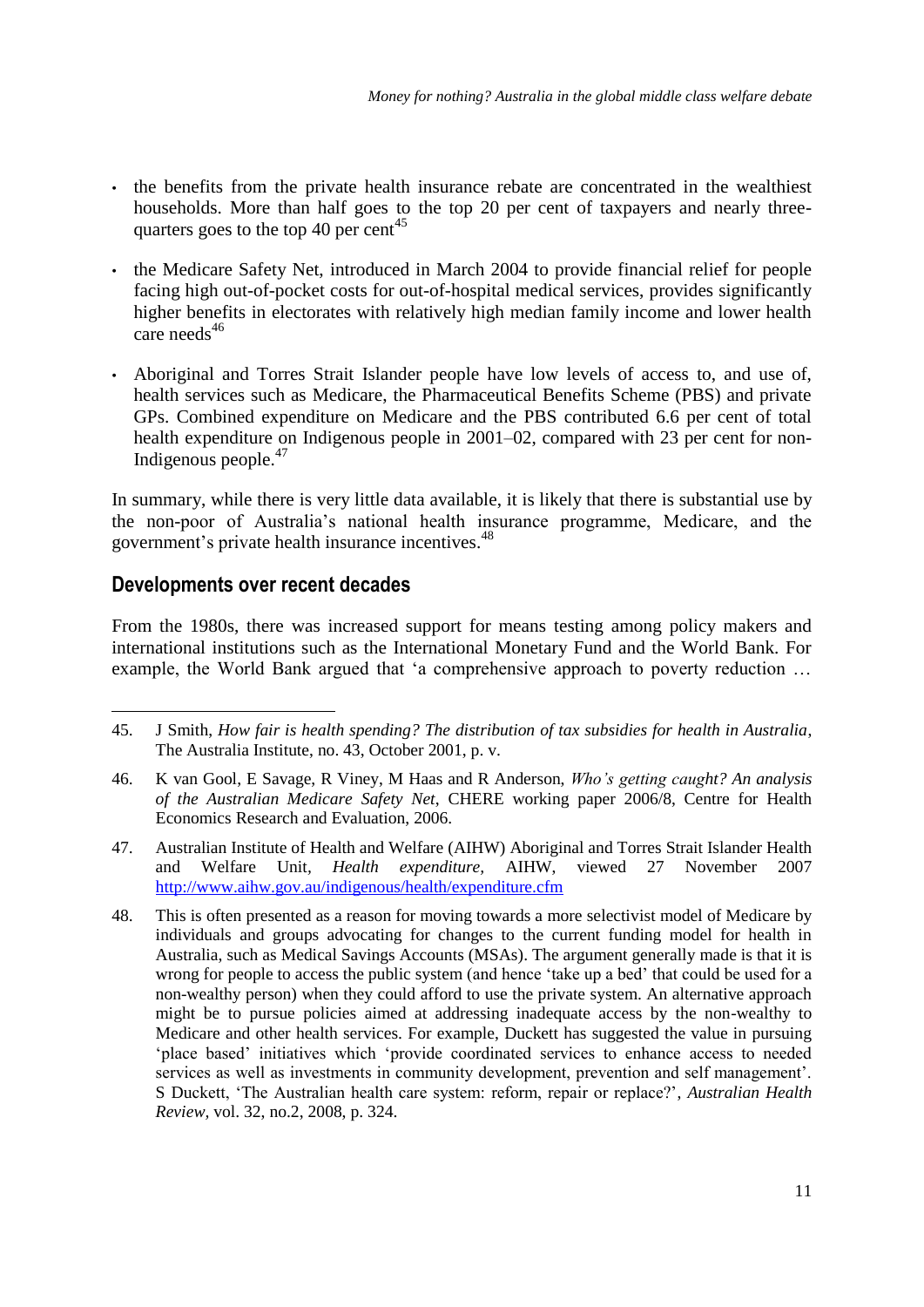calls for a program of well-targeted transfers and safety nets'.<sup>49</sup> This shift in thinking occurred concurrently with (indeed, some argue, as a result of) what is known as the 'fiscal crisis of the state'—that is, the emergence of a 'structural gap' in advanced capitalist societies between state revenues and expenses from around the 1970s.<sup>50</sup> There has been a strong emphasis on means testing in international policy debates since this time.<sup>51</sup>

There were indications throughout the 1960s and 1970s of the possibility of a move towards greater institutionalism/universalism in Australia—for example, Labor's efforts to introduce Medibank/Medicare and bipartisan support for a universal aged pension up until the late 1970s. However, the Australian welfare state turned in the direction of strengthened means testing under the Hawke-Keating Labor governments—for example, new means tests were introduced for the age pension and family payments. Subsequently, in less financially stringent circumstances, the Howard Government then both relaxed a number of existing means tests and introduced a series of new non-means tested initiatives, including Family Tax Benefit Part B, the Baby Bonus, the private health insurance rebate and the First Home Owners Grant Scheme.

Some have also argued that middle class welfare was expanded through Howard Government superannuation initiatives. For example, under the Howard Government superannuation guarantee, income after age 60 became tax free and does not need to be declared as extra income for tax purposes. As columnist, Mike Steketee explains, 'that means people enjoying \$100 000 or \$200 000 a year from their super can be treated as low-income earners. They can qualify for the Government's Low Income Tax Offset, the Senior Australians Tax Offset and a higher threshold for the Medicare levy'.<sup>52</sup>

Such developments under the Howard Government have been criticised by some commentators as a shift in the philosophy that welfare should be directed at those most in need (selectivism). The former prime minister, John Howard, defended this shift on the grounds that it was intended to 'support families in the choices they wish to make' and 'help families struggling with the challenges of modern life'. $^{53}$ 

It has been common to interpret developments under the Howard Government as reflecting political objectives—that is, as one commentator has expressed it, ‗the temptations for office

- 50. J O'Connor, *The fiscal crisis of the state*, St. Martin's Press, New York, 1973.
- 51. Korpi and Palme, 1998, p. 664.
- 52. M Steketee, ‗To those who have, more shall be given', Mike Steketee blog, *Australian online*, 20 March 2008, viewed 17 February 2009, [http://blogs.theaustralian.news.com.au/mikesteketee/index.php/theaustralian/comments/to\\_thos](http://blogs.theaustralian.news.com.au/mikesteketee/index.php/theaustralian/comments/to_those_who_have_more_shall_be_given/) [e\\_who\\_have\\_more\\_shall\\_be\\_given/](http://blogs.theaustralian.news.com.au/mikesteketee/index.php/theaustralian/comments/to_those_who_have_more_shall_be_given/)
- 53. J Howard (Prime Minister), ‗Australian Families: Prosperity, Choice and Fairness', address to the Menzies Research Centre, Westin Hotel, Sydney, 3 May 2005.

-

<sup>49.</sup> World Bank, *World Development Report*, Oxford University Press, New York, 1990.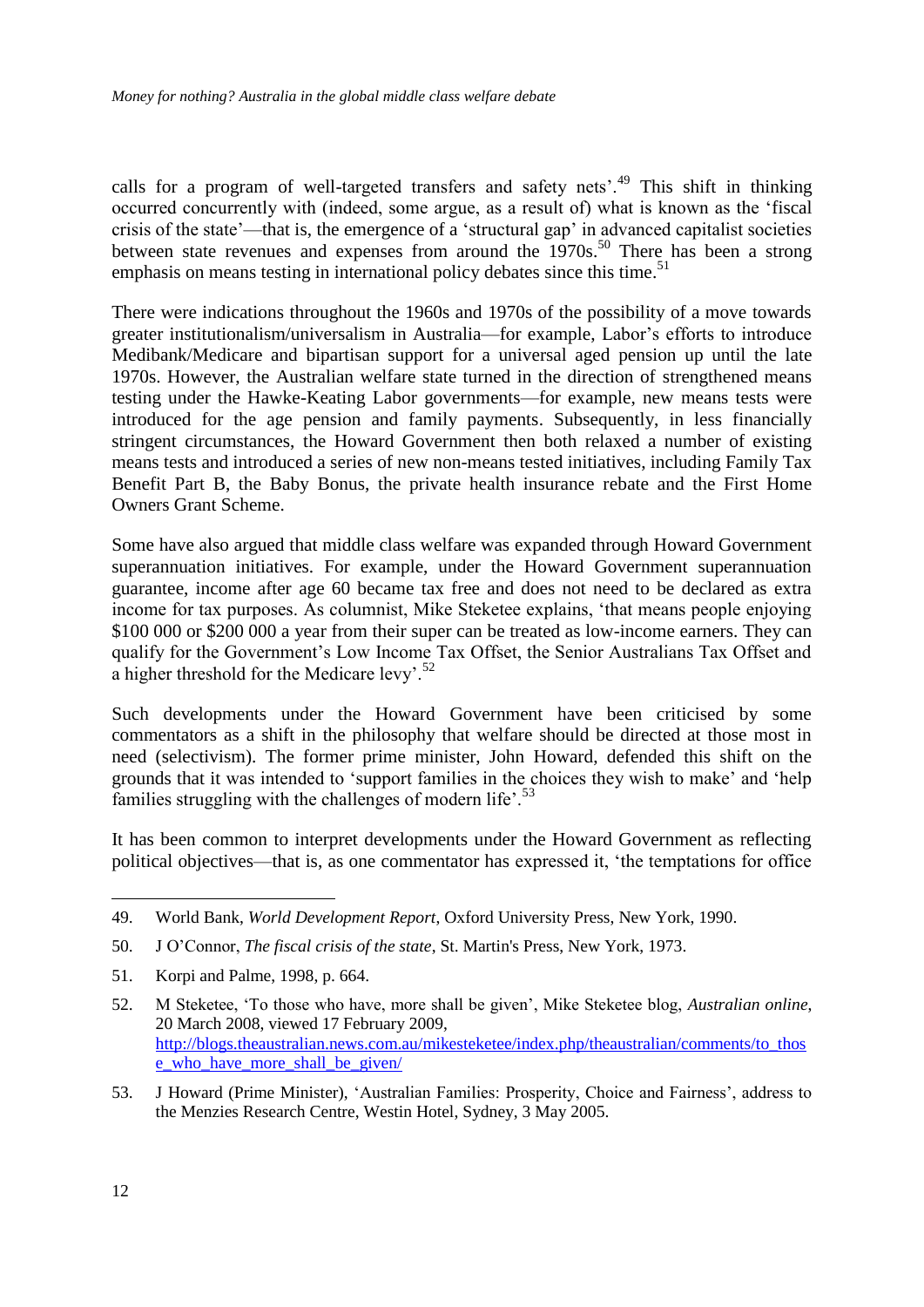holders to buy votes'.<sup>54</sup> An alternative explanation has focused on the ideological basis for Howard Government welfare policies. That is, policies such as increased spending on private schools and incentives to take out private health insurance reflected Liberal Party policy priorities such as ‗choice', self-reliance and private (as opposed to public) provision of services. Further, non-means tested expenditure in the area of family payments has been said to reflect the longstanding Liberal Party priority of supporting the traditional family.<sup>55</sup>

Conservative commentator, Andrew Norton, has described the phenomenon of substantial state expenditure in areas of welfare policy consistent with right of centre ideological objectives as ‗big government conservatism'.<sup>56</sup> Elsewhere, it has been described as ‗conservative welfarism'.<sup>57</sup> It could be argued that, using Esping-Anderson's three worlds typology described above, the Howard Government sought to combine elements of both the Liberal and Conservative welfare regimes. That is, a combination of the Liberal regime emphasis on the free market with the Conservative regime emphasis on supporting traditional social institutions such as the family.

The move towards greater means testing under the Rudd Government has led to conjecture about whether this is simply a response to fiscal exigencies (most evident in the emergence of the global financial crisis) or possibly an indication of a broader philosophical turn towards greater targeting. This, in turn, has led to debates about the pros and cons of middle class welfare and, more generally, the pros and cons of different types of welfare state arrangements. The remainder of this paper is devoted to an examination of key aspects of such debates.

### **Middle class welfare: for better or worse?**

This section examines some of the main theoretical and empirical arguments used in international debates about middle class welfare. These arguments are organised according to five categories: technical problems, redistribution, productivity, welfare politics and social

-

<sup>54.</sup> D Moore, ‗When will the Leviathan fade away?', *Policy*, vol. 22, no. 3 (Spring 2006), p.16. See also A Leigh, 'Help the poor, and cut taxes', *Australian financial review*, 1 November 2007.

<sup>55.</sup> A Norton, ‗The rise of big government conservatism', *Policy*, vol. 22, no. 4, 2006-07, p. 20. Norton has criticised this expenditure on the grounds that there is no family income data or survey evidence 'that families with children typically feel more financial pressure than other households' and that 'for most couples, children coincide with the financial capacity to raise them'. In terms of this connection, it is interesting to note former Howard Government Finance Minister, Senator Nick Minchin's description of paid maternity leave as 'middle class welfare'. ‗Maternity leave is ―middle-class welfare‖: Minchin', *ABC news online*, 13 September 2002, viewed 11 February 2009, <http://www.abc.net.au/news/newsitems/200209/s675407.htm>

<sup>56.</sup> Norton.

<sup>57.</sup> W Antle, ‗Big government can't conserve', *The American spectator*, 20 April 2005, viewed 11 February 2009,<http://spectator.org/archives/2005/04/20/big-government-cant-conserve>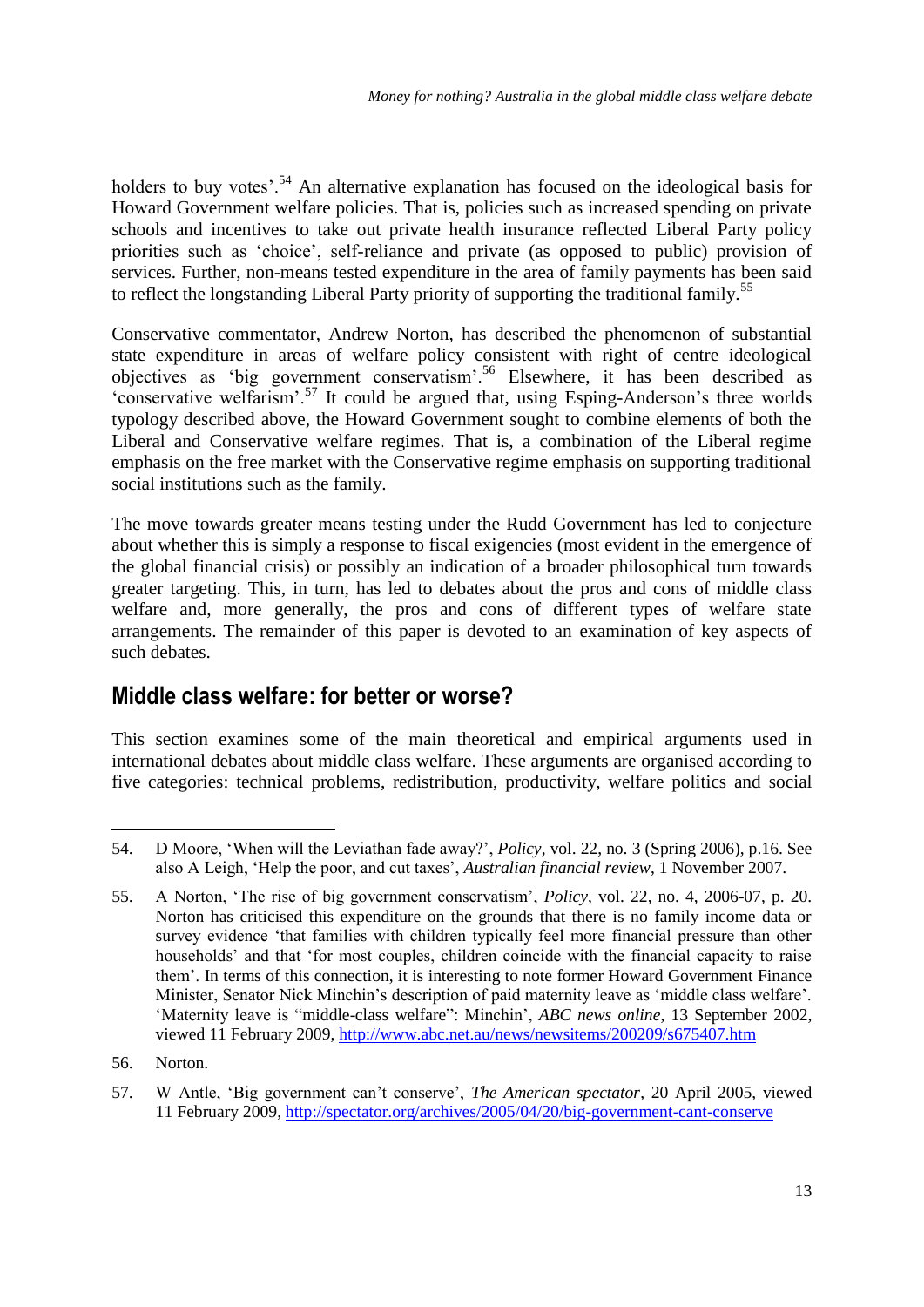cohesion. As will be shown, arguments for and against non-poor access are very similar to the arguments for either selective or universal/encompassing approaches to welfare.

#### **Technical problems: unintended consequences of means testing**

One of the main objections made against efforts to restrict the middle class from the welfare state relates to a range of technical problems associated with the process and impact of means testing. Common objections along these lines include:

- processes for testing entitlement tend to be intrusive and stigmatising (though, as discussed above, this is widely thought to be less of a problem in Australia than in other countries where means testing is less prevalent)
- difficulties associated with establishing boundaries of exclusion and entitlement—for example, the 'poverty trap' that emerges from high effective marginal tax rates<sup>58</sup>
- the possibility of low-uptake of welfare programs arising from barriers to access such as administrative complexity and intrusiveness
- perverse incentives such as penalising those who have made private or independent provision, and
- the administrative costs associated with means tested programs.

While, as noted, some of these are likely to be less of a problem in some settings than in others, there appears to be general acknowledgement among social policy scholars and economists that such problems pose genuine challenges for policy makers. Thus, any potential gains associated with means testing (such as being better able to target the poor for assistance) can be undermined by one or more of the potential problems outlined above.

For example, according to economist, Amartya Sen:

… targeted support can *also* affect people's economic behaviour. For example, the prospect of losing the support if one were to earn too much can be a deterrent for economic activities. It would be natural to suspect that there would be *some* significant distorting shifts if the qualification for the support is based on a variable (income) that is freely adjustable through changing one's economic behaviour. The *social* costs of behavioural shifts must include, among other things, the loss of the fruits of economic activities foregone.<sup>59</sup>

<sup>58.</sup> The concept of effective marginal tax rates refers to the amount of an additional dollar of income kept by individuals and families, after the payment of income tax and the withdrawal of any means-tested cash payments from government. AMP and the National Centre for Social and Economic Modelling **,** *Trends in effective marginal tax rates*, Income and Wealth Report Issue 14, September 2006, p. 3.

<sup>59.</sup> A Sen, *Development as freedom*, Anchor, New York, 1999, pp. 135–6.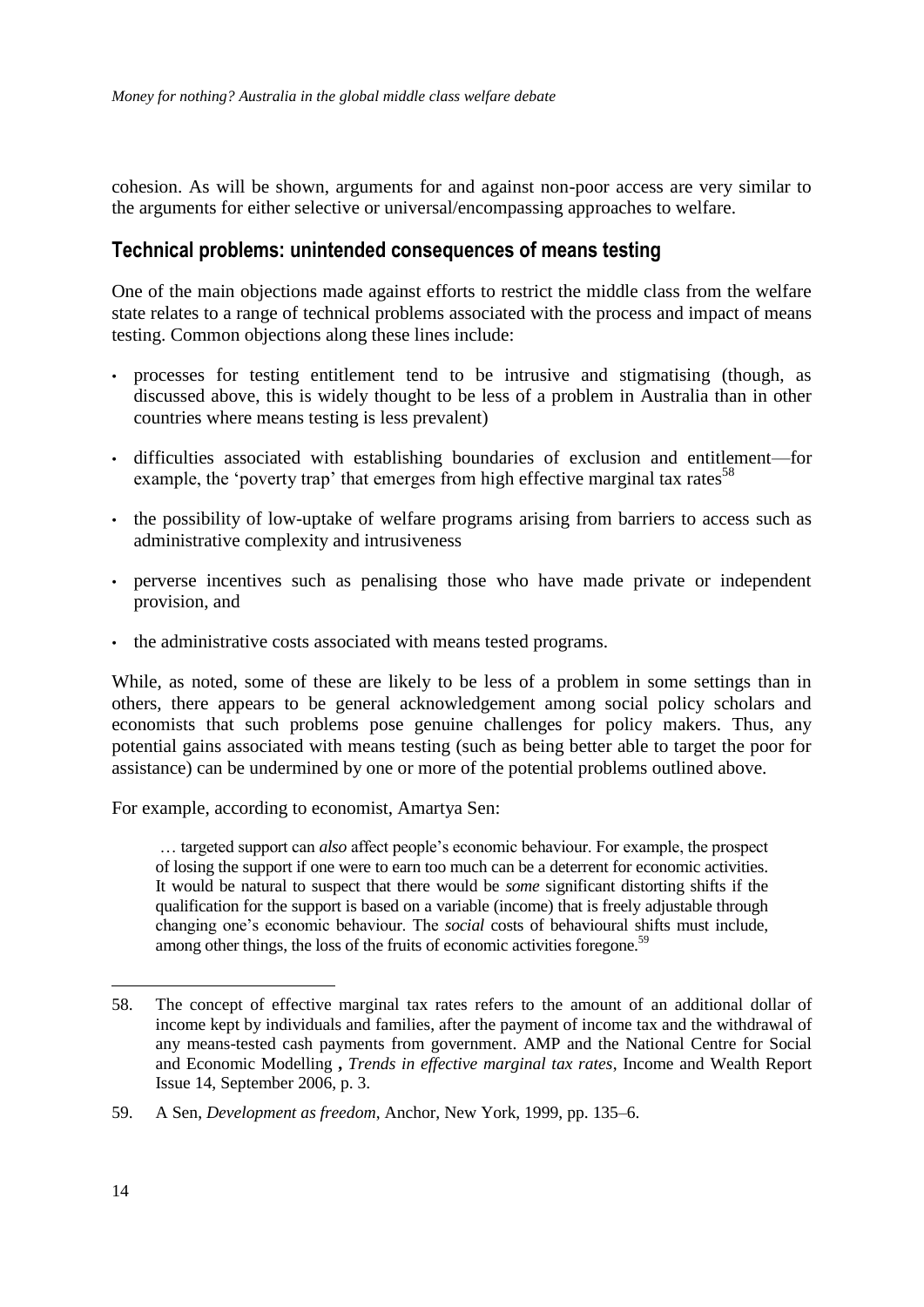As noted above, in addition to the potential cost to the economy overall, means testing also potentially leads to 'poverty traps' whereby people make the decision to remain with the ‗devil they know' (however, meagre the benefits provided), rather than engage in the risks of loss of income associated with participation in the labour market. Importantly, there is evidence that the highest effective marginal tax rates are often experienced by lower income earners, including the unemployed and people with dependent children, including sole parents.<sup>60</sup>

The point of this is not that means testing is inherently problematic but rather, as Sen argues, 'there are considerations that run counter to simple argument for maximal targeting'.<sup>61</sup> Thus, for example, in the Australian context, while critical of the extent of tax and transfer benefits for those on high incomes, Julian Disney from the University of New South Wales has argued for a relaxation of means testing in certain areas in order to avoid 'imposing high effective marginal tax rates on lower-income people, especially those who [due to high levels of unemployment resulting from the global financial crisis] can only find part-time or intermittent work'.<sup>62</sup> Disney has called for the relaxing of Newstart Allowance income tests to allow averaging over 3 months or even longer, cutting the withdrawal rate and raising the threshold at which it starts, at least during the current recession'. $63$ 

### **Redistribution**

One of the main arguments used against non-poor access to welfare is that it diverts limited resources from those who need them to those who do not. Put another way, restricting the non-poor from accessing welfare enables the maximum level of services and benefits to be delivered to those most in need. As such, this argument draws most clearly on the redistributive objectives of welfare.

As discussed above, different welfare states emphasise different kinds of redistribution. Broadly, Australia's highly targeted system is based around the 'Robin Hood' objective of taking from the rich to give to the poor, while most other OECD welfare states emphasise the 'piggy bank' objective of either (a) income maintenance or insurance in case of adverse contingencies or (b) redistribution across the life-cycle.<sup>64</sup> However, studies comparing the relative effects of targeted and universal approaches to welfare on redistributive objectives

-

<sup>60.</sup> AMP and the National National Centre for Social and Economic Modelling, p. 5.

<sup>61.</sup> Sen, p. 137.

<sup>62.</sup> J Disney, *Taxation, social justice and economic development*, Address to annual congress of the Australian Council of Social Services, Sydney, 3 April, 2008, p. 4, [http://www.wacoss.org.au/images/assets/eNews\\_207/taxation\\_social\\_justice\\_&\\_economic\\_dev](http://www.wacoss.org.au/images/assets/eNews_207/taxation_social_justice_&_economic_development.pdf) [elopment.pdf](http://www.wacoss.org.au/images/assets/eNews_207/taxation_social_justice_&_economic_development.pdf)

<sup>63.</sup> Disney, p. 4.

<sup>64.</sup> P Whiteford, ‗The welfare expenditure debate: ‗economic myths of the left and right' revisited', *Economic and labour relations* review, vol. 17, no. 1, 2006, p. 41.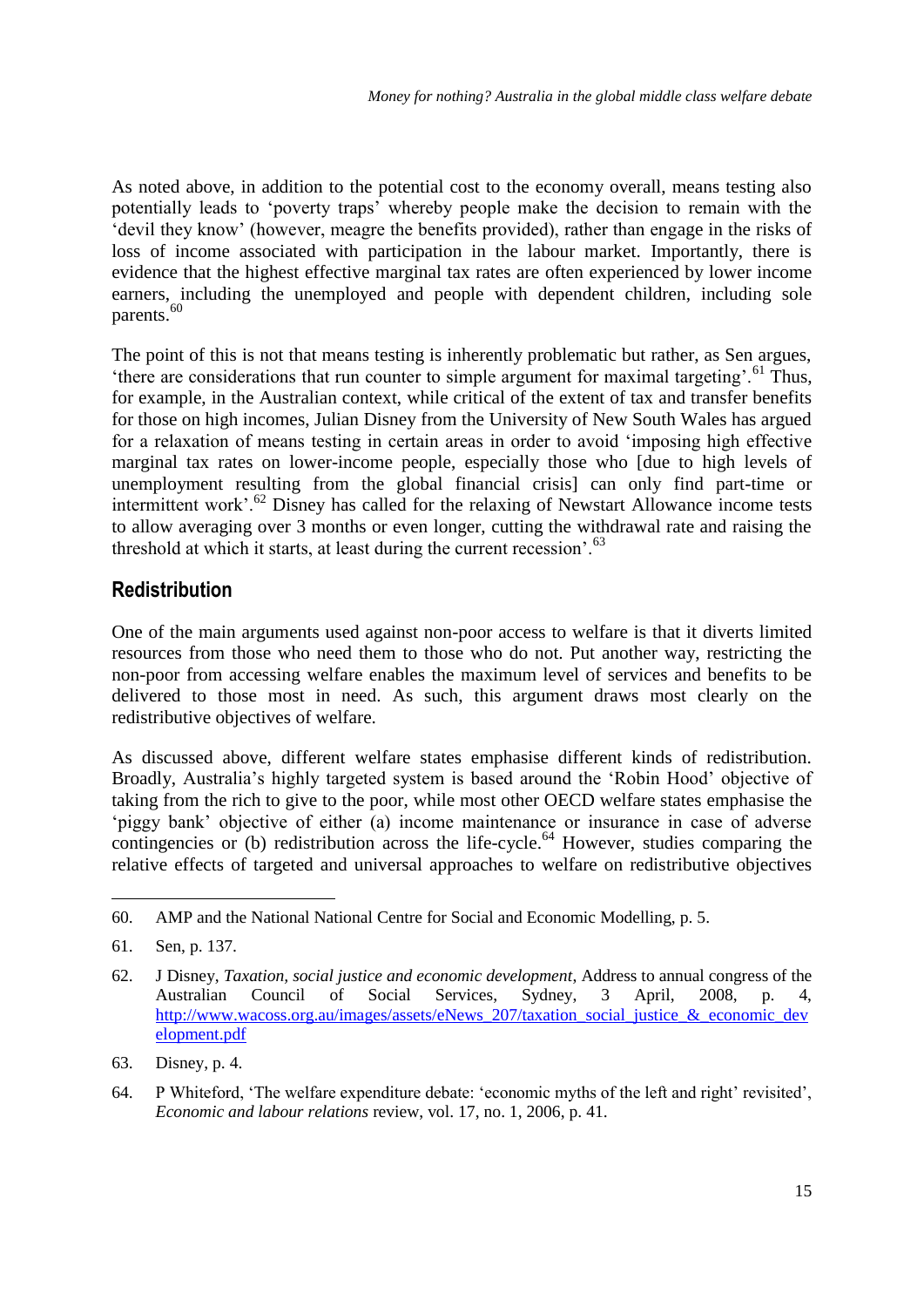have largely focused on the capacity of each to address poverty and inequality. As such, this section mainly addresses the evidence related to the 'Robin Hood' approach.

#### **Robin Hood objective**

From the perspective of the Robin Hood approach, the central question is whether means tested benefits are better at reducing poverty and/or inequality than universal benefits. As Whiteford suggests in relation to poverty, 'if those countries with means tested benefit systems have much higher poverty than countries with universal benefits, then the explicit rationale for targeting would appear to collapse<sup>'.65</sup>

On the face of it, the idea that non-poor access diverts limited welfare resources from those in need seems a fairly straightforward proposition. That is, the more we spend on the non poor, the less we have available for those in most need of assistance (for example, in the form of higher benefits or additional welfare programmes). As such, the attraction of targeting derives from the fact that ‗such benefits involve a clear vertical redistribution of resources from the rich to the poor'.<sup>66</sup>

Thus, according to Goodin and Le Grand:

In egalitarian terms … the beneficial involvement of the non-poor in the welfare state is not merely wasteful – it is actually counterproductive. The more the non-poor benefit, the less redistributive (or, hence, egalitarian) the impact of the welfare state will be.<sup>67</sup>

Further, there has long been a view among economists and social scientists that targeted programs are the most *efficient* way of reducing poverty and inequality (measured in terms of greatest impact on poverty for the least expenditure). For example, the criterion of 'target efficiency' (defined as the proportion of expenditure going to those below the poverty line) has historically been used as a measure of success for anti-poverty programs (particularly in the US $.68$ 

As might be expected, a number of studies have confirmed that countries employing targeted models direct a greater *proportion* of expenditure to the poor than do countries employing more encompassing models. For example, Whiteford compared the ratio of benefits received by the poorest quintile to those received by the richest quintile and found that:

<sup>65.</sup> Whiteford, 2007, p. 6.

<sup>66.</sup> K Nelson, *Fighting poverty: comparative studies on social insurance, means-tested benefits and income redistribution*, Swedish Institute for Social Research, no. 60, 2003, p. 3.

<sup>67.</sup> R Goodin and J Le Grand, ‗Not only the poor', in R Goodin and J Le Grand, eds, *Not only the poor. The middle classes and the welfare state*, Allen & Unwin, London, 1987, p. 215.

<sup>68.</sup> Korpi and Palme, 1998, p. 662.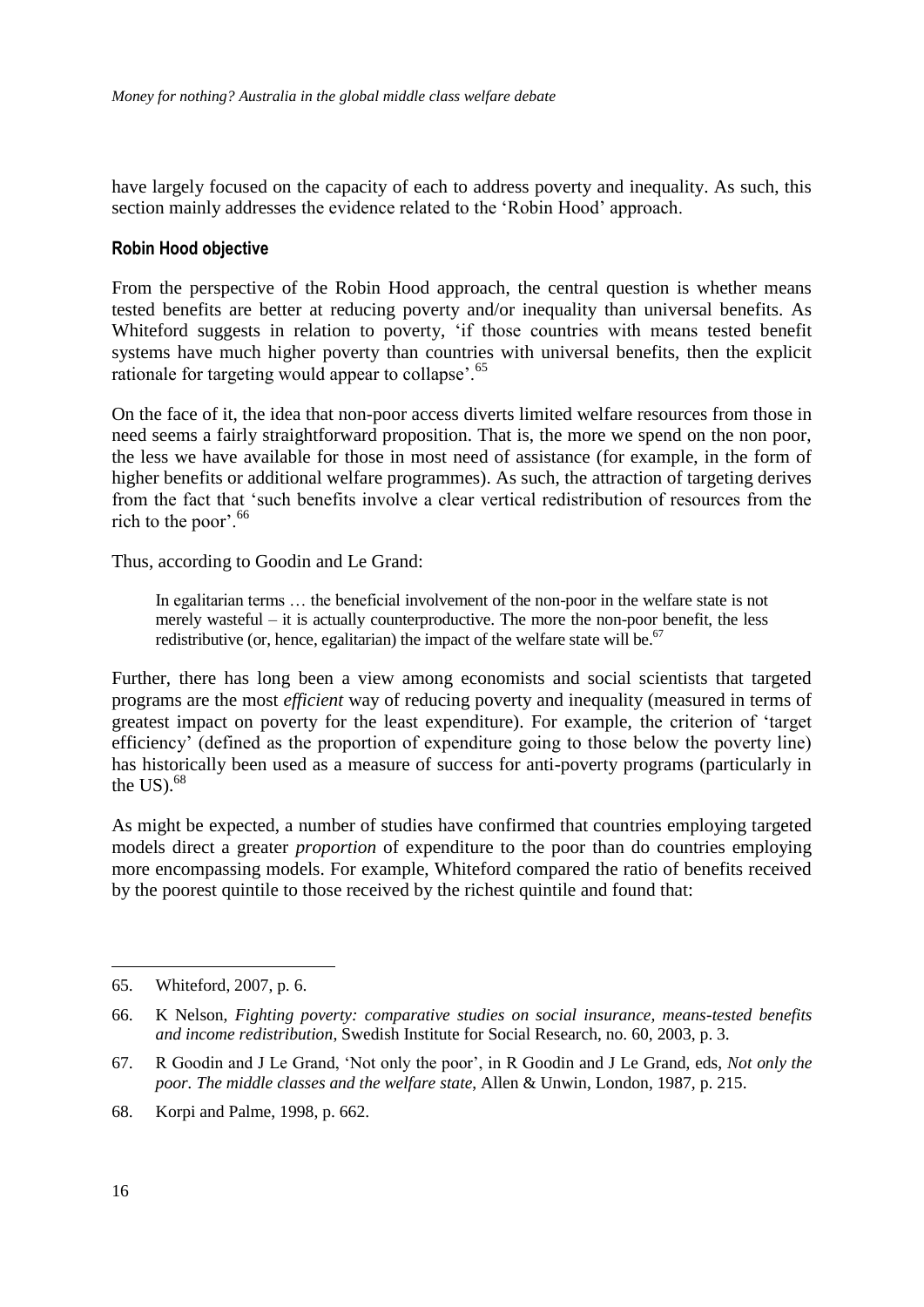… Australia directs relatively more of its spending to the poor than any other OECD country—and by a very wide margin. The average is 2.14, with the Australian ratio being 12.69, and the next most targeted being New Zealand, where the ratio is less than half of Australia's level.<sup>69</sup>

However, this merely highlights the extent of targeting in various systems. It tells us nothing about whether targeted programs are better placed than encompassing ones to address poverty and inequality.

In fact, on the basis of comparative research, a significant number of social policy scholars have come to the opposite view: that targeting provides a poor basis for addressing poverty and inequality.<sup>70</sup> For example, Korpi and Palme found that Australia's targeted system of welfare benefits is associated with the highest levels of income inequality, with the lowest levels of income inequality occurring in those countries with more encompassing systems (universality combined with earnings-related benefits) such as Sweden, Finland and Norway.<sup>71</sup> Korpi and Palme found a similar pattern for poverty rates: the lowest rates were in the encompassing countries, with Australia having comparatively high poverty rates.<sup>72</sup> Similar results about the comparatively better performance of encompassing models compared with targeted models have been obtained in studies by Kenneth Nelson and Sheila Shaver.<sup>73</sup>

Korpi and Palme have described this situation as 'the paradox of redistribution'. That is, 'the more we target benefits at the poor only and the more concerned we are with creating equality via equal public transfers to all, the less likely we are to reduce poverty and inequality'.<sup>74</sup> Hence, in relation to Australia, they argue, 'the Australian experience indicates that targeting—excluding the better off citizens—is not highly effective in reducing poverty and inequality'.<sup>75</sup> On the basis of this, Paul Smyth argues that 'if there is an aspiration to reduce poverty and inequality then the lesson of the Australian experience appears to be that more encompassing models are to be preferred'.<sup>76</sup>

- 71. Korpi and Palme, 1998, p. 674.
- 72. Korpi and Palme, 1998, p. 674–5.
- 73. Nelson, 2003, p. 30; Shaver, 1997, p. 128.
- 74. Korpi and Palme, 1998, pp. 681–2.
- 75. Korpi and Palme (1998), p. 682.
- 76. P Smyth, ‗Australian social policy in an international context', in A McClelland and P Smyth, eds, *Social policy in Australia: understanding for action*, Oxford University Press, South Melbourne, 2006, p. 122.

<sup>69.</sup> Whiteford, 2006, p. 43.

<sup>70.</sup> Whiteford, 2007, p. 7.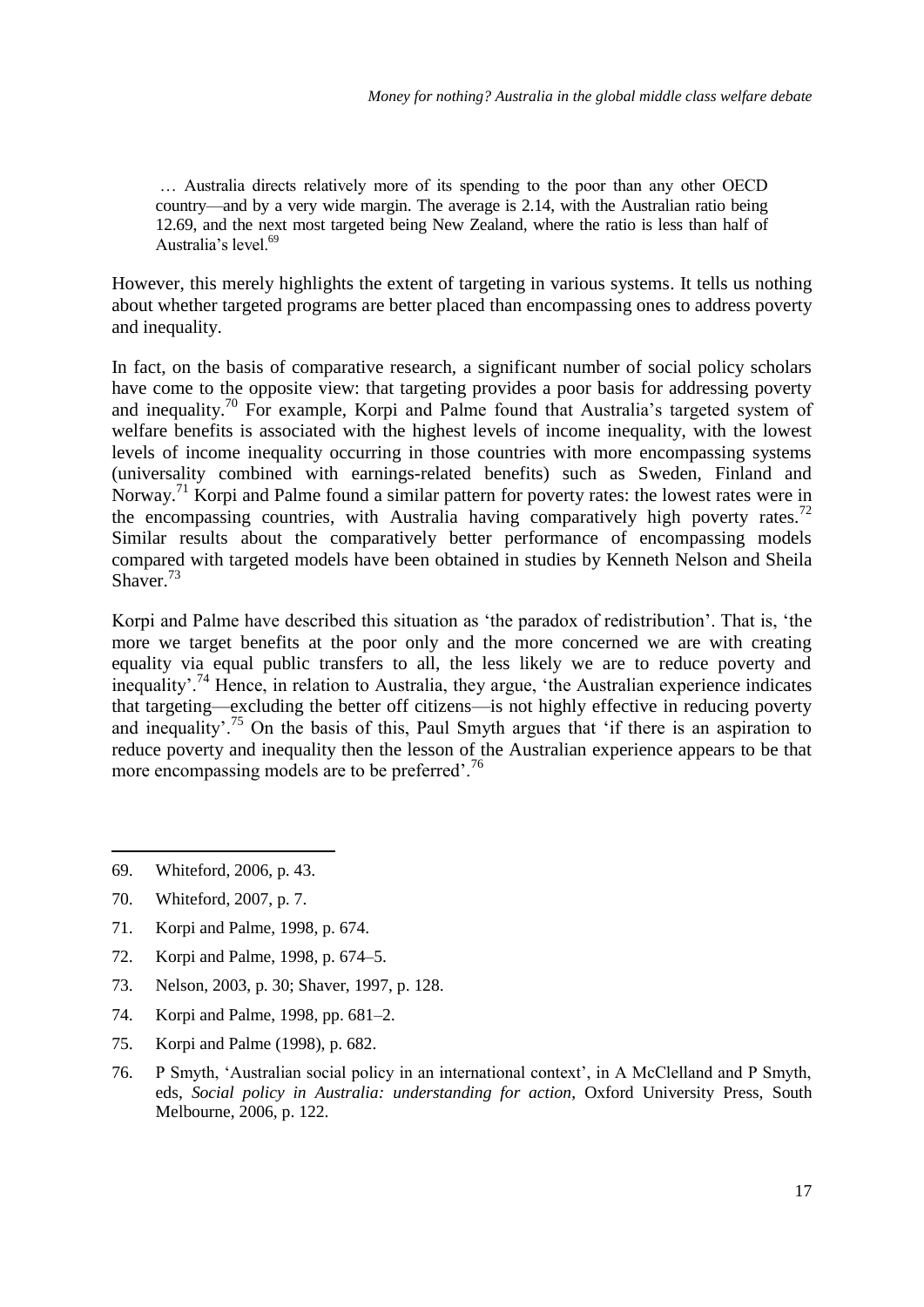One explanation for this paradox is that countries employing encompassing models have higher redistributive budgets overall than targeted models and consequently are able to provide higher benefits to the poor.<sup>77</sup> For example, according to this view, while targeted systems redistribute a greater proportion of their welfare budgets to the poor, more encompassing systems are able to make a greater impact on poverty and inequality because of their higher levels of expenditure. Thus, argues Whiteford:

In the case of [more targeted] New Zealand and Australia and to a lesser extent the United Kingdom, the systems appear to be highly efficient at reducing poverty and inequality, but their effectiveness is undercut by their relatively low levels of spending … The [more encompassing] Nordic countries have a below average level of efficiency, but tend to spend more than other countries, and so reduce poverty and inequality to a significant extent.<sup>7</sup>

This is confirmed by Korpi and Palme who found that Australia was both among the smallest welfare states (in terms of expenditure) and among those with the poorest record of redistribution, while those countries with the largest redistributive budgets (the Netherlands and Sweden) had the highest redistributive effects.<sup>79</sup> (The question of precisely why the targeted model should be associated with lower expenditure is discussed in a later section.)

In a further twist, Whiteford has argued that 'the OECD countries with the highest gross social spending claw back a lot of this through direct and indirect taxes', meaning that  $\theta$  differences in net social expenditure are much less than differences in gross spending'.<sup>80</sup> As such, he has provided estimates of net redistribution to the poor (the impact of the tax and benefit systems in combination on poverty) across OECD countries. He found that 'even though Australia spends less than the OECD average on social security benefits, the formula for distributing benefits is so progressive—and the level of taxes paid by the poor is so low that Australia redistributes more to the poor than any OECD country (for which these calculations can be made)'. $81$ 

According to Whiteford's estimates, Australia's net generosity is not significantly greater than that of Nordic countries such as Denmark and Sweden. However, this still appears to indicate that, contrary to the 'paradox of redistribution', targeting can be redistributive. The main problem with this is that, while one would then expect Australia to have less poverty

- 79. Korpi and Palme, 1998, p. 676.
- 80. Whiteford, 2006, p. 60.
- 81. Whiteford, 2006, p. 46.

1

<sup>77.</sup> Korpi and Palme, 1998, pp. 675–6; Shaver, 1997, p. 128; Nelson, 2003, p. 30.

<sup>78.</sup> Whiteford, 2007, p. 11–12.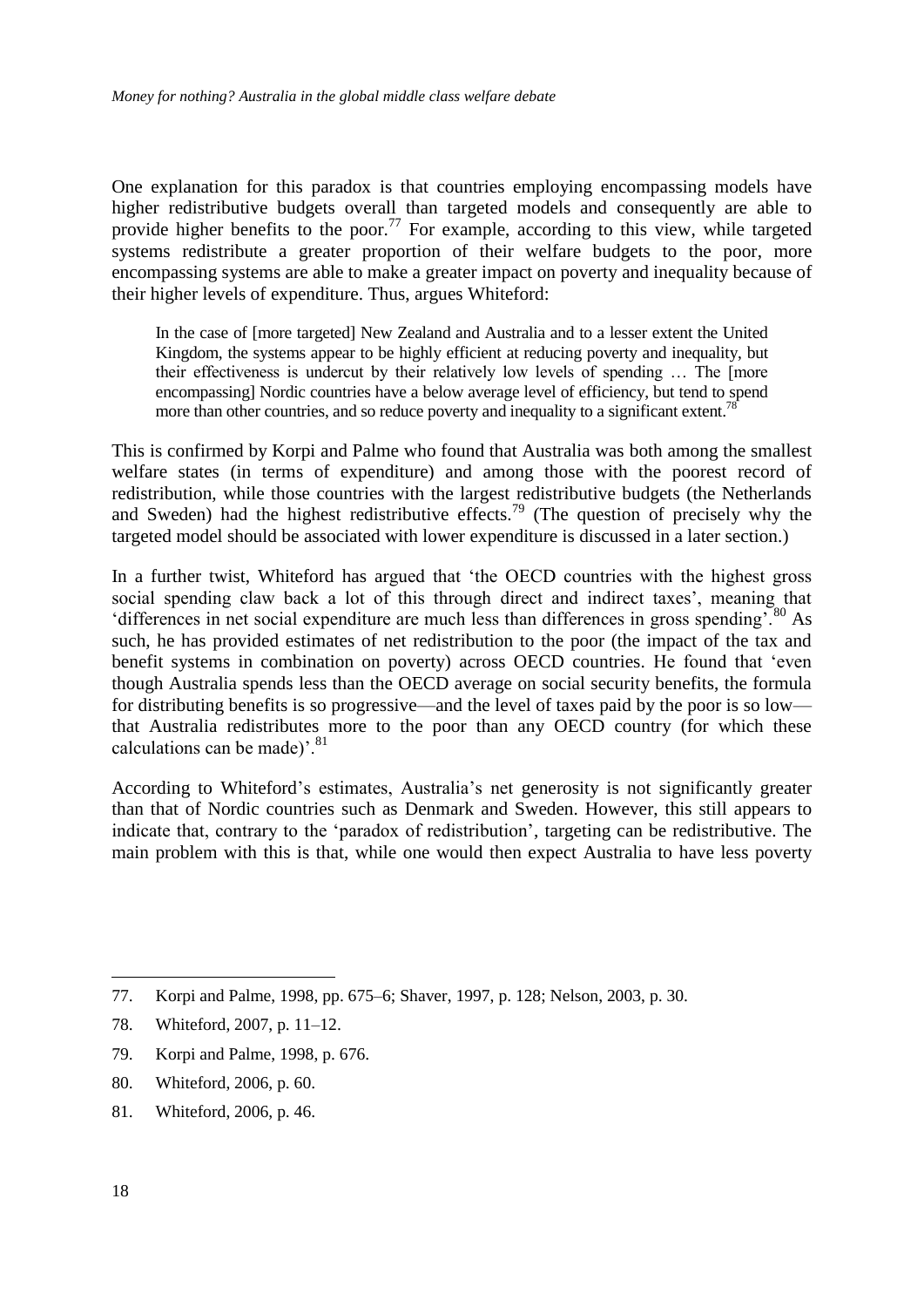than other OECD countries, poverty in Australia is higher than the OECD average (according to one estimate,  $11.2$  per cent compared to  $10.4$  per cent).<sup>82</sup>

Whiteford's suggested explanation for this apparent paradox is that the poorest quintile in Australia has the lowest share of earnings of any OECD country (1.6 per cent of total earnings compared to 4.5 per cent for the OECD on average).<sup>83</sup> Whiteford also notes that other countries with targeted and redistributive systems (such as the UK, Ireland, New Zealand and Belgium) also have below average earnings shares held by their poorest quintile.<sup>84</sup>

For Whiteford, the implication of this appears to be that, in the most targeted systems, while the poor receive considerable levels of redistribution, 'they remain poor because of their low share of [private] income<sup>5</sup>.<sup>85</sup> Possible explanations for this include differences in the composition of the low-income population (in Australia, many in the low-income category are pensioners and hence less likely to be employed) and the possibility that this poverty could be a result of 'behavioural responses to the benefit system'.<sup>86</sup> This could refer to responses to high effective marginal tax rates, the absence of sufficient measures to support the transition from welfare to work and so forth.<sup>87</sup>

If high effective marginal tax rates were found to have a role in the low levels of private income of Australia's poor, this would provide yet another twist in the debate about targeting and redistribution. That is, despite what appears to be a strong record for targeted systems in income redistribution, the key mechanism for targeting, means testing, could potentially be responsible for undercutting efforts at reducing poverty and inequality.

#### **Piggy bank objective**

<u>.</u>

As noted above, information about the relative effectiveness of targeted welfare compared with that available to the middle class in addressing poverty and inequality is easier to come by than that which seeks to address the objective of redistribution in relation to adverse contingencies and/or transitions across the lifecourse (the piggy bank objective). This

- 83. Whiteford, 2006, p. 46.
- 84. Whiteford, 2006, p. 46.
- 85. Whiteford, 2006, p. 46.
- 86. Whiteford, 2006, pp. 46–47.
- 87. In recent years, policy effort in this area has been in the form of activity testing of pensions for groups such as people with disabilities, sole parents and widows. Given that they were introduced relatively recently, any impact of such measures would be unlikely to be captured by poverty statistics.

<sup>82.</sup> M Forster and M Mira D'Ercole, *Income distribution and poverty in OECD countries in the second half of the 1990s*, OECD social, employment and migration working paper no. 22, OECD, Paris.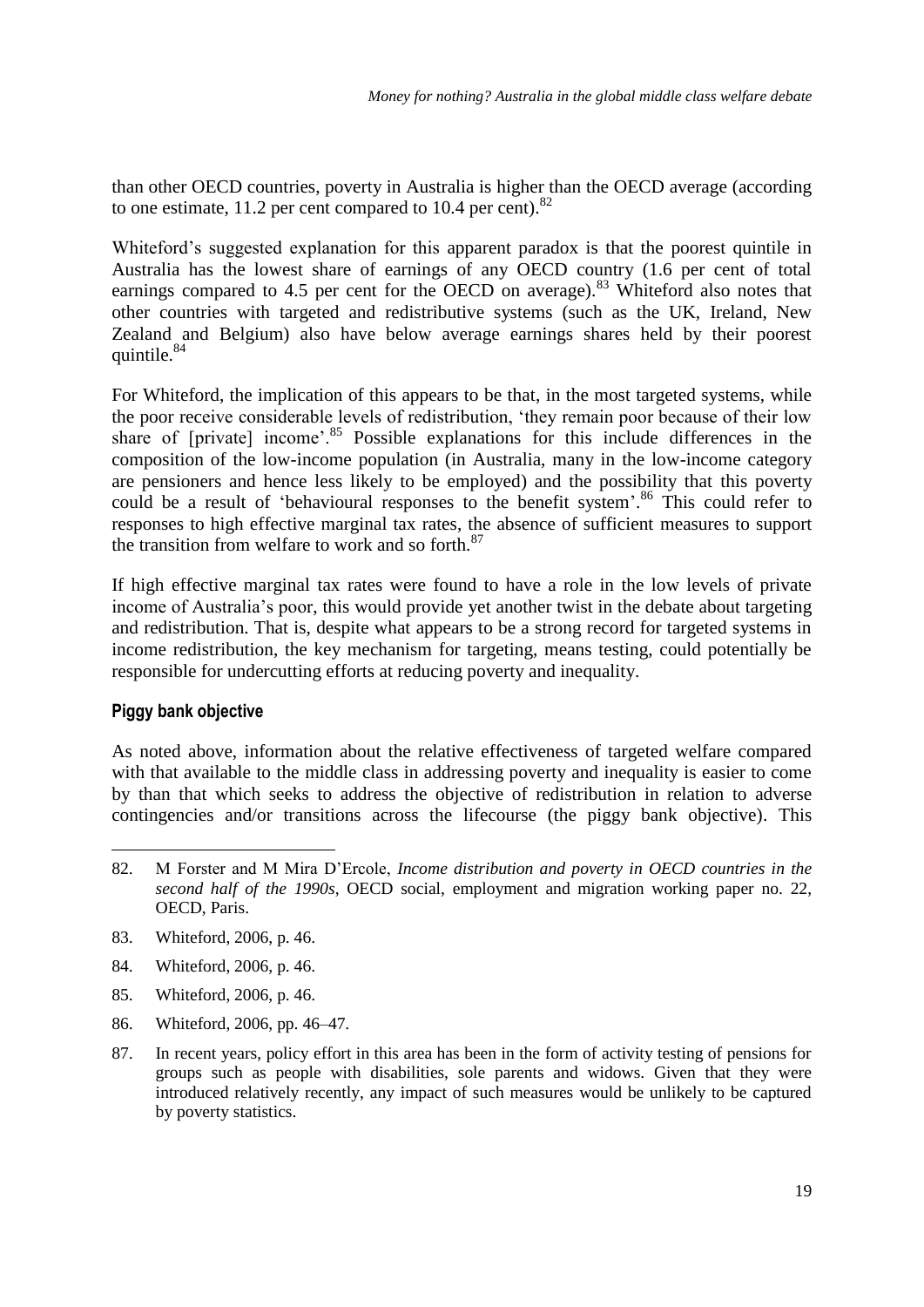probably has much to do with lack of clarity or agreement about precisely what unit of measurement should be used in any evaluation of the latter.

This is complicated somewhat by the fact that expenditure related to the piggy bank objective in targeted welfare states like Australia is provided under a Robin Hood approach (that is, means tested). In such systems, levels of poverty or inequality among people in different categories (the unemployed, the disabled, the elderly and so forth) in either targeted or universal/encompassing systems might be considered to be a reasonable measure of relative effectiveness. However, comprehensive comparative data across categories is not available. There have been some attempts to compare the effectiveness of different welfare systems in addressing poverty and inequality among the aged. For example, Korpi and Palme found that gross income inequality among the elderly was highest in (targeted) Australia and lowest in more encompassing systems like Sweden and Norway (though, this may not take into account indirect taxes paid by the elderly and hence could potentially overstate the differences between the two types of system). However, in many categories (such as the disabled), such comparisons would be particularly difficult to develop due to, for example, lack of comparable data across countries.

Furthermore, others would argue that focusing exclusively on poverty and inequality misses a (perhaps the) key aspect of the piggy bank approach. That is, that rather than being simply about the redistribution of income, welfare should be seen as about enabling people to manage risks associated with a range of contingencies and transitions (for example, sickness, disability, unemployment, raising children, participating in further education) across the life course. Thus, for example, family payments can be seen as not simply compensating people for the costs associated with raising children but also as part of encouraging people to take the risks associated with choosing to do so (for example reducing/leaving paid employment). Similarly, government investments in some countries in lifelong learning (e.g. technical and further education), including through income support for those seeking to 're-skill', can be seen as assisting individuals to manage risks associated with possessing the right type of job skills. Importantly, welfare expenditures such as these have the potential to produce both private (individual, family) and public (employer, the economy) benefits.

According to this approach, the most appropriate measure of effectiveness is less likely to be about poverty and inequality than it is about more complex/rich indicators such as willingness to take risks, capacity to manage social transitions or development of a range of individual capabilities.<sup>88</sup> According to one proponent of this approach, these functions of the welfare state are 'just as relevant, (perhaps more so) for those on middle incomes as for those lower down the scale'.<sup>89</sup> Consequently, to the extent that targeting according to means is regarded as a/the appropriate means for addressing poverty (and the discussion above

<sup>88.</sup> For an elaboration of the capabilities approach see Sen; M Nussbaum, *Frontiers of justice: disability, nationality, species membership*, Harvard University Press, Cambridge, Mass., 2006.

<sup>89.</sup> J Quiggan, *The risk society. Social democracy in an uncertain world*, Centre for Policy Development, Occasional paper no. 2, July 2007, p. 4.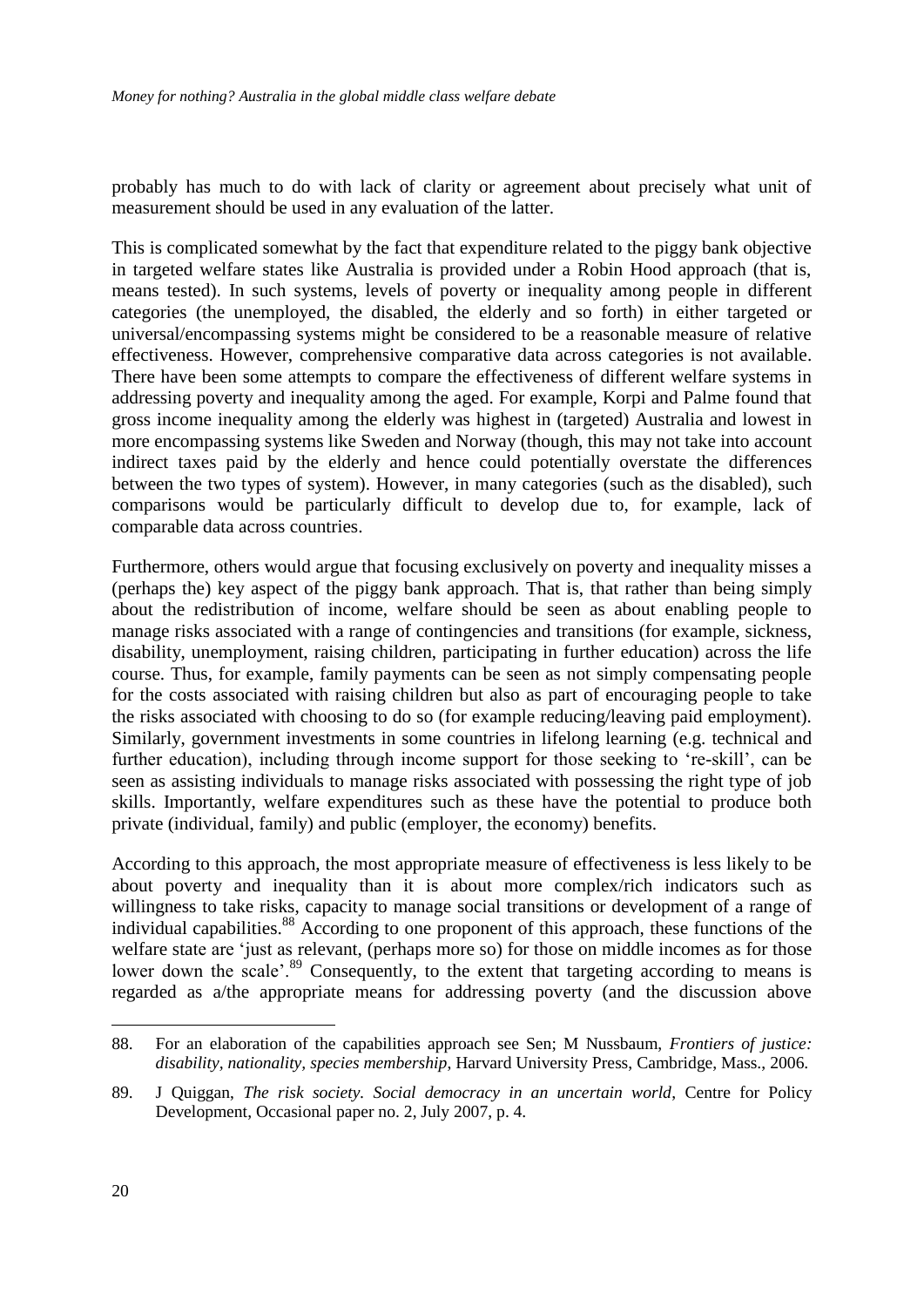indicates that the evidence is mixed), it is far less relevant when welfare is viewed in terms of the piggy bank objective. Indeed, it may be that, given the negative incentive effects associated with means testing, targeting according to income is likely to have negative effects on people's capacity to manage risks and transitions and develop capabilities. At this stage, however, comparative evidence specifically addressing this area is lacking (though, the later section on social investment does address evidence with some relationship to this area).

### **Productivity: 'churning' versus social investment**

An important theme in public policy debates is the impact of welfare on productivity and economic growth. That is, does welfare have negative or positive effects on the economy? Further, what role does *middle class* welfare play in all of this? Does non-poor access to welfare enhance/exacerbate the overall impact of welfare on productivity?

One of the main criticisms of the welfare state from the perspective of the right refers to the negative impact of welfare on the market. This is said to arise for two main reasons. First, the increased taxation and regulatory burden associated with the welfare state is said to create a disincentive to investment.<sup>90</sup> Second, the protection of individuals from market forces is said to create a *disincentive to work* (or at least to work as productively as one otherwise would).<sup>91</sup> Taken together, these effects are said to produce a dynamic of declining growth and increased expectations of government for welfare expenditure 'which can less and less be satisfied by the available output'. $92$ 

#### **Churning**

For some critics, what are held to be the negative effects of welfare on economic growth are exacerbated when households are both recipients of welfare and tax payers simultaneously (that is, they are recipients of middle class welfare). This flow of transfers into households and taxes out of the same households is known as the 'tax-welfare churn' or 'churning'.

One of the main objections to churning relates to what are said to be the inefficiencies associated with the higher taxes required to finance middle class welfare. First, these are said

<sup>90.</sup> C Offe, ‗Some contradictions of the modern welfare state', in C Pierson and F Castles, eds, *The welfare state reader*, Polity Press, Malden, Mass., 2000, p. 69.

<sup>91.</sup> Offe, p. 69.

<sup>92.</sup> Offe, p. 69. This classical liberal perspective on welfare has been made since governments in western industrialised countries began to increase their involvement in welfare in the late 1800s and early 1900s. Nevertheless, the rise of the Keynesian economic consensus (and a range of other political and social factors) following World War II underpinned a significant expansion in welfare benefits and services leading to what we now know as the welfare state. However, changing social and economic conditions in the 1970s (including declining economic growth and high rates of unemployment), led to a resurgence in classical liberal ideas both in Australia and overseas (known variously as neo-classical liberalism, neo-liberalism or the new right).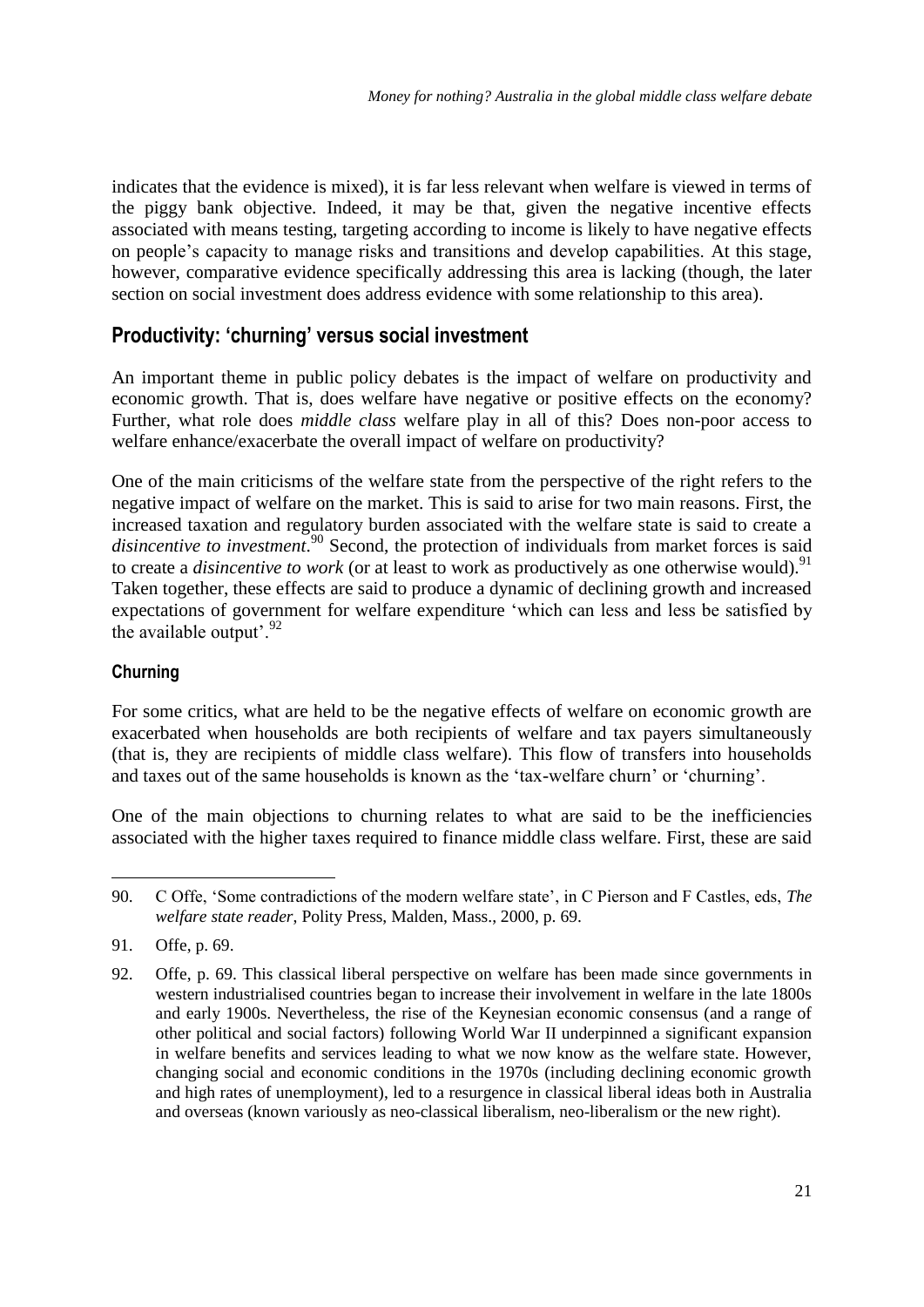to create work disincentives. Second, it is argued that because taxes have an efficiency cost, they ultimately reduce overall economic output (according to economist, Andrew Leigh, ‗the best recent estimate for the 'deadweight burden' [of taxation] in Australia is about 20 cents in the dollar').<sup>93</sup> Thus, according to Peter Saunders (CIS), the efficiency of the welfare system and the economy could be improved through the elimination of churning:

At least half of the \$175 billion of tax revenue spent on the welfare state last year will probably find its way back to the people who put the money in. If we could eliminate this churning, it would release \$85 billion which could fund spectacular tax cuts without making anyone worse off. We could, for example, raise the tax-free income threshold to \$20,000 and combine it with a flat 10% income tax.<sup>94</sup>

According to Saunders, this would deliver a ‗huge boost to individual enterprise and work incentives while still ensuring everyone gets access to the basic services they need'.<sup>95</sup>

A further objection to churning refers to the idea that including middle class households in the welfare system causes them to become reliant on government, rather than provide for themselves from their own earnings. This, it has been argued, diminishes the capacity of individuals to make decisions about their own lives, potentially subjects them to high effective marginal tax rates and creates the possibility that, in future times, they may be subject to greater government intrusion into their lives.<sup>96</sup>

Criticisms of churning have been challenged on a number of grounds.<sup>97</sup> First, compared with other OECD countries, churning is low in Australia.<sup>98</sup> This is not unexpected given Australia's high rates of means testing and the low share of taxes paid by the poor.<sup>99</sup>

Second, it is not clear that churning is as inefficient as has been suggested by its critics. For example, Korpi and Palme have argued that there is no evidence of major negative effects on the labour supply in high-tax welfare states.<sup>100</sup> They suggest that this is because:

98. Whiteford, 2006, pp. 47–8.

-

<sup>93.</sup> A Leigh, ‗Help the poor, and cut taxes', *Australian financial review*, 1 November 2007.

<sup>94.</sup> P Saunders (CIS), *How increased self reliance will result in a lower burden*, Online Opinion, 15 April 2005. Note: in order to distinguish between Peter Saunders of the Centre for Independent Studies (CIS) and Peter Saunders of the Social Policy Research Centre (SPRC), this paper will refer to them as 'Peter Saunders (CIS)' or 'Peter Saunders (SPRC)', respectively.

<sup>95.</sup> P Saunders (CIS), *The \$85 billion tax/welfare churn*, Issue analysis no. 57, 7 April 2005, Centre for Independent Studies, p. 13.

<sup>96.</sup> Norton, p. 22.

<sup>97.</sup> This section summarises the main criticisms of the anti-churning argument. A more complete discussion of the issue can be found in Whiteford, 2006, pp. 47–52.

<sup>99.</sup> Whiteford, 2006, pp. 47–8; Saunders (CIS), 2005, p. 11.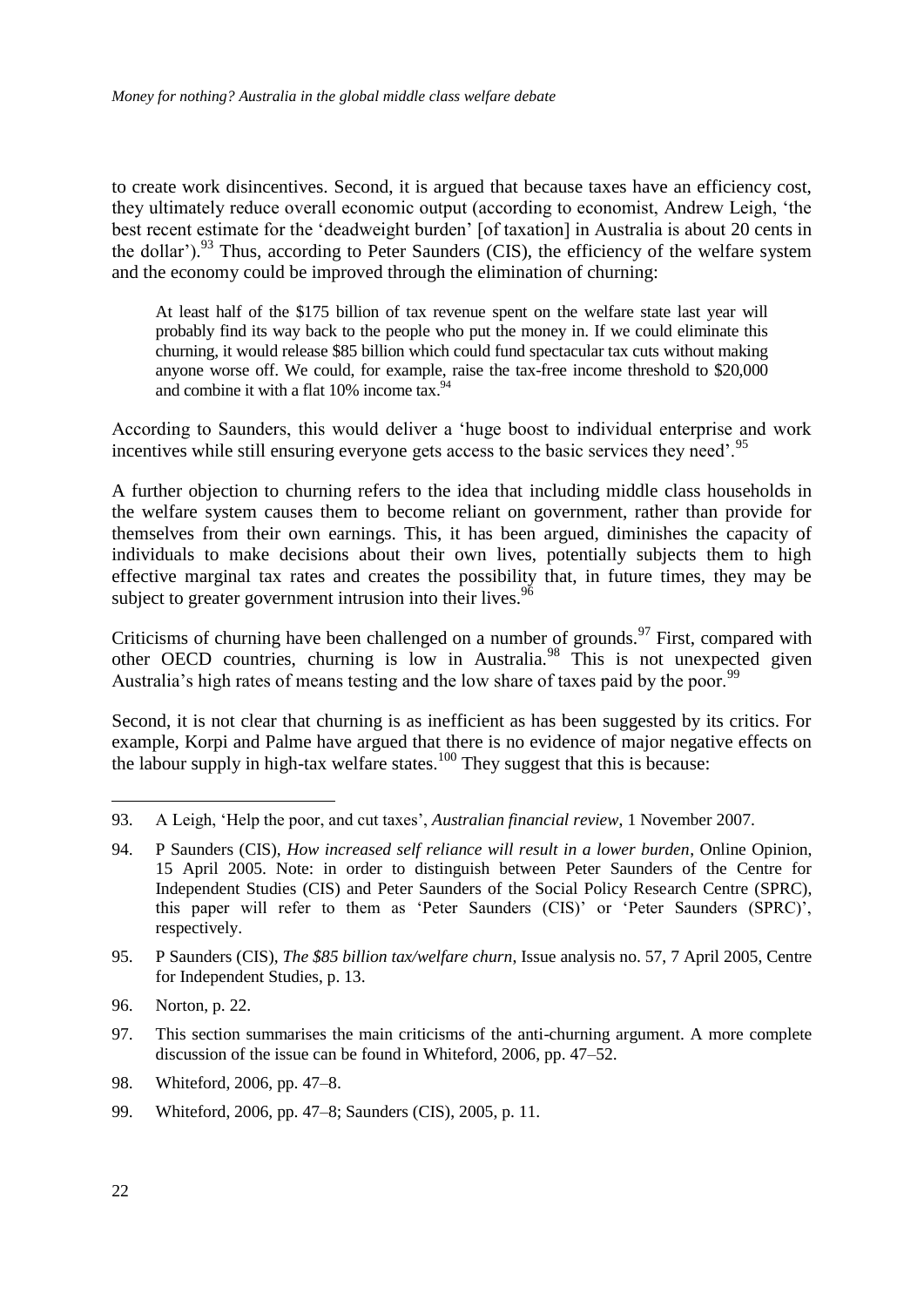by providing earnings-related benefits and non-means tested benefits, the encompassing model generates incentives to work and also avoids poverty traps. Furthermore, if citizens find that they get significant benefits in return for their taxes, their take home pay is no longer the only basis for work incentives.<sup>101</sup>

Further, Whiteford suggests that removal of churning (along the lines proposed by Saunders) would potentially leave considerable incentive problems through higher effective marginal tax rates associated with greater targeting.<sup>102</sup>

Finally, churning may not be as irrational as its critics suggest. According to Whiteford:

The term 'churning' itself is an example of 'persuasive labelling'; it gives the impression that what is happening is haphazard or unplanned, or is the result of badly designed or irrational policies. But churning may result from intentional policy changes designed to reduce poverty or promote economic efficiency.<sup>103</sup>

For example, Whiteford suggests that an example of rational churning in Australia might be the July 2000 introduction of the goods and services tax combined with a compensation package of increased benefits and family payments. While this involved an increase in churning, it was specifically designed, he argues, to 'increase economic efficiency while protecting low-income groups from the adverse effects of higher prices'.<sup>104</sup>

Further, middle class households may regard it as entirely rational to pool their resources with the rest of the community through governments in order to develop and maintain benefits and services that they regard as being in their (and the broader public) interest. Saunders work appears to concede the necessity of government provision of such service as defence, police, transport (he states that does not include these in his calculations of the extent of churning). Some might argue that government provision of welfare benefits (e.g. family payments) and services (education and health services) is consistent with the objectives of combining economic efficiency with fairness and equity (see following section on social investment).

Even if there is some irrationality associated with churning, it may be that this is not a matter of great concern for most people. Perhaps it is the case that, as former prime minister, John Howard, has suggested, 'people like getting a cheque from the government'.<sup>105</sup> This can be illustrated by the fact that, although the option exists for people to take family tax benefit in

- 100. Korpi and Palme, 1998, p. 682.
- 101. Korpi and Palme, 1998, p. 682.
- 102. Whiteford, 2006, pp. 50, 52.
- 103. Whiteford, 2006, pp. 49–50.
- 104. Whiteford, 2006, p. 50.

<u>.</u>

105. Quoted in M Duffy, ‗It's not just the money, it's about the love', *Sydney morning herald*, 22 April, 2006.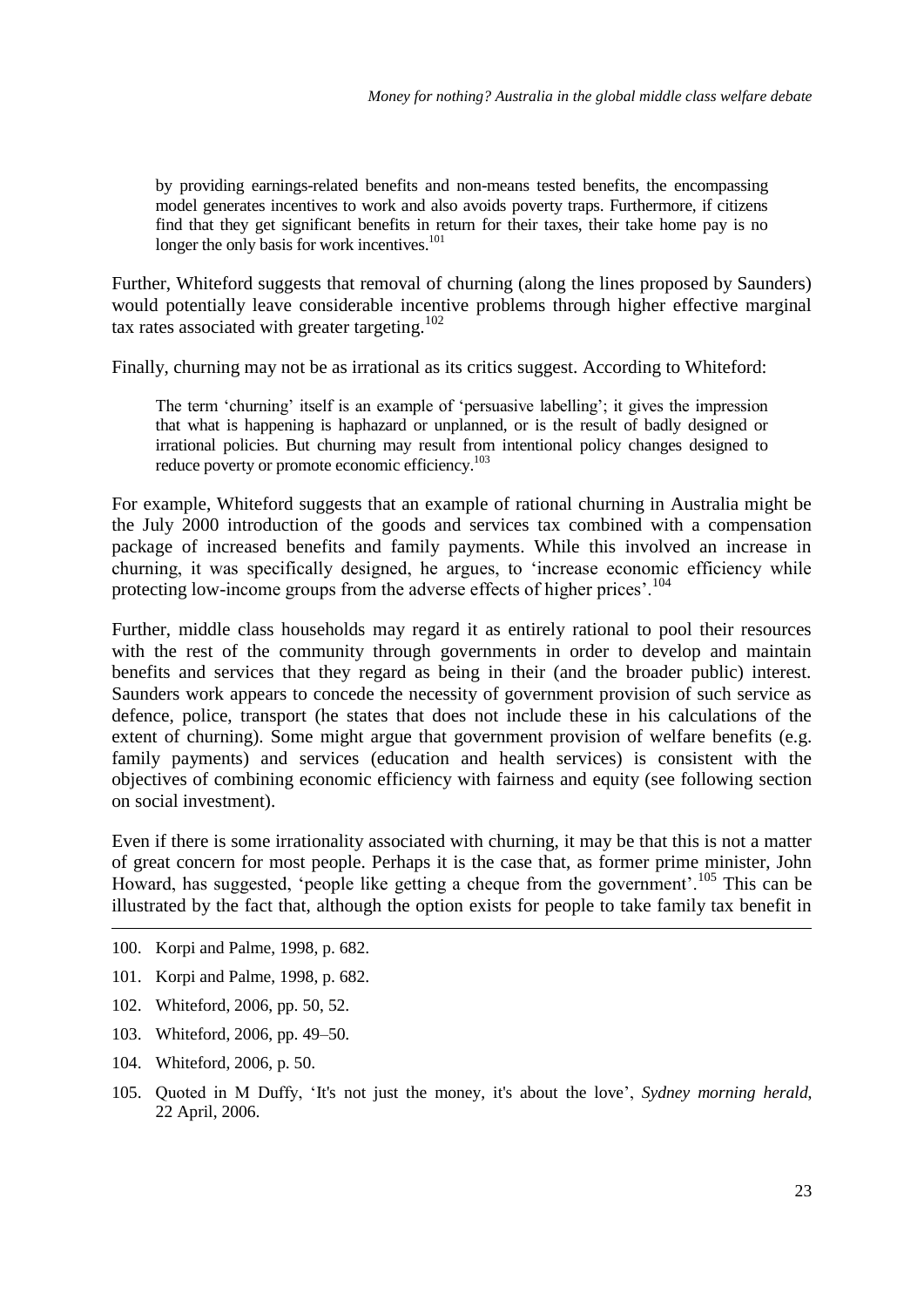the form of lower taxes, fewer than 10 per cent choose to do so (most preferring to take it as a regular cash payment).<sup>106</sup> It may be that, given the choice, people are happy for the welfare system to retain its 'piggy bank' role.

#### **Social investment**

According to some social policy scholars, more encompassing forms of welfare are preferable to more selective forms because of the role played by welfare in creating and securing conditions necessary for productivity, efficiency and economic growth. This position represents a challenge to two key themes in debates about welfare policy: (a) the notion that welfare is either exclusively or primarily about altruism and benevolence and (b) as discussed above, the notion that welfare is inherently antithetical to (or, at the very least problematic for) markets, productivity and economic prosperity.<sup>107</sup>

Proponents of the idea of welfare as social investment turn these themes on their head by arguing for the notion of welfare as an essential prerequisite for economic prosperity. The basis of this claim is the understanding of welfare as an investment in human capital through, for example, strong education and health systems and inclusive and cohesive societies. In this view, welfare is conceived as an investment aimed at overcoming what are essentially problems of poor human capital development (poor education and health, social marginalisation) that themselves place limits on productivity and economic growth.<sup>108</sup>

Social policy scholar, Paul Smyth, has illustrated this position through a discussion of Esping-Anderson's recent work on the importance of investment in children:

Esping-Anderson writes of the way in which citizens' life chances are powerfully overdetermined by their social origins. Focusing on the long-term educational importance of cognitive skills, which are for the most part developed prior to formal learning, he argues that it is necessary to have, alongside a well-designed school system, an absence of child poverty through the guarantee of adequate income to families with children, as well as the provision of universal, high-quality childcare. In the knowledge economy, he writes, we simply cannot afford social exclusion.<sup>109</sup>

<sup>106.</sup> R Gittins, ‗Don't let churn row bamboozle', *Sydney morning herald*, 23 August 2008.

<sup>107.</sup> This latter view of welfare is a key theme on both the left and right of politics. As can be seen from the earlier discussion of Esping-Anderson's classification of welfare states, the notion that welfare enables people to exist outside of markets is an important theme within the social democratic approach to welfare. On the other hand, as discussed above, the notion that welfare is inherently detrimental to economic productivity is a central tenet of classical (or neo) liberal thought.

<sup>108.</sup> P Aighon and J Williamson, *Growth, inequality and globalisation*, Cambridge University Press, Cambridge, 1998. See also Sen.

<sup>109.</sup> P Smyth, ‗Closing the gap? The role of wage, welfare and industry policy in promoting social inclusion' *Journal of industrial relations*, vol. 50, no. 4, 2008, pp. 658–9.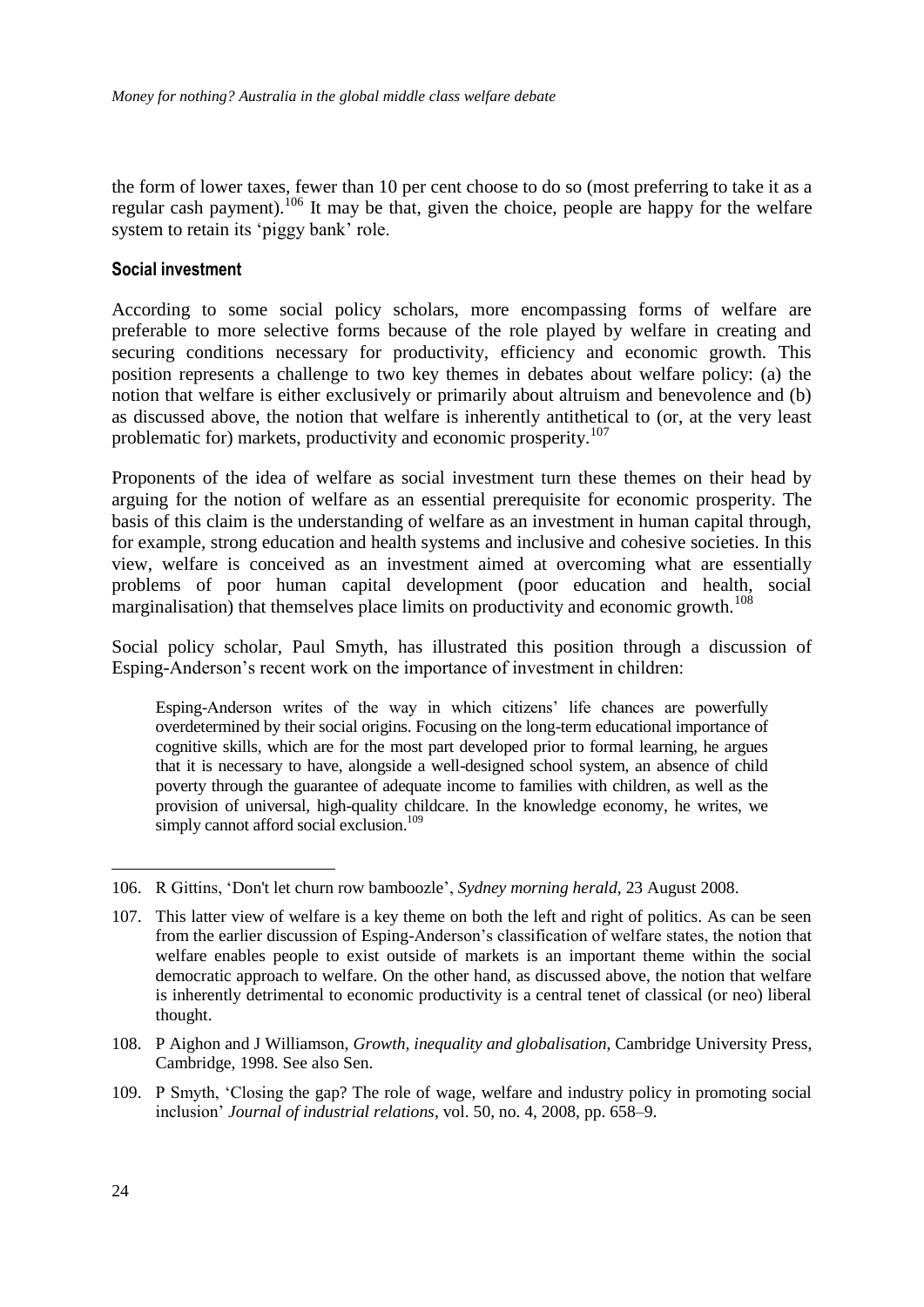Thus, according to proponents of the social investment approach, welfare is not about stifling markets but rather 'providing a basis for market-steering which results in better and fairer market transactions<sup>'.110</sup> Consequently, it is argued, there is no inherent conflict between equality and efficiency. $^{111}$ 

Smyth has argued that the social investment approach during the late nineteenth and early twentieth centuries played a key role in the development of the Australian economy.<sup>112</sup> Rather than remain a largely agrarian society with a small population and low wage service class, he argues, Australia 'chose to use its land-based wealth to steer its economic development towards the new industrial sector and so develop a more diverse, higher-wage economy'.<sup>113</sup> At this time, the state played a bigger role in the Australian economy than in any other country.<sup>114</sup> This investment included both physical infrastructure (roads, ports and railways) and social infrastructure (state secondary and technical education, public health and slum clearance). $^{115}$ 

According to Smyth, ‗governments' task was conceived in terms of equipping individuals to participate effectively in the market'.<sup>116</sup> However, throughout the twentieth century this approach was successfully challenged by various layers of alternative approaches, culminating in the free market approach that came to dominate the international policy agenda from the  $1970s$ .<sup>117</sup> Recent years have seen a resurgence of the social investment approach through ideas and policies associated with the 'third way'—particularly in the UK.

- 110. J Browne, S Deakin, and F Wilkinson, ‗Capabilities, social rights and European market integration', in R Salais and R Villeneuve, eds, *Europe and the politics of capabilities*, Cambridge University Press, Cambridge, pp. 205–21.
- 111. O Kangas and J Palme, *Social policy and economic development in the Nordic countries*, Palgrave McMillan, London, 2005.
- 112. Smyth, 2008, p. 651.

-

- 113. Smyth, 2008, p. 651.
- 114. K Tsokhas, *Making a nation state*, Melbourne University Press, Carlton, 2001.
- 115. The economist, Amartya Sen, has written of the importance of investment in social infrastructure in developing countries in contrast to the belief that human development is a luxury affordable only to rich countries. He has argued that ‗perhaps the most important impact of the type of success that the East Asian economies have recently had (beginning with Japan decades earlier) is the total undermining of that implicit prejudice. These economies went comparatively early for massive expansion of education, and later also of health care, and this they did, in many cases, *before* they broke the restraints of general poverty. And despite the financial turmoil that some of these economies have recently experienced, their overall achievements over the decades have typically been quite remarkable. As far as human resources are concerned, they have reaped as they have sown … Human development is first and foremost an ally of the poor, rather than of the rich and affluent'. Sen, pp. 143–4.
- 116. Smyth, 2008, p. 652.
- 117. Smyth, 2008, p. 652.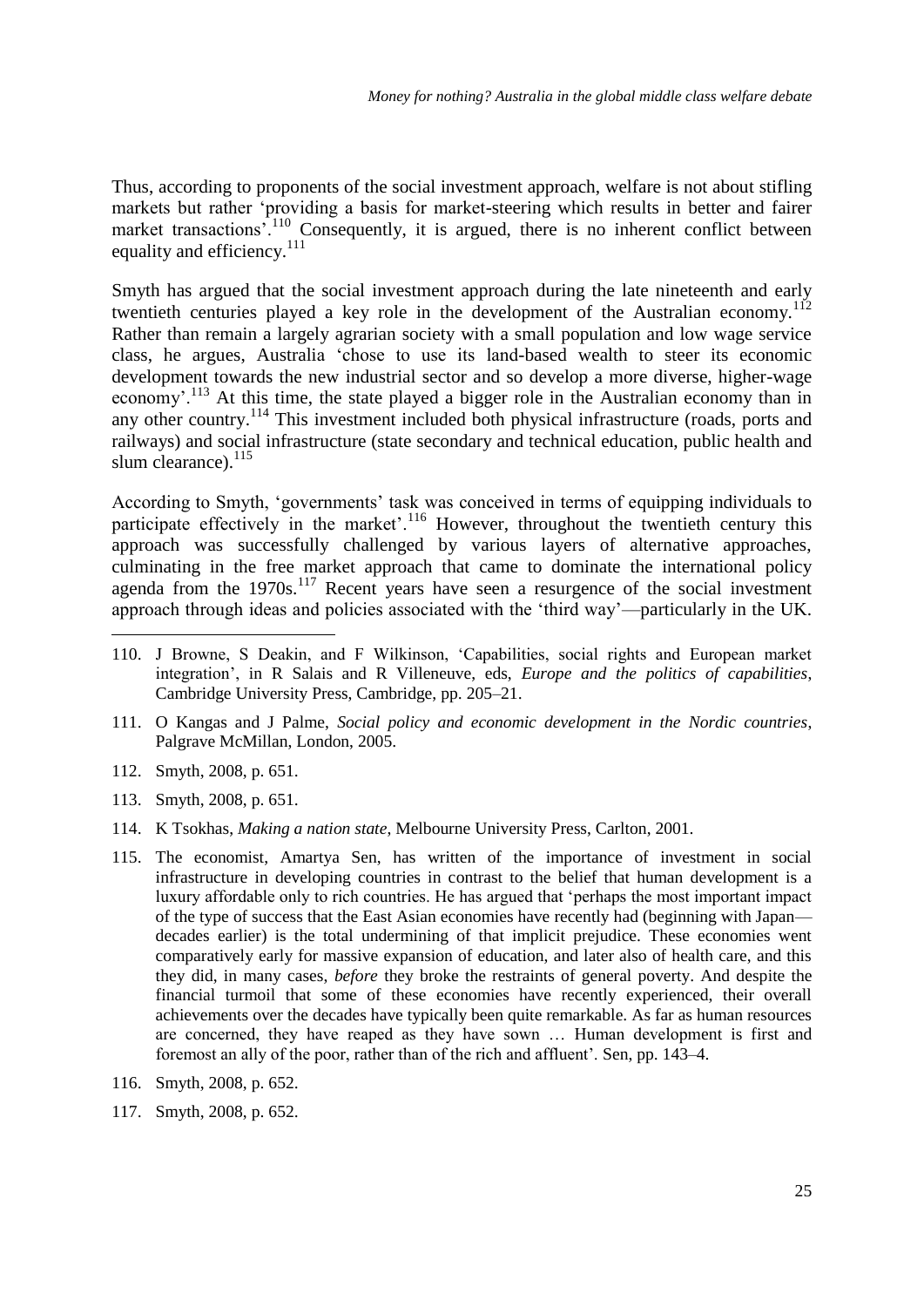In Australia, moves towards a social investment approach have been more tentative than in countries such as the UK. The clearest Australian manifestation of the social investment approach ahs been through the Council of Australian Governments (COAG) 2006 proposal for a third wave of national economic reform based around a major new investment in human capital. $^{118}$ 

Importantly, from the perspective of this paper, proponents of the social investment approach have argued that welfare systems that are inclusive of the middle classes make it possible to combine high rates of growth with social equity. For example, the economist, Peter Lindert's 2004 study of social expenditure and economic growth in OECD countries found an association between strong growth and universalist approaches to welfare. Lindert found that ‗high budget welfare states have achieved much the same growth [as lower-spending countries] with greater equality'.<sup>119</sup> Similar conclusions have been reached in studies by economists Harold Wilensky and Anthony Atkinson.<sup>120</sup>

Smyth suggests that an important lesson from Lindert's work is 'the way tax and transfer systems can be designed to avoid compromising growth; and in particular the way in which universal systems can foster growth better than strictly means tested ones'.<sup>121</sup>

Lindert's explanation for this is that it probably relates to the politics of welfare. That is, he argues that for social democratic welfare states, universal welfare entitlements have created both the political necessity and opportunity for 'pro-growth tax mixes':

It is easier to pass pro-growth, relatively regressive changes in the tax structure if the left opposition can be calmed by a commitment to spend tax proceeds on universalist safety net transfers. Such political transfers seem to have tied the postwar emergence of the welfare state to the rise of broad consumption taxes rather than taxes aimed at businesses and the wealthy. By contrast, conservatives in low-budget countries like the United States have lacked such protective political clothing for their preferred tax reforms. Having rejected the welfare state with its broad transfers and public health care, conservatives have looked like

<sup>118.</sup> P Smyth*, Social investment in human capital. Revisioning Australian social policy,* social policy working paper no. 8, Centre for Public Policy, September 2007; D Perkins, L Nelms and P Smyth, *Beyond neo-liberalism: the social investment state?*, social policy working paper no. 3, Centre for Public Policy, September 2004.

<sup>119.</sup> P Lindert, *Growing public: social spending and economic growth since the eighteenth century,*  vol. 1, Cambridge University Press, Cambridge, 2004, p. 307.

<sup>120.</sup> H Wilensky, ‗Trade-offs in public finance: comparing the well-being of big spenders and lean spenders', *International political science review*, vol. 27, no. 4, 2006, pp. 333–58; A Atkinson, *The welfare state and economic performance*, Discussion paper, London School of Economics, London, 1995.

<sup>121.</sup> Smyth, 2007, p. 7.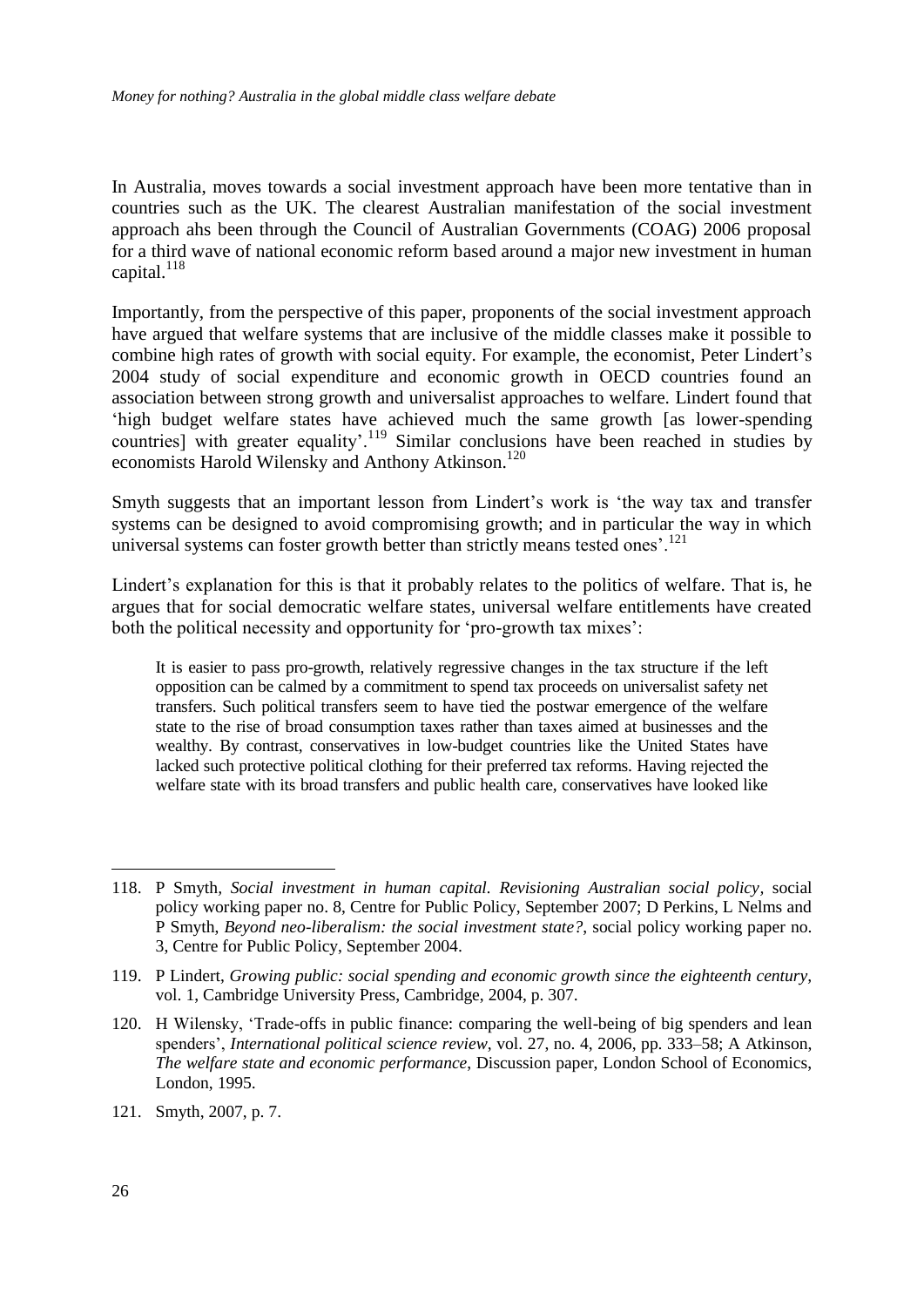blatant redistributive grabbers when they have called for consumption taxes and tax relief for capitalists.<sup>122</sup>

There are several points that can be raised in relation to the proposition that universal welfare is strongly associated with economic growth. First, Lindert's political explanation for why this should be the case, while plausible, appears to be mainly speculative. This suggests the need for more research into what specifically it is about universalist systems that makes them as good (or better) at achieving growth than systems which employ means testing. Is the decisive factor actually whether the system is universal or selective or are other elements at play?

Second, evidence of the benefits associated with universal systems notwithstanding, the recent resurgence of the 'welfare as social investment' approach (particularly in the form of UK New Labour's third way) has involved a strong emphasis on targeting of particular groups thought to offer the best returns on investment (e.g. education, childcare, health). Some have suggested that this has led to a reduced focus on other groups and policies. For example, Jenson and Saint Martin have suggested that the social investment approach have led policy makers question the cost-effectiveness of 'second chance' interventions for adults.<sup>123</sup> They have also suggested that the elderly are likely to be disadvantaged under this approach.<sup>124</sup>

Arguably, this is the logical consequence of reordering of welfare along productivist lines that is, conceiving of welfare in (instrumentalist) terms of serving the economy rather than in terms of social rights. However, some suggest that this is not necessarily the case and that a social investment approach informed by values (as Smyth puts it, 'new social criteria for investment decisions') can enable the pursuit of economic prosperity in combination with people's current and future welfare needs.<sup>125</sup>

Finally, the social investment is relatively silent on the question of the environment and appears to assume that the only relevant impediments to growth are social. Arguably, though, there are reasonable grounds to suggest that economic and social policy need to be rethought in the light of environmental risks such as climate change. Smyth argues that the social investment approach implies the possibility of integrating economic and social policy in a mutually beneficial way. Perhaps an integration of economic, social and environmental policy is equally crucial.

<sup>122.</sup> Lindert, p. 36.

<sup>123.</sup> J Jenson and D Saint-Martin, 'New routes to social cohesion? Citizenship and the social investment state', *Canadian journal of sociology*, vol. 28, no. 1, 2003, pp. 92–3.

<sup>124.</sup> Jenson and Saint Martin, page?

<sup>125.</sup> For example, Smyth (2008, p. 659) suggests that the 'capabilities approach' to social policy developed by Amartya Sen and Martha Nussbaum is a possible source for such a set of values.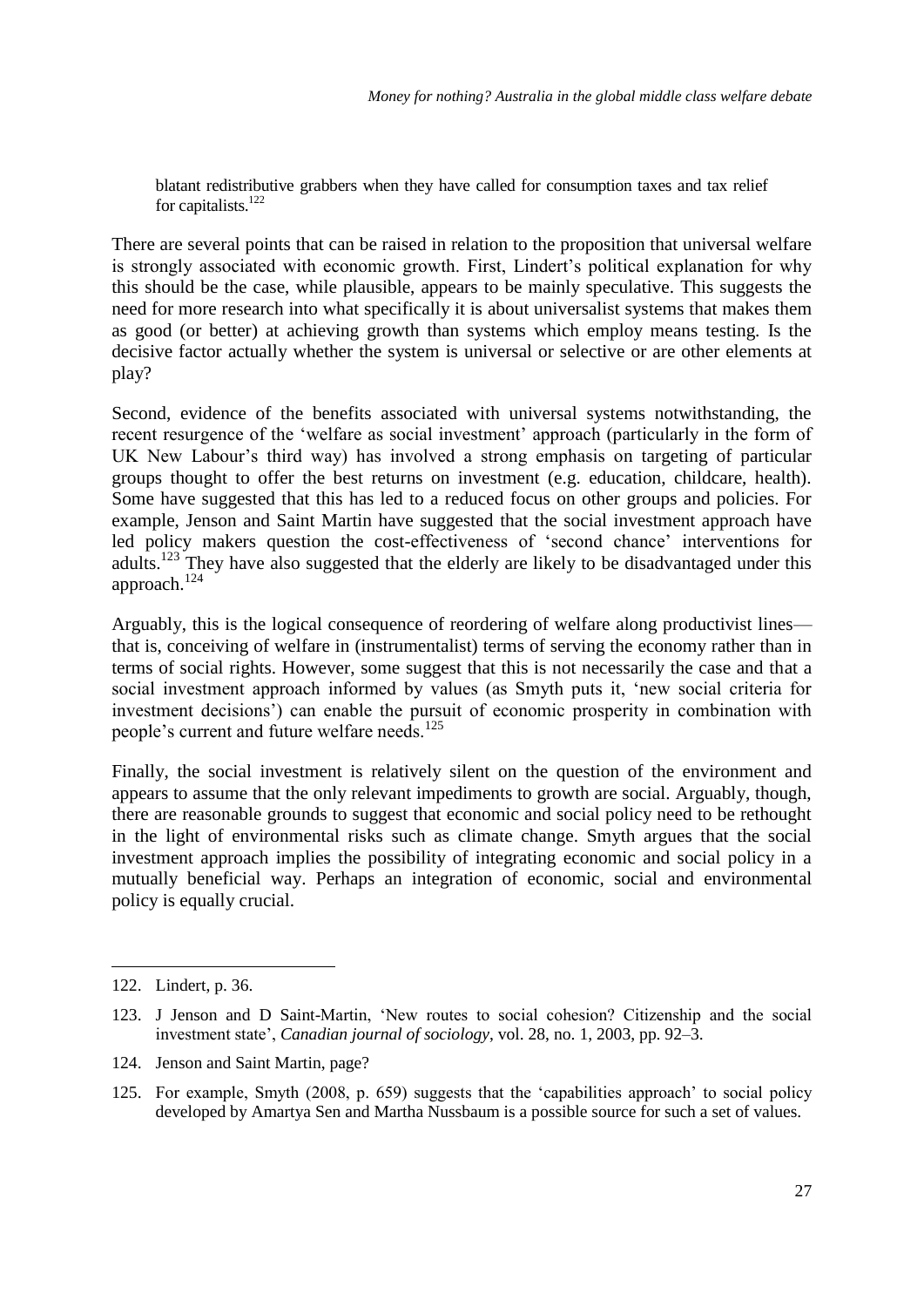#### **The politics of welfare: the middle class inclusion thesis**

One of the main arguments used for including the non poor in the welfare state relates to what Goodin and Le Grand have called the 'sharp elbows of the middle classes':

The idea here is that if the middle classes benefit from programmes, then they will use their not inconsiderable political skills to obtain more resources for those programmes or to defend them in periods of decline. As a result, the welfare programmes will be better funded—and the poor better off in consequence—than they would have been had the middle classes not been beneficially involved. <sup>126</sup>

Thus, as Peter Saunders from the Social Policy Research Centre argues, ‗broadly based programs' have an important role in ‗underpinning the support of the middle classes':

… without which the welfare state would founder politically. Far from being its main weakness, 'middle class welfare' is the lifeblood of the welfare state.<sup>127</sup>

For advocates of this position, sometimes known as the 'middle class inclusion thesis', systems that restrict welfare services and benefits to the poor are much more vulnerable to retrenchment (that is, being eroded or withdrawn) and likely to be inadequate compared to those to which all citizens may participate in by right.<sup>128</sup> In other words, 'if the welfare state includes the middle class, the political possibilities are greater for providing generous social protection for the less fortunate'.<sup>129</sup>

The main evidence in favour of there being a 'middle class inclusion effect' is that, as discussed above, more encompassing welfare states have larger redistributive budgets and provide more generous benefits than those based around basic security and targeting. That is, as Shaver puts it, 'benefits earmarked for the poor are likely to be poor benefits'.<sup>130</sup>

There are a number of explanations for how middle class inclusion operates to produce support for generosity for the poor. For example, in his history of the European welfare state, Peter Baldwin has described this phenomenon in terms of a 'trickle down' effect resulting from the middle classes ensuring that their interests were protected through a generous social

130. Shaver, 1997, p. 128.

<sup>126.</sup> Goodin and J. Le Grand, p. 210.

<sup>127.</sup> P Saunders (SPRC), *The ends and means of welfare: coping with economic and social change in Australia*, Cambridge University Press, Cambridge, England, 2002, p. 59.

<sup>128.</sup> K Nelson, 'Mechanisms of poverty alleviation: anti-poverty effects of non-means-tested and means-tested benefits in five welfare states', *Journal of European social policy*, vol. 14, no. 4, 2004, p. 375.

<sup>129.</sup> Nelson, 2004, p. 375.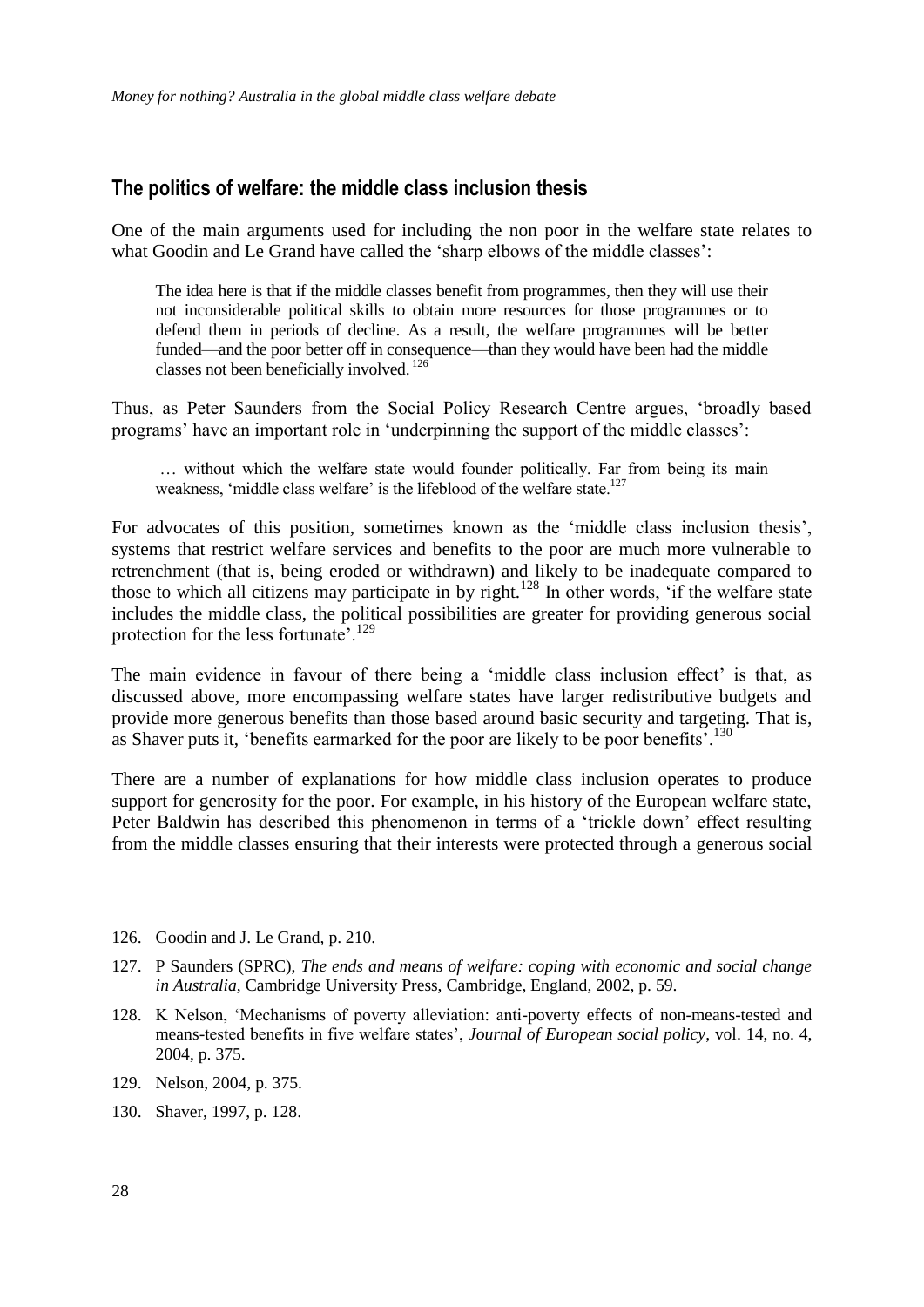insurance system, which then opened the way for the poor to benefit.<sup>131</sup> Korpi and Palme argue that more encompassing welfare state arrangements act as 'intervening variables' creating the bases for cross-class coalitions:

By giving basic security to everybody and by offering clearly earnings-related benefits to all economically active individuals, in contrast to the targeted and basic security models, the encompassing model brings low-income groups as well as the better-off citizens within the same institutional structures … The encompassing institutional model can thus be expected to have the most favourable outcomes in terms of the formation of cross-class coalitions which include manual workers as well as the middle classes. By providing sufficiently high benefits for high-income groups so as not to push them to exit, in the context of encompassing institutions the voice of the better-off citizens helps not only themselves but low-income groups also. $132$ 

Thus, the idea common to most explanations of why middle-class inclusion in the welfare state results in more generous benefits to the poor relates to the self-interest (rather than altruism) of the middle classes.

One criticism made of the middle class inclusion thesis is that the middle classes will tend to reserve their support for the welfare state for those parts of it from which they are most likely to directly benefit. For example, in case studies examining the fate of welfare programs under the Thatcher and Reagan Governments, Goodin and Le Grand found that in Britain, the Thatcher Government had been 'significantly more generous in its treatment of social programmes characterized by predominantly middle-class beneficiaries than in its treatment of programmes used predominantly by the poor'. In the US, non-means tested social insurance programmes ‗continued to flourish under the Reagan administration's cutbacks, while the means test for social assistance programmes targeted tightly on the poor [grew] progressively meaner'.<sup>133</sup>

Similarly, a study by Kenneth Nelson found that vulnerability of means tested programs to retrenchment (that is, cuts in the form of reduced benefits and/or abolition of programs) is greater in the more extensive welfare states (those with encompassing social insurance systems), than it is in countries that rely primarily on basic security forms of social insurance

- 132. Korpi and Palme, 2004, p. 163.
- 133. Goodin and Le Grand, pp. 203–04.

<sup>-</sup>131. P Baldwin, *The politics of social solidarity. Class bases of the European welfare state 1875-* 1975, Cambridge University Press, Cambridge, 1990, p. 298. Baldwin argues that 'where the state was excluded from or restricted in the management of personal risk, they were left to the last resort of personal assistance. Where the state became the main insurance broker of the bourgeoisie, in contrast, the disadvantaged gained from clinging to the coattails of the favoured. The middle classes arranged things first and foremost for themselves, the unfortunate were the beneficiaries of a comparatively successful tickle-down'.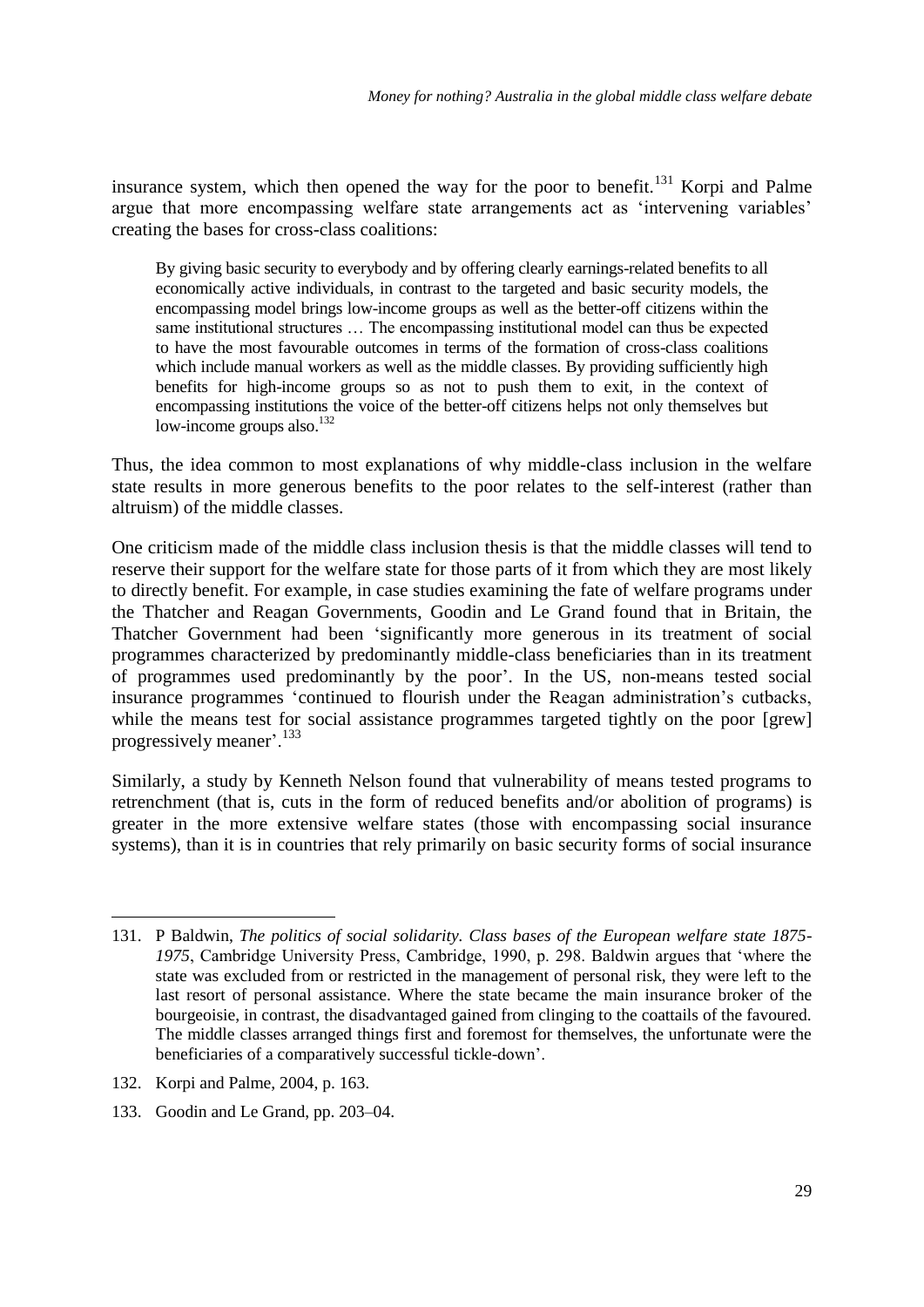or that place greater emphasis on private forms of income protection (for example, the US and Australia). $134$ 

While Goodin and Le Grand take this as evidence against relying on the middle class as a guarantor of welfare generosity, others see it as evidence for the need of greater middle-class inclusion. As Baldwin argues:

… social legislation aimed also at the middle classes has been more stable and firmly supported than measures reserved for the needy. Even—perhaps especially—the cutbacks of the 1970s confirm the point here, having hit most harshly those programs and policies addressed particularly or only to the poor, while largely sparing middle-class entitlements. In the long run, the unfortunate have gained most from those welfare states anchored in the interests and affections of the bourgeoisie.<sup>135</sup>

One problem with the argument that universal/encompassing models are a better guarantee of public support for welfare is that, the attempts above notwithstanding, it is very difficult to demonstrate a causal relationship between the type of welfare institution and the attitudes and behaviours of specific people. Korpi and Palme themselves acknowledge this problem when they note the lack of direct causal (as opposed to associational) evidence for their hypothesis:

The empirical testing of macro-micro links between institutions and the formations of interests and coalitions provides a major challenge to social scientists. So far, we lack the comparative micro-data necessary for opening up this macro-micro blackbox.<sup>136</sup>

However, in support of their hypothesis Korpi and Palme do provide evidence that the German social insurance model, comprising separate schemes for manual workers and salaried employees (under which the latter are substantially privileged), 'has significantly contributed to the cementation of the white/blue collar divide in Germany'.<sup>137</sup> In other words, the existence of separate schemes has militated against the possibility for cross-class coalitions. Several authors have also referred to survey evidence which indicates universal/encompassing models of welfare receive considerably more support among citizens than targeted models.<sup>138</sup> However, other studies have found no variation in support across welfare state types.<sup>139</sup> In any event, indications of support for a particular welfare model do

- 134. K Nelson, ‗Universalism versus targeting: the vulnerability of social insurance and meanstested minimum income protection in 18 countries', 1990-2002', *International social security review*, no. 60, 2007, pp. 54–5.
- 135 Baldwin, 1990, p. 298.
- 136. Korpi and Palme, 2004, p. 172. See also Nelson, 2004, p. 375.
- 137. Korpi and Palme, 2004, p. 172.
- 138. Nelson, 2004, p. 375; Korpi and Palme, 2004, p. 172.
- 139. J Gelissen, 'Popular support for institutionalised solidarity: a comparison between European welfare states', *International journal of social welfare,* 9, 2000, p. 285.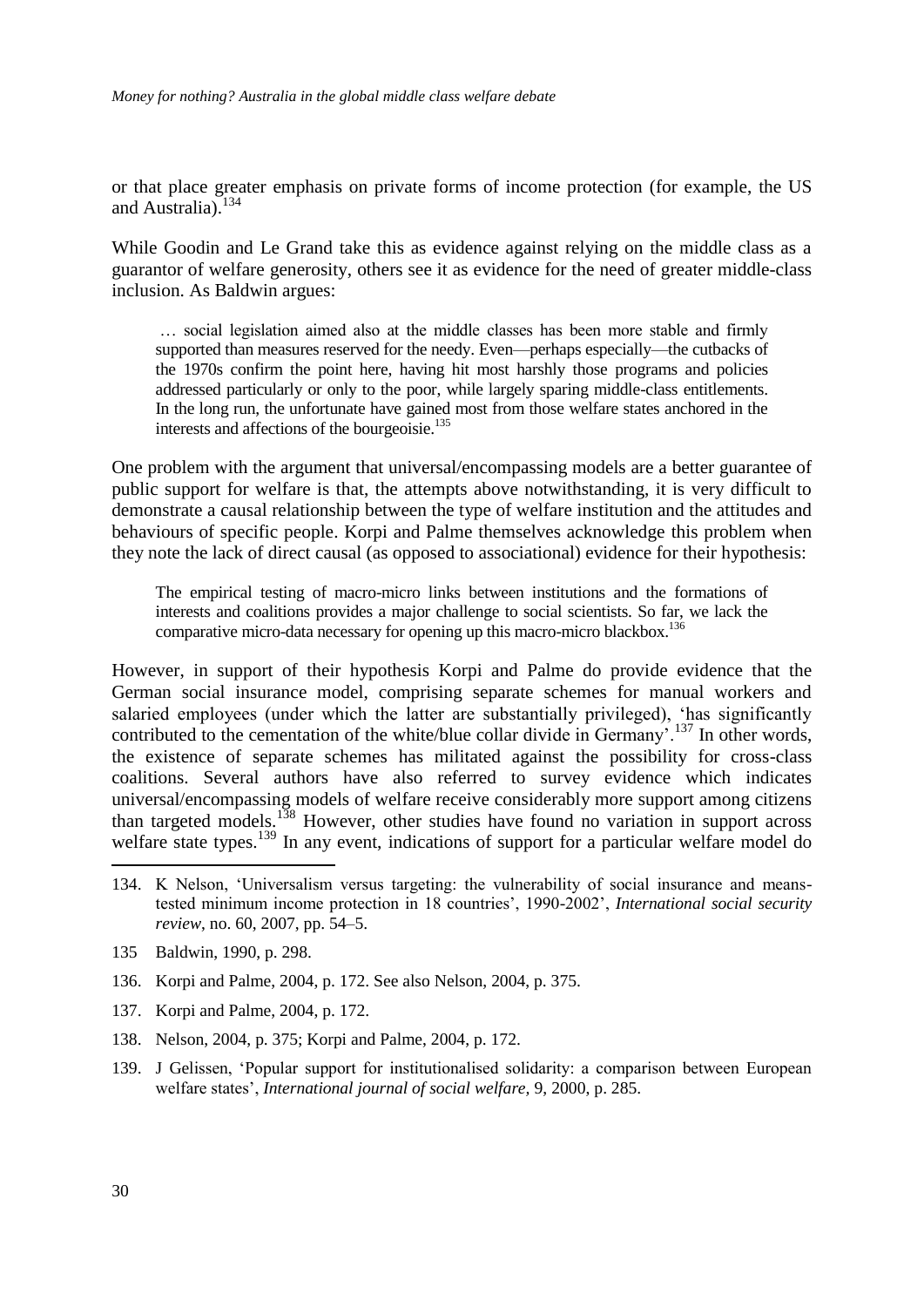not really assist us in understanding whether that model is a decisive factor in producing attitudes and behaviours towards the welfare state and/or towards the poor.

A possible alternative explanation for the 'middle class inclusion effect' could be that there is a universalist/encompassing approach to welfare because there is a general socio-cultural disposition in favour of welfare expenditure, rather than the other way around. British sociologist, Anthony Giddens, suggests that this might be the case when he argues that ‗Nordic egalitarianism has historical and cultural roots rather than being only the product of the universalist welfare state'.<sup>140</sup> There is, he argues, 'wider public acceptance of higher taxation than in most Western countries'.<sup>141</sup>

It is also important to note that, while there is evidence that people will tend to support social institutions from which they directly benefit, there is also evidence of the opposite: that people will support institutions despite there being no obvious or immediate benefit to them directly (for example, bushfire services, the police). Further, there is also evidence that people will support social institutions for moral reasons (for example, blood donation).

None of this is to argue that the middle-class inclusion thesis is wrong but rather that (a)it is difficult to prove and (b)the picture is likely to be more complex than simple causality between type of welfare system and level of support for welfare generosity.

### **Social cohesion**

The idea that welfare is positively associated with social cohesion has long been a prominent feature of social policy debates. Broadly speaking, social cohesion can be said to refer to the process of minimising social disparities and avoiding conflict and polarisation.<sup>142</sup> In other words, it is strongly associated with values and objectives such as equality, inclusiveness and community. Social cohesion is therefore closely related to (and often used interchangeably with) concepts such as solidarity, fellow-feeling, unity, social connectedness, social stability, social integration and social inclusion.

The term social cohesion (and its various related terms) and the ways in which it has been used have frequently been the subject of criticism.<sup>143</sup> White has described it as a quasi-

- 142. Council of Europe, *Security through social cohesion: proposals for a new socioeconomic governance,* Social Cohesion Development Division with the support of the Integrated Project, ‗Responses to violence in everyday life in a democratic society', Trends in social cohesion, no. 10, p. 10. According to the Council of Europe, ‗a cohesive society is a mutually supportive community of free individuals pursuing these common goals by democratic means'.
- 143. D White, ‗Social policy and solidarity, orphans of the new model of social cohesion', *Canadian journal of sociology*, vol. 28, no. 1, 2003, p. 55; Goodin and Le Grand, p. 12.

<sup>&</sup>lt;u>.</u> 140. A Giddens, ‗Positive welfare', in C Pierson and F Castles, eds, *The welfare state reader*, Polity Press, Malden, Mass., 2000, p. 371.

<sup>141.</sup> Giddens, p. 371.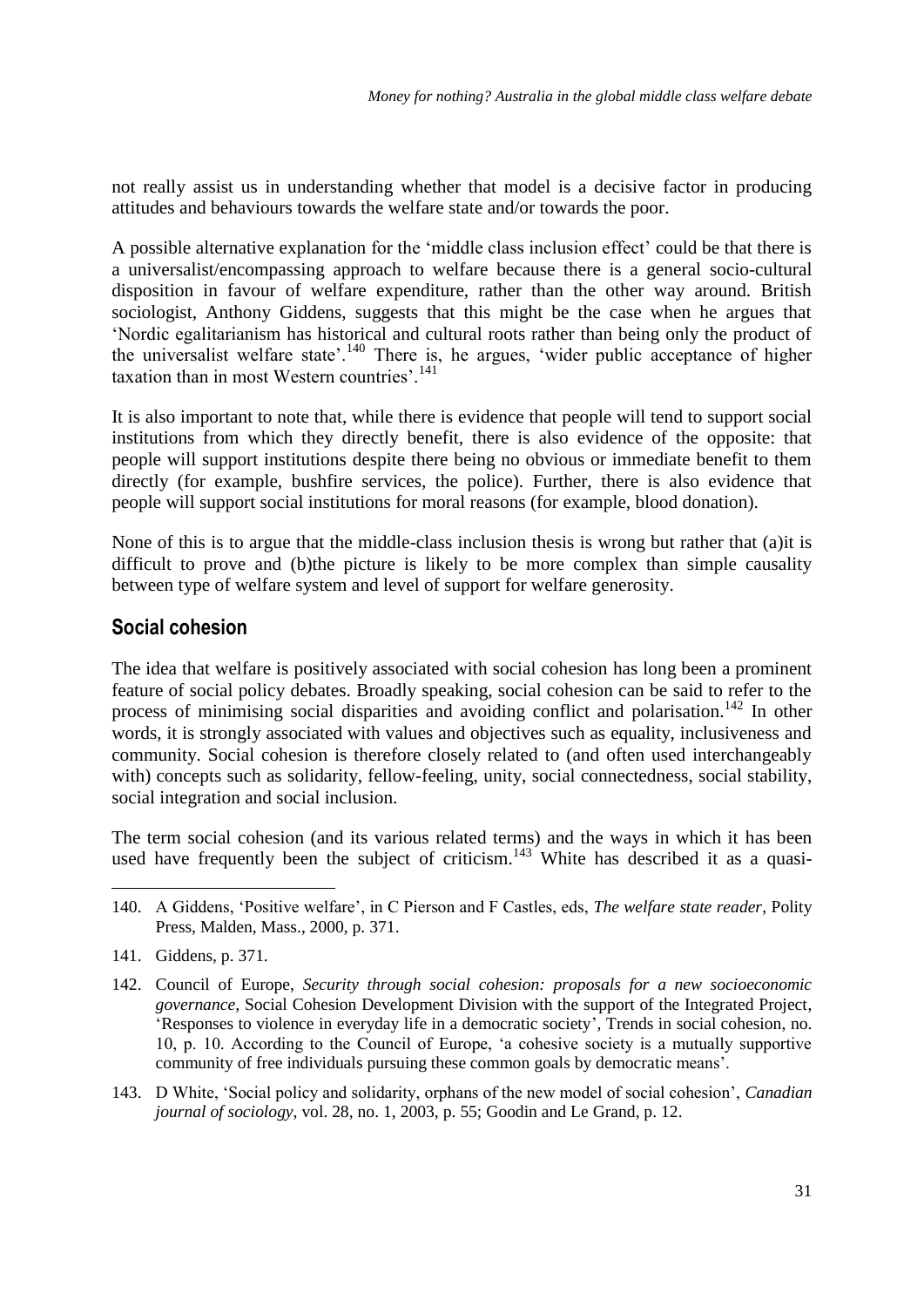concept whose conceptual precision seems to be inversely correlated with [its] political usefulness'.<sup>144</sup> Nevertheless, it has long been a key concept in the social sciences, including studies of social policy. Indeed, according to some accounts, the development of the welfare state can be understood as a series of political responses to social cohesion. According to White:

England was the first country to adopt a clearly *social* policy, in the form of the poor laws (1563, 1601, 1834), in which the crown established and enforced the first national program for the management of poverty through redistribution. The Poor Laws aimed to protect the landed gentry and an emerging bourgeois society from the so-called "dangerous classes", by physically maintaining and containing the latter in a manner that would enforce obedience to the new norms of labour market and self-responsibility. Yet it was not in liberal England, but rather, in conservative Germany that the first welfare state is considered to have been born. The most advanced industrial nation in the  $19<sup>th</sup>$  century, it was also the most immediately threatened by the potential for class war. Here, in the 1860's, Bismarck introduced a series of social insurance programs which, for the first time, institutionalized a degree of security for workers through cross-class solidarity, to be enforced by government.<sup>145</sup>

Further, White argues that contemporary welfare states 'are the direct descendants of these different, early strategies for managing volatile market societies, as well as more modern strategies, based on social democratic traditions'.<sup>146</sup>

As can be seen from the above, the basic argument for a positive association between welfare and social cohesion is that the former contributes to the latter by enhancing the capacity of the society to ensure the well-being and sense of security of individuals or groups. However, the social policy literature contains a range of propositions about the precise mechanism(s) according to which welfare promotes social cohesion, including:

- by reducing social inequality, exclusion and insecurity, welfare reduces the possibilities for class resentment and social conflict.<sup>147</sup> In other words, conflict is less likely in societies in which the broadest number of people consider that their basic material, social and various other needs have been met
- by reducing the social distance between citizens, welfare creates a shared space of identity and status. This is considered to enhance possibilities for the development of social unity and affinity. In some cases, this can be expressed in the form of national identity (for example, when comparisons are made with the less generous welfare states of other

146. White, p. 55–56.

1

<sup>144.</sup> White, p. 55.

<sup>145.</sup> White, p. 55

<sup>147.</sup> J. Barbalet, ‗A macro sociology of emotion: class resentment', *Sociological theory*, vol. 10, no. 2, 1992, p. 154.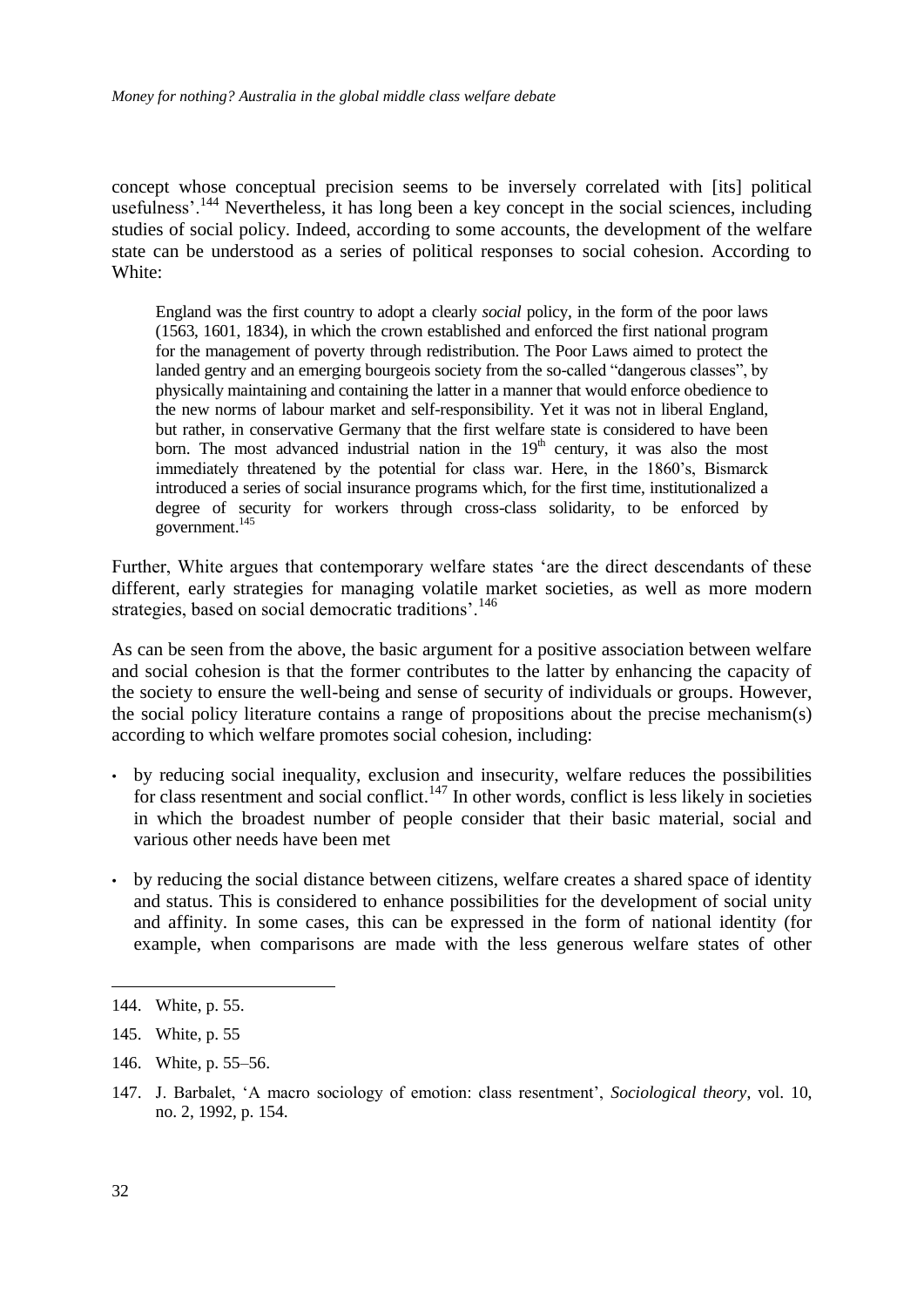countries).<sup>148</sup> According to some accounts, universal welfare is better placed than targeted welfare to achieve social cohesion because it involves citizens from across the society belonging to the same systems, programs and processes.<sup>149</sup> For example, Titmuss strongly emphasised the role of the universal welfare state in cultivating people's altruistic feelings and institutionalising a deeper sense of community and mutual care<sup>150</sup>

similarly, some argue that welfare enhances the possibilities for the formation of political alliances and solidarity among interest groups and social classes. As discussed in the previous section, some argue that universal/encompassing welfare states are more conducive to cross-class solidarity than targeted ones as a result of the middle class inclusion effect. That is, universal/encompassing welfare states encourage cross-class cooperation because it is in the interest of all who participate in the welfare state to do so.

While these propositions are categorised separately, they are not necessarily mutually exclusive. For example, while it is often presumed in welfare and other policy debates that people are motivated *either* by altruism *or* self-interest, others have suggested the need to assume that people will have multiple, co-existing impulses and considerations (which may include *both* altruism and self-interest).<sup>151</sup>

The key question for this paper is whether possibilities for social cohesion are enhanced (or perhaps even diminished) by *middle class* participation in the welfare state. As noted above, a range of social policy scholars, from Titmuss to Korpi and Palme, consider universal/encompassing approaches to welfare to be more likely than targeted ones to achieve social cohesion. On the other hand, some have suggested that targeted welfare can also play an important role in strengthening social cohesion. For example, T.H. Marshall argued that 'a total scheme is less specifically class abating in a purely economic sense than a limited one, and social insurance is less so than a means tested service'.<sup>152</sup> Further, White has suggested that in targeted approaches, 'the right to social assistance is available to any resident who

-

152. T Marshall, *Citizenship and social class,* Cambridge University Press, Cambridge, 1950, p. 55.

<sup>148.</sup> For example, in relation to Canada, Deena White has noted that ‗in comparison with the far less interventionist stance taken by the US federal government, the relatively well-developed Canadian welfare state came to be seen as emblematic of what distinguished Canadians from their more assertively individualistic neighbours south of the border. This played no small role in tying the superior social rights enjoyed by Canadian citizens, to a proud Canadian identity'. White, p. 57.

<sup>149.</sup> Shaver, p. 11.

<sup>150.</sup> R Titmuss, ‗Universalism versus selection', in C Pierson and F Castles (eds.), *The welfare state reader*, Polity Press, Malden, Mass., 2000; See also R Lowe, *The welfare state in Britain since 1945*, Macmillan, London, 1993, p. 21.

<sup>151.</sup> A Bergmark, M Thorslund and E Lindberg, 'Beyond benevolence—solidarity and welfare state transition in Sweden', *International journal of social welfare*, no. 9, 2000, p. 240.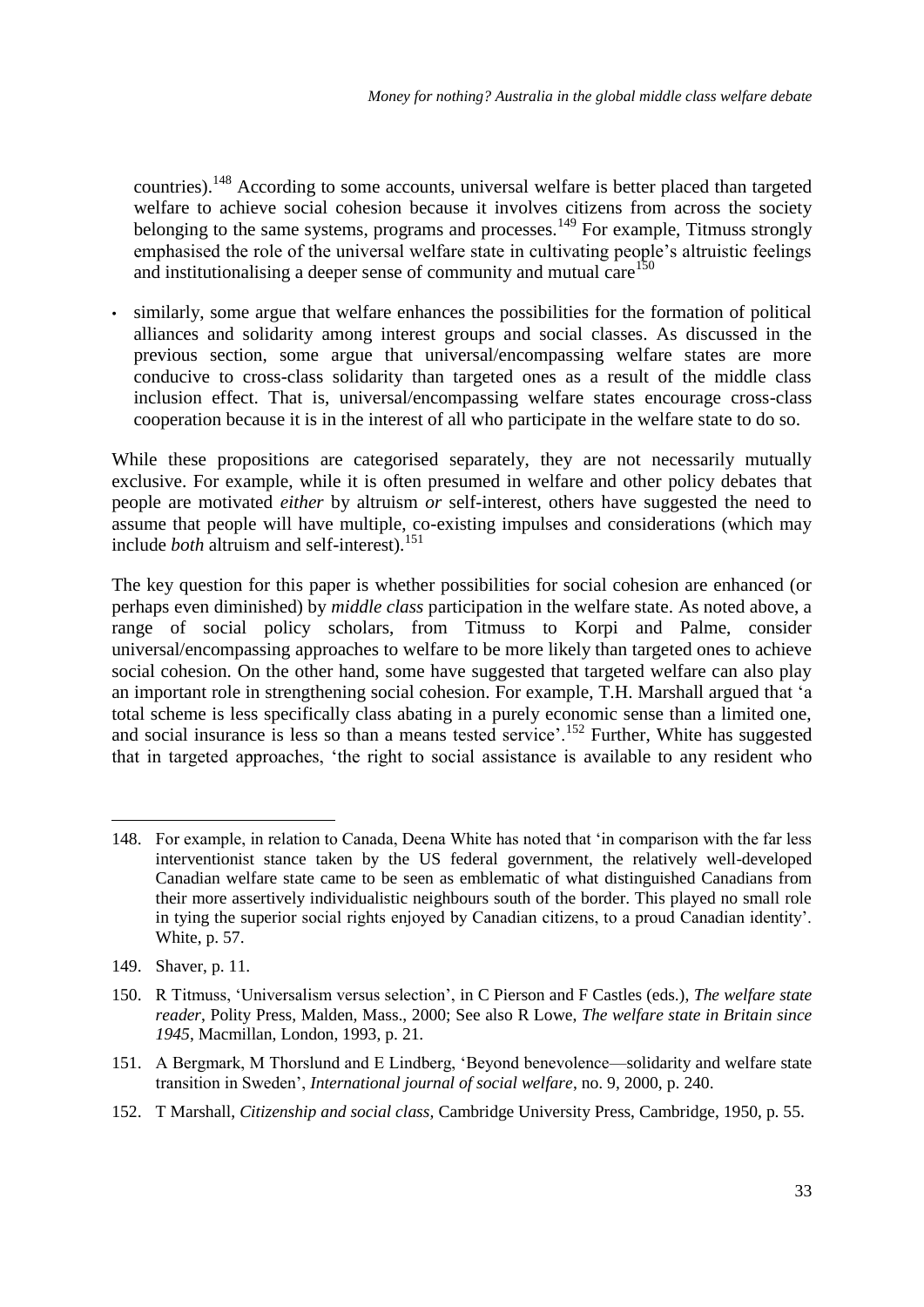meets established criteria of need, thus laying a basis for a shared sense of social security and solidarity amongst all citizens, should calamity befall any one of them'.<sup>153</sup>

The main problem in evaluating the relative claims of universality and targeting in promoting social cohesion is the absence of specific studies comparing different welfare approaches in relation to this objective. This could possibly be a result of the conceptual imprecision discussed above. That is, the specific evidence any such study would be looking for is not entirely clear (the extent of social conflicts?, attitudes across the society to people in different classes, subclasses, ethnic groups?). While, as discussed above, some have suggested that public opinion about the welfare state might be used as evidence for cross-class solidarity in universal/encompassing systems, the evidence for this is mixed. Further, even if there was strong evidence for greater support for welfare in universal/encompassing systems, we would still need to ask precisely what this is measuring. Is the particular model of welfare the only or decisive factor or should we be looking to other explanations such as differences in culture and/or the social, political and economic organisation of the welfare state.<sup>154</sup>

A further (infrequently acknowledged) point to be made in relation to debates about the relationship between welfare and social cohesion is there are competing notions of precisely what kind of society is the desired endpoint. What one considers to be 'the good society' will tend to differ according to one's philosophical and/or political point of view (conservative, liberal, social democratic and so forth). In other words, while notions such as social unity are often presented in political debates as if they are above politics, they are inextricably linked with competing notions of the good society (that is, they are inherently political).<sup>155</sup> Governments will tend to use different kinds of welfare expenditure to advance the notions of the good society to which they subscribe. Further, some attempts to advance particular notions of community at the expense of others might well be considered as socially divisive, rather than advancing social solidarity. Some have argued that this is one effect of welfare reforms inspired by the concept of 'mutual obligation' over the last decade in many western countries—that is, the division of welfare recipients into those deserving of more or less unconditional support (the aged, families with children) and those to whom conditions (such as activity tests) are applied.<sup>156</sup>

On a related note, it has been argued that welfare reforms in recent years, in addition to promoting the interests of particular categories of citizens over others, have eroded the basis

<sup>153.</sup> White, p. 52.

<sup>154.</sup> Gelissen, p. 299.

<sup>155.</sup> On this, it is worth noting the various critiques from both the libertarian and (what might be called) ‗radical' or ‗emancipatory' point of view of the negative consequences for social cohesion arising from the paternalistic and intrusive aspects of the welfare state. For a brief discussion of these, see for example, P Mendes, pp. 2–3; Gelissen, p. 285.

<sup>156.</sup> Castles, 2001; S Shaver, ‗Australian welfare reform: from citizenship to social engineering', *Australian journal of social issues,* vol. 36, no. 4, 2001, p. 280.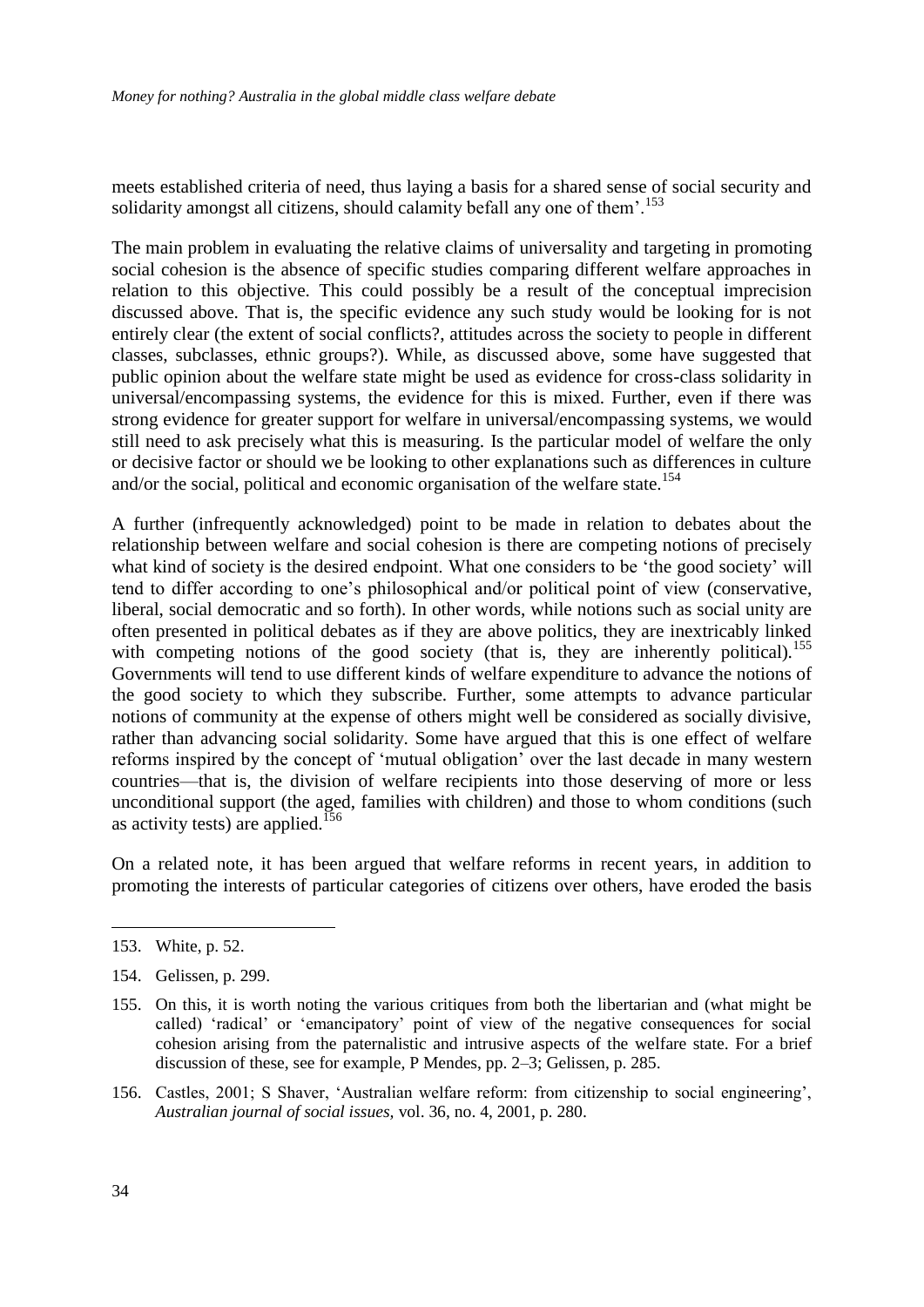for social cohesion by emphasising the role of the individual over that of the social. According to White:

Traditional welfare state policies, at their best, constructed solidarity by placing all citizens on equal structural footing with respect to a spectrum of social rights, providing a shared sense of social security. They supported the view that market societies posed multiple risks to all citizens, risks that the state could mitigate through the techniques of social policy … New policies, in contrast, locate risk in the individual: in his or her levels of, and capacity to deploy, human and social capital. They support the view that a citizen's ultimate place in the multidimensional hierarchy of income, education, skills, health and so on, depends on what he or she does with opportunities, however meagre these may be.<sup>157</sup>

Thus, according to this view, the underlying notion of citizenship reflected in welfare state policies is central to understanding the relationship between welfare system type and social cohesion. This may include questions about whether the middle class participates or not but equally it may include additional questions such as whether a given system ultimately locates the 'welfare problem' in the actions of individuals or in social factors.<sup>158</sup>

## **Discussion: implications for the Australian debate**

As noted above, understanding the possible implications for Australia from international debates about welfare policy is made complex by the different kinds of welfare regimes and programs prevailing in different countries. Further, while much of the debate and evidence outlined above refers to comparisons between different welfare state types (universal/encompassing, targeted) at the macro level, the Australian debate about middle class welfare has tended (at least in recent years) to focus on whether particular welfare *programs* should be means tested or available to all.

A related issue is that a policy change in the direction of either means testing or universality does not necessarily imply a move by a given government/welfare state in the direction of a particular approach to welfare at the macro level. For example, one of the criticisms generally made about the (at present) universally-available private health insurance rebate (and other private health insurances incentives) in Australia is that it forms part of an attempt to erode the universal basis of Medicare. It is said to do this by constructing the public health system as an essentially residual, safety net system and the private system as that used by responsible Australians seeking to take the pressure off public services.<sup>159</sup> With these caveats in mind, this section attempts to briefly sketch some of the possible implications for Australia of the debate and evidence discussed in the previous section.

<sup>157.</sup> White, p. 72.

<sup>158.</sup> White, p. 72.

<sup>159.</sup> See, for example, A Elliot, 'The best friend Medicare ever had'?: policy narratives and changes in Coalition health policy', *Health sociology review*, vol. 15, no. 2, 2006.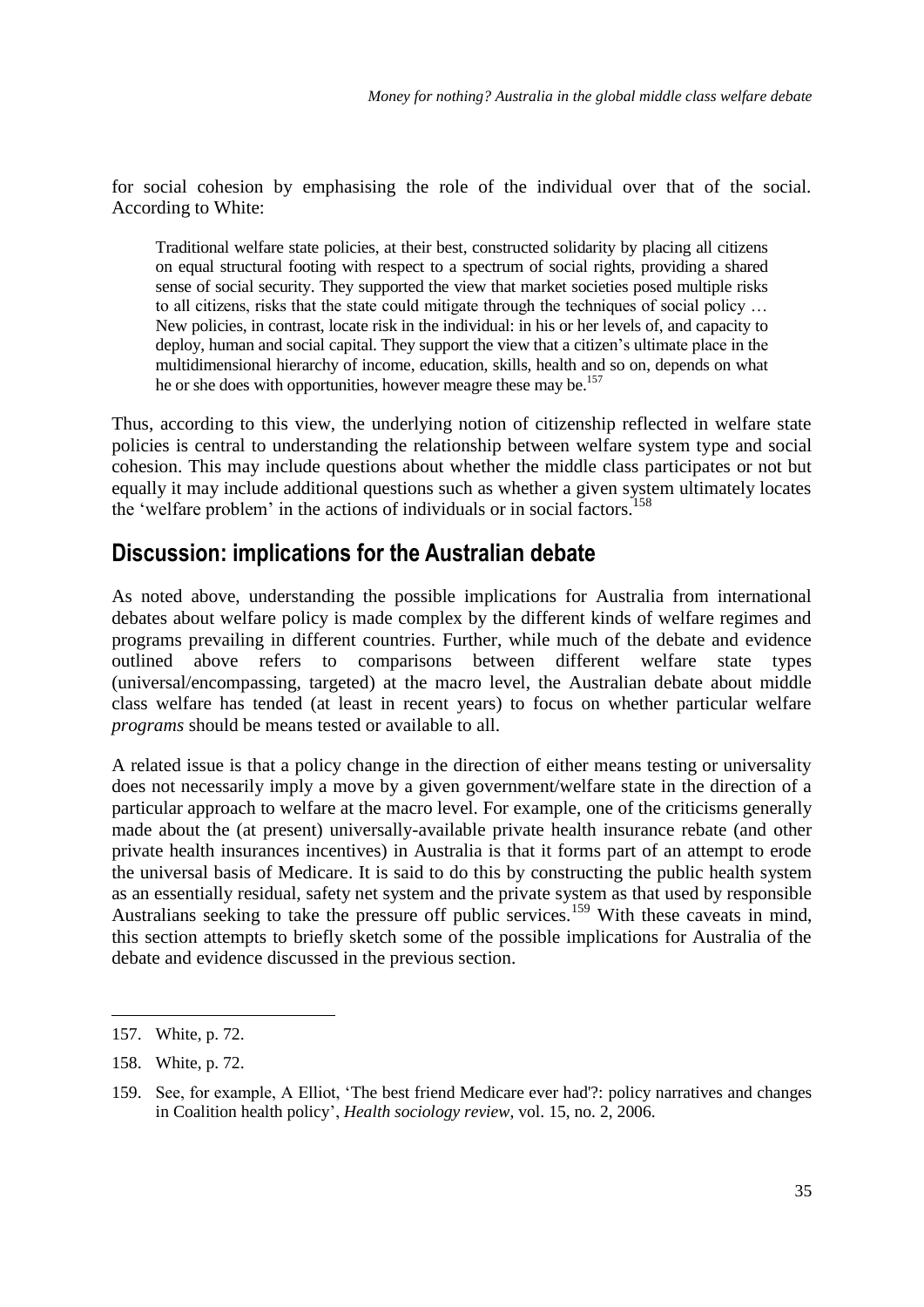The various **technical problems** associated with means testing suggest, at the very least, the need for careful design (and, where necessary, redesign) of welfare programs. Given the nature of the debate, Australia is likely to remain the most means tested of all welfare states for the foreseeable future. Further, continuing pressure on budgets is likely to lead to calls for means testing in other areas such as health and education. However, the possibility that means testing can have negative consequences for the very people it is intended to assist (for example, through 'poverty traps' associated with high effective marginal tax rates) does not feature prominently in Australian debates about middle class welfare.

It is interesting to note that even authors as strongly opposed to middle class welfare as Goodin and Le Grand have described Australia's attachment to means testing as 'just plain perverse', given the difficulties associated with finding the 'Perfect Formula' for restricting welfare to the poor.<sup>160</sup> While this may overstate matters, it is reasonable to suggest that a greater appreciation of the problems associated with means testing would provide greater balance to the Australian debate. Arguably, this is an important objective given the increasing rate of unemployment associated with the global economic crisis. To this end, as noted above, Julian Disney has suggested making adjustments to the current means testing regime for Newstart Allowance.

On the matter of **redistribution**, comparative studies indicate that welfare states with the highest levels of middle class welfare perform better than those with low levels in reducing poverty and inequality (the **Robin Hood** objectives of welfare), though the precise reasons for this remain unclear. As discussed above, Whiteford has shown that the common explanation, greater middle class support for generosity for the poor in those systems in which the middle class are participants, is undermined by the fact that, once taxes are taken into account, transfers to the poor are not substantially greater in universal/encompassing systems than they are in selective systems. However, this does not alter the fact that poverty rates are higher in selective countries than those favouring universalist/encompassing approaches—and that one possible explanation for this is that this poverty could be a result of behavioural responses to the benefit system (that is, 'poverty traps' associated with means testing). This challenges the assumption at the heart of much of the debate about middle class welfare in Australia that excluding the middle class enables more resources to be directed at alleviating poverty and inequality.

As discussed above, comparative data about the comparative performance of selective versus universal/encompassing systems in relation to the **piggy bank** objective of welfare is scarce. Whether one considers middle class welfare in this area to be desirable will largely depend on whether one takes a narrow or broad view of the role of welfare. For example, if, family payments are seen simply as compensating people for the costs associated with raising children, one might argue that it makes sense to restrict such compensation to those on the lowest incomes. On the other hand, if such payments are seen as part of *encouraging* people to take the risks associated with having children (for example, reducing/leaving paid

<sup>160.</sup> Goodin and Le Grand, p. 207.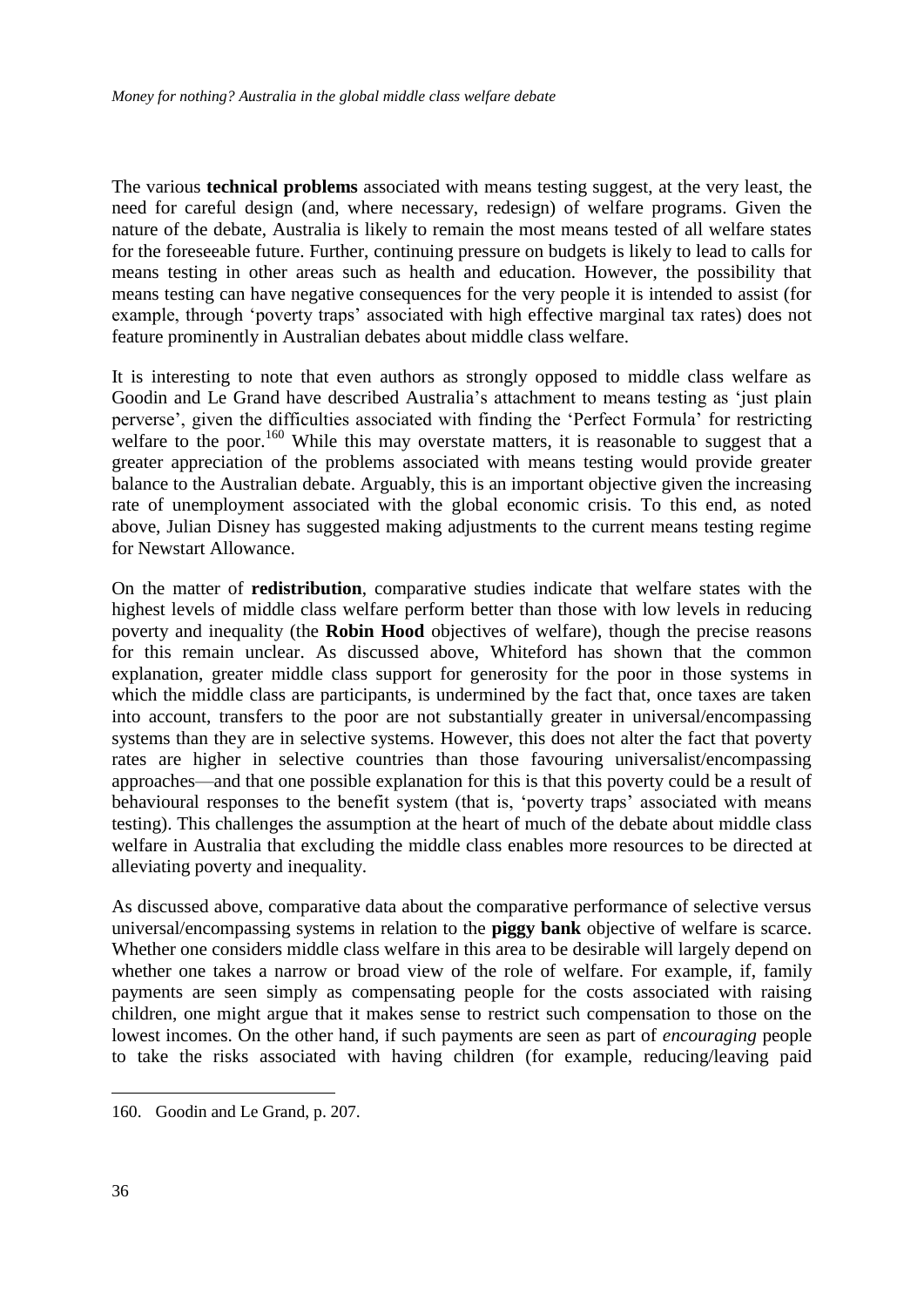employment), one could argue that it would be rational to include people on middle incomes (and at a level that makes taking such risks sufficiently attractive).

A similar point can be made in relation to health. A narrow approach would restrict assistance for the sick to those on low incomes, while a broader approach (the approach that underpins Australia's Medicare system) might seek to establish arrangements that did not require people to become poor in order to receive assistance (on the grounds, for example, that such disruptions are not conducive to individual or broader socio-economic security).

This is an important area for discussion given that much of the recent controversy in the middle class welfare debate has been in areas related to the piggy bank objective (for example, family payments, pensions/superannuation). While some would argue that recent policies in this area have been poorly designed or built on unfair foundations, at least some of this controversy may have been avoided if it had been possible to have a clearer public debate about the choices involved (as opposed to 'the politics of envy' versus 'welfare for the rich').

Further, despite arguments suggesting a connection between welfare and poor economic **productivity**, there is comparative evidence showing that high taxing universal/encompassing welfare states have been able to achieve high rates of economic growth combined with social equity. In other words, on a broad systemic level, the evidence indicates that middle class welfare does not create incentive problems and hence is not related to poor productivity outcomes. As discussed above, some argue that, to the contrary, substantial and broad state investment in human capital (social investment) is essential for economic recovery and future economic development. In Australia, as in other countries seeking to address the global economic crisis, the state has increasingly taken on the role of investing in physical infrastructure in order to stimulate the economy. Those favouring a social investment approach would argue that similar investments need to occur in human capital (for example, in training for ‗green jobs', investment in children, particularly in early childhood) in order to ensure to ensure a sustainable economic recovery. Nonetheless, questions of values remain important. At this critical juncture, do Australians want an expanded role for the state or do they want state intervention to remain at its current (relatively minimal) level? As Smyth has argued, a strong move in this direction would involve an historical change from the Australian Way of 'building up the public infrastructure to exercise real freedom, but not constraining everyone within a universal welfare state'.<sup>161</sup>

Further, evidence indicates that middle class welfare is associated with greater generosity in the level of benefits provided overall and greater resistance to retrenchment (that is, erosion in the level of benefits and/or abolition altogether). The most widely accepted explanation for this is the middle class inclusion thesis: put simply, the middle class is more likely to support welfare generosity to the poor if they themselves believe the welfare state to central to their interests. While this paper has argued that, given the lack of specific causal evidence, there are problems with assuming that the type of welfare state (selective or

<sup>161.</sup> Smyth, 2008, p. 660.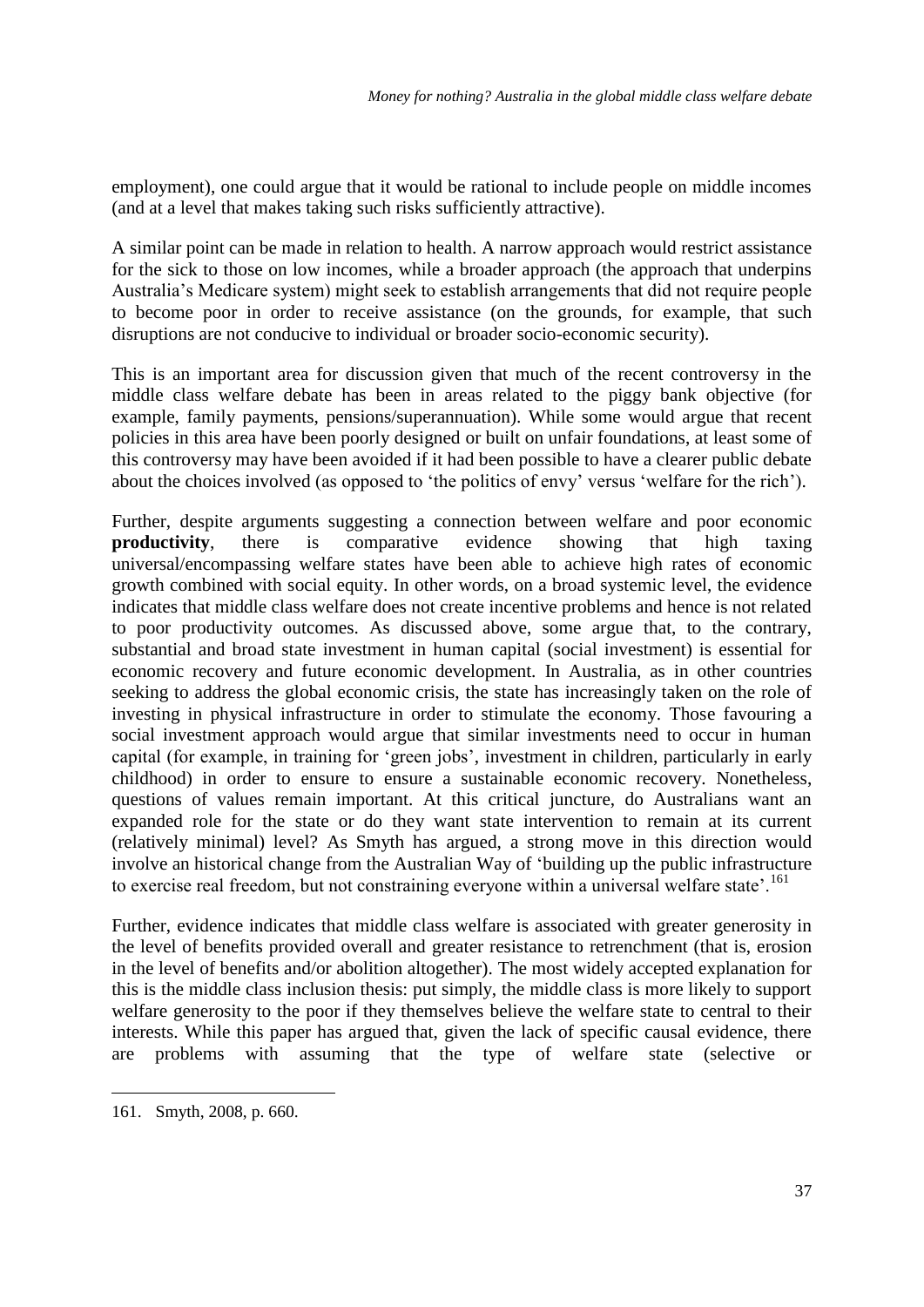universal/encompassing) is the only relevant factor in welfare state generosity, the association overall appears to be a strong one (and is relatively uncontested). For those seeking to institutionalise broad support for the welfare state overall (including generosity to the poor) or even particular programs, one lesson from this is that middle class support is likely to be a crucial ingredient in achieving this objective. The institutionalisation of Medicare in Australia is probably the most significant local example.

On the other hand, the fact that programs accessible by the middle class tend to be resistant to retrenchment suggests that some caution should be applied by policy makers and others when considering whether or not a program should be available universally. As Norton has argued in relation to the expansion of middle class welfare under the Howard Government, 'when generous welfare payments reach deep into the middle class, covering families living in the marginal seats that decide federal elections, it would be a very brave government that cut them'.<sup>162</sup> While the second Rudd Budget did include a relatively significant expansion of means testing, it is important to look at this in the context of the extraordinary budgetary circumstances prevailing as a result of the global economic crisis.

Finally, while an association between welfare inclusive of the middle class and **social cohesion** has long been asserted, the lack of specific comparative evidence on this matter makes it difficult to draw firm conclusions. Some would argue that Medicare provides a good example of a universal social policy enhancing social cohesion, given the widespread support it has throughout the community and the sense in which it has become, for many people, identified with the Australian notion of a 'fair go for all'. Indeed, for many people, the existence of Medicare has become a source of national pride—a symbol of Australia's commitment to egalitarianism and community to be contrasted with, for example, 'US-style health care'.

There is an argument, though, that that universal access does not necessarily have to imply universal *free* access. Drawing on an argument first advanced by Crosland in the 1950s, Goodin and Le Grand have suggested that 'it is one thing not to means test access to a service; it is quite another not to use means tests to charge those who can afford to pay for their usage of those universally available services'.<sup>163</sup> The difficulty, from a technical point of view, would be in devising a combination of tests and charges that did not cause people to avoid using necessary services.<sup>164</sup>

McAuley and Menadue made this argument in a 2007 paper proposing health reforms in Australia based around a 'restored universalism':

<sup>162.</sup> Norton, p. 22.

<sup>163.</sup> Goodin and Le Grand, p. 13

<sup>164.</sup> One problem with co-payments is that they have the potential to cause people to avoid using necessary health care such as PBS medicines or GP services through Medicare.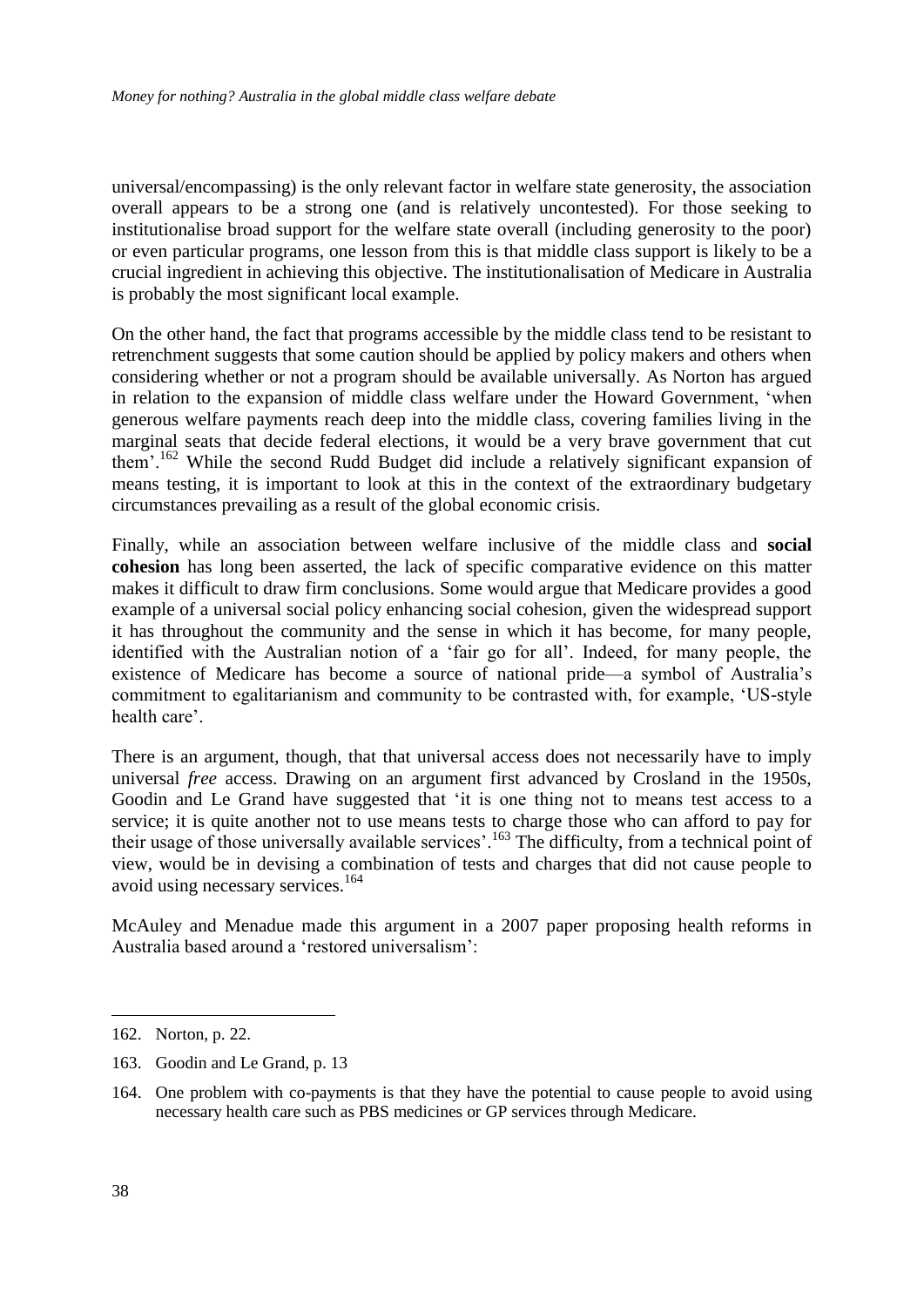―Universalism‖ means one system accessible to all. As citizens we should all use the same health care system. Poor and rich should have access to the same health care services from the same providers. (This contrasts with the present government policy of encouraging a segregated two tier system.) A universal system is not necessarily a free system; the poor and rich may pay different amounts to have access to that universal system, but the well-off and the poor should not have separate providers (the "charity ward" notion of health care). All should share the one, high quality system.<sup>165</sup>

The authors go on to suggest that 'co-payments, if well-structured, can help people make better choices, and they can provide some relief to public budgets'.<sup>166</sup> Given that such a system would be based around universal access to the same services, it is at least *possible* that Medicare could achieve the same impact on social cohesion, though in a way that recognised the different capacity of people to pay (and hence was more redistributive in its overall impact).

Further, others might question whether the means testing of most of Australia's welfare benefits, in any tangible way, diminishes social cohesion. Perhaps it is enough for people to know that the welfare system is available to them should they ever need to access it. According to Shaver, 'although not fully universal, the social protection [Australian welfare benefits] have afforded has been sufficient to establish a foundation of equality in which all citizens are able to participate in social, economic and political life<sup> $,167$ </sup> Would social cohesion be significantly enhanced by universalising programs such as the aged pension and how would we quantify the difference?

On a final note, arguably the most significant factor for social cohesion (particularly, if we take this term to have some relationship with the term social inclusion) in recent years has been not so much the extent of means testing but the differential treatment of welfare recipients in different categories. That is, tightened conditionality for some categories such as the unemployed and single parents, at the same time as greater generosity in terms of benefits and relaxation of means testing for others such as families with children and the aged.

## **Conclusion**

<u>.</u>

The various cuts to middle class welfare announced over the previous two budgets do not appear to amount to a significant change in direction in the welfare area by the government. Rather, they are more likely to be a reaction to increased budgetary constraints and the sense that the previous government went too far with middle class welfare (at least, in some areas).

Nevertheless, the emergence of the global economic crisis and associated social upheaval (particularly in the form of high unemployment) is likely to give rise to increasing debate

<sup>165.</sup> McAuley and Menadue, p. 11.

<sup>166.</sup> McAuley and Menadue, p. 17.

<sup>167.</sup> Shaver, 2001, p. 280.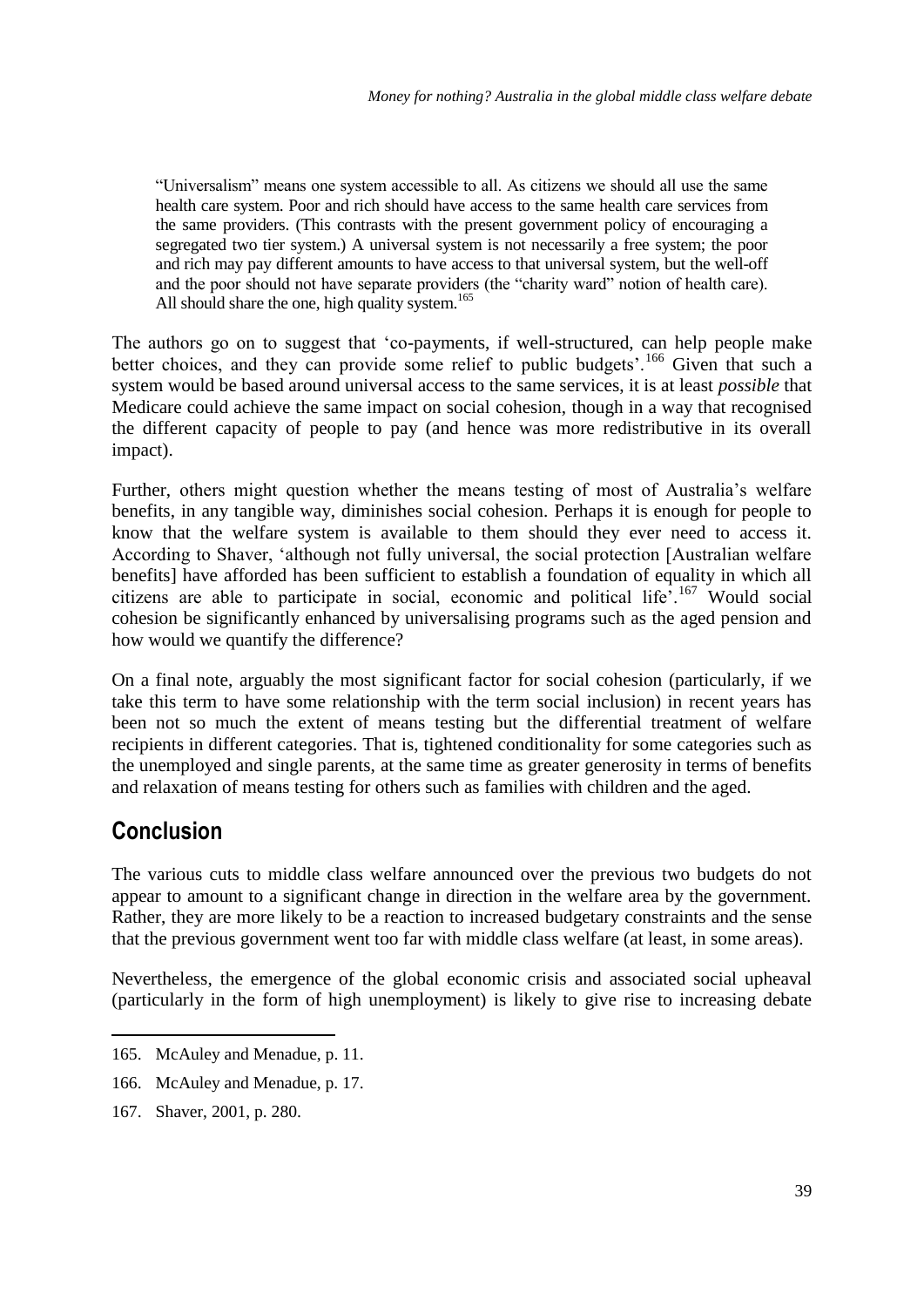about the appropriate shape and extent of Australia's welfare arrangements. Given the dictum that 'one should never let a good crisis go to waste', some will take the opportunity to press for fundamental changes in the direction of either more encompassing forms of welfare or a more streamlined (and, they would argue, sustainable approach) guided more strictly by the objective of assisting those most in need.

This paper has highlighted evidence suggesting that, should the Australian Government be interested in fundamental reform, there are a number of potential benefits associated with including the middle class in the welfare system. It is reasonably clear that welfare systems that have high levels of middle class involvement are associated with high levels of redistribution, productivity and support for welfare. Some also argue that such systems can also be associated with high levels of social cohesion (though comparative evidence is lacking). Similarly, as argued above, targeting through means testing is not necessarily the panacea that many suggest it to be (particularly, where it gives rise to high effective marginal tax rates, poverty traps and other unintended consequences).

Importantly though, as argued above, not every policy change in the direction of either means testing or universality implies a move towards a particular approach to welfare at the macro level. Indeed, for example, it is possible that some forms of universalism can potentially have the effect of eroding others (some have argued that the non-means tested private health insurance rebate had precisely this effect in relation to Medicare). Further, it is possible that universalism in particular categories of welfare, if they are introduced concurrently with more rigorous conditionality for other categories of welfare, can undermine key objectives of universal/encompassing systems (for example, social cohesion).

The role of values and associated objectives is also vital in understanding the middle class welfare debate. An Australian commentator on public policy issues has argued that:

Public policy should proceed from articulation of underlying values, through statements of principles, to details of programs giving effect to those principles. For the most part, however, the political processes have generally been confined to the last step, with people left to work out the principles by inference. $168$ 

What seems clear is that the debate about the middle class and welfare could be made more productive if participants were clearer about the values and objectives underpinning their perspectives. Those considering the rights and wrongs of middle class access to welfare may also wish to consider the following issues:

• what should be the role of welfare? Should it mainly be about redistribution of wealth to those in need or are other objectives equally as important? Is it appropriate to trade-off principles such as equity in pursuit of other objectives?

<sup>1</sup> 168. I McAuley, ‗Integrated health care begins with values', *Health issues*, no. 82, 1 March 2005, p. 12.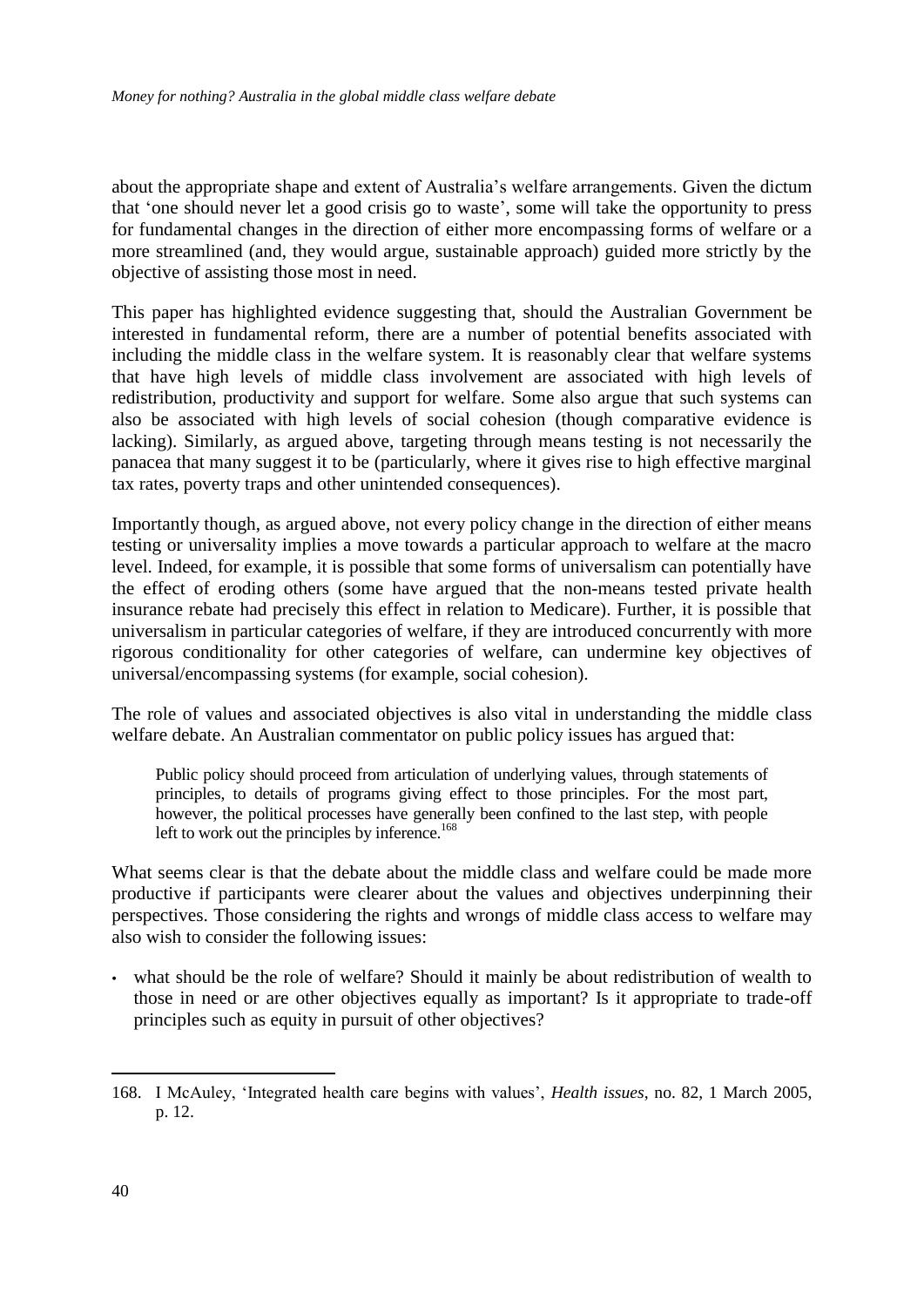- should we treat all areas of welfare in the same way? For example, should we treat income support benefits in the same way as health care services?
- what should a twenty first century (post-global economic crisis) conservative, liberal, social democratic or green position on welfare look like?
- is the design of Australia's current welfare arrangements (non-contributory, predominantly means tested income support combined with (largely) non-contributory, non-means tested health care benefits) appropriate to meet current and future challenges such as rising unemployment (potentially sustained at very high levels) and the ageing of the population?
- what should be the role of the state? Political and economic debates for several decades have been premised on the virtues of small government and the 'withering away of the state' as part of globalisation. Does the interventionist response by international governments to the global financial crisis mean looking differently at these issues? Is the state regarded as having a legitimate role in social investment through the welfare system? Are people willing to pay higher taxes in order to pay for an expanded state role in welfare $2^{169}$
- the response to the global financial crisis has highlighted the role of (non-means tested) ‗corporate welfare' in promoting economic and social stability. Does this have any implications for our understanding of means tested welfare?

These are difficult questions (and far from the only ones that might be asked in relation to this topic) but the answers to fundamental questions such as these should form the basis of attempts to respond to the complex issues associated with middle class welfare in Australia.

<sup>169.</sup> Opinion polling has shown that Australians tend to want *both* less tax and more social services. This is known as the 'more for less paradox'. R Grant, *Less tax or more social spending: twenty years of opinion polling*, Research Note No.57, 2003–04, Parliamentary Library, Canberra, 2004, p. 9.